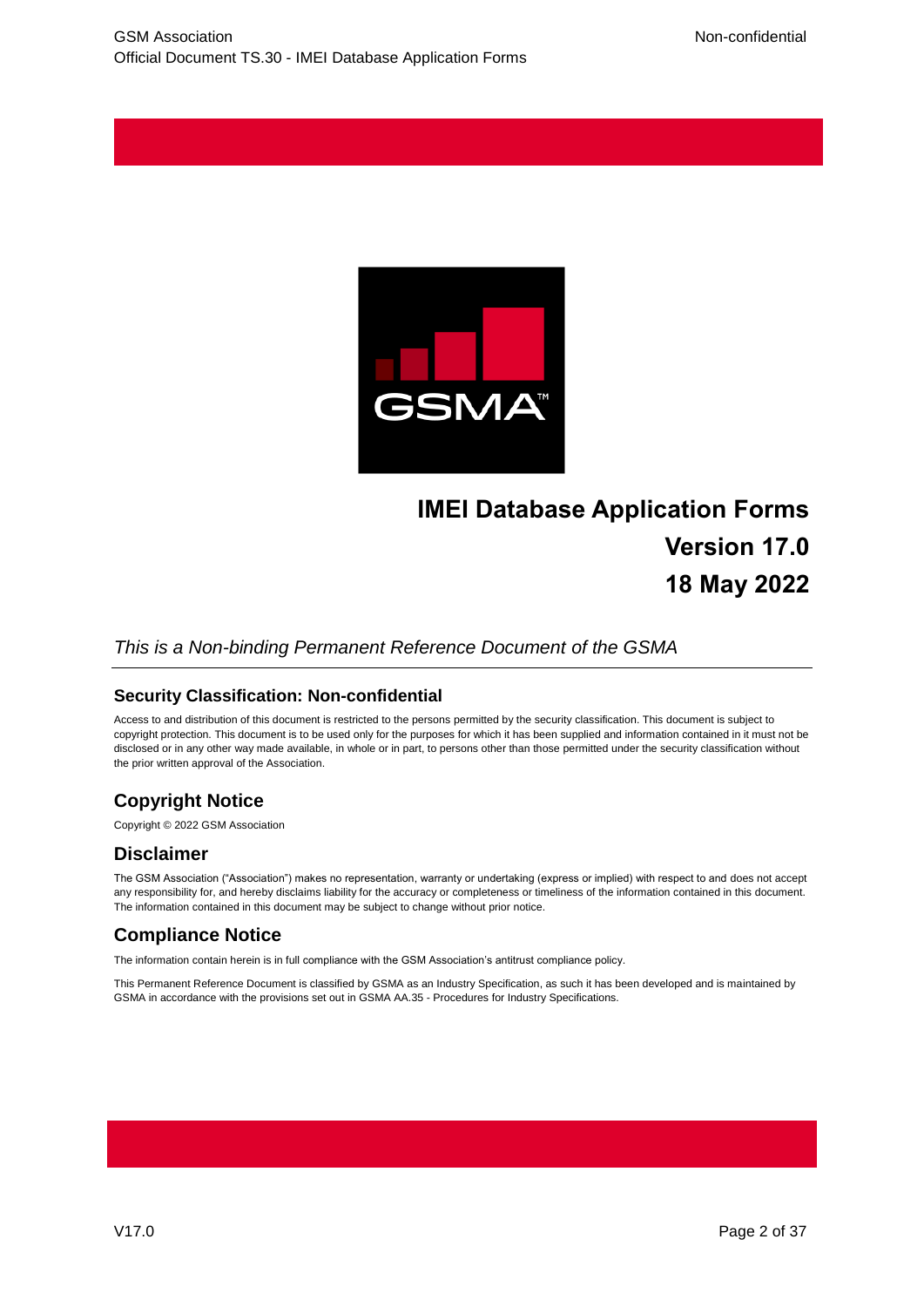# **Table of Contents**

| 1 |                | Introduction                                                            | $\overline{\mathbf{4}}$ |
|---|----------------|-------------------------------------------------------------------------|-------------------------|
|   | 1.1            | Overview                                                                | 4                       |
|   | 1.2            | Scope                                                                   | 4                       |
|   | 1.3            | <b>Definition of Terms</b>                                              | 4                       |
|   | 1.4            | <b>Document Cross-References</b>                                        | 5                       |
| 2 |                | <b>Manufacturer Registration Application Form</b>                       | 5                       |
|   | 2.1            | <b>Company Details</b>                                                  | 5                       |
|   | 2.2            | Main Contacts Details (This should be a director or a senior manager of |                         |
|   |                | the company)                                                            | $\overline{7}$          |
|   | 2.3            | Second Contacts Details (This may be agent working for the registered   |                         |
|   |                | company or may be the person tasked with requesting the TAC)            | $\overline{7}$          |
|   | 2.4            | Completion of the Registration Form                                     | $\overline{7}$          |
|   | 2.4.1          | Additional Explanations of the registration form (If required)          | 8                       |
|   | 2.5            | What happens next                                                       | 8                       |
| 3 |                | <b>TAC Request Form</b>                                                 | 8                       |
|   | 3.1            | <b>Character Encoding</b>                                               | 8                       |
|   | 3.2            | Rules for the creation of the "Model Name", and "Marketing Name" fields | 8                       |
|   | 3.2.1          | <b>Mandatory Syntax Checks</b>                                          | 8                       |
|   | 3.2.2          | Whitespace                                                              | 9                       |
|   | 3.2.3          | Forbidden Symbols                                                       | 9                       |
|   | 3.2.4          | Length of Name                                                          | $9\,$                   |
|   | 3.2.5          | <b>Forbidden Strings</b>                                                | $9\,$                   |
|   | 3.3            | Naming Consistency Check                                                | 9                       |
|   | 3.4            | Details of the device the TAC will be used for.                         | 10                      |
|   | 3.5            | GSMA Reporting Body use only (for information only)                     | 35                      |
|   | 3.6            | <b>Supported Frequency Band Confirmation</b>                            | 35                      |
|   | 3.7            | Completion of the TAC Form                                              | 35                      |
|   | 3.7.1          | Additional Explanations of the TAC form (If required)                   | 35                      |
|   | 3.8            | What happens next                                                       | 36                      |
|   | <b>Annex A</b> | <b>Document Management</b>                                              | $\boldsymbol{2}$        |
|   | A.1            | <b>Document History</b>                                                 | $\overline{2}$          |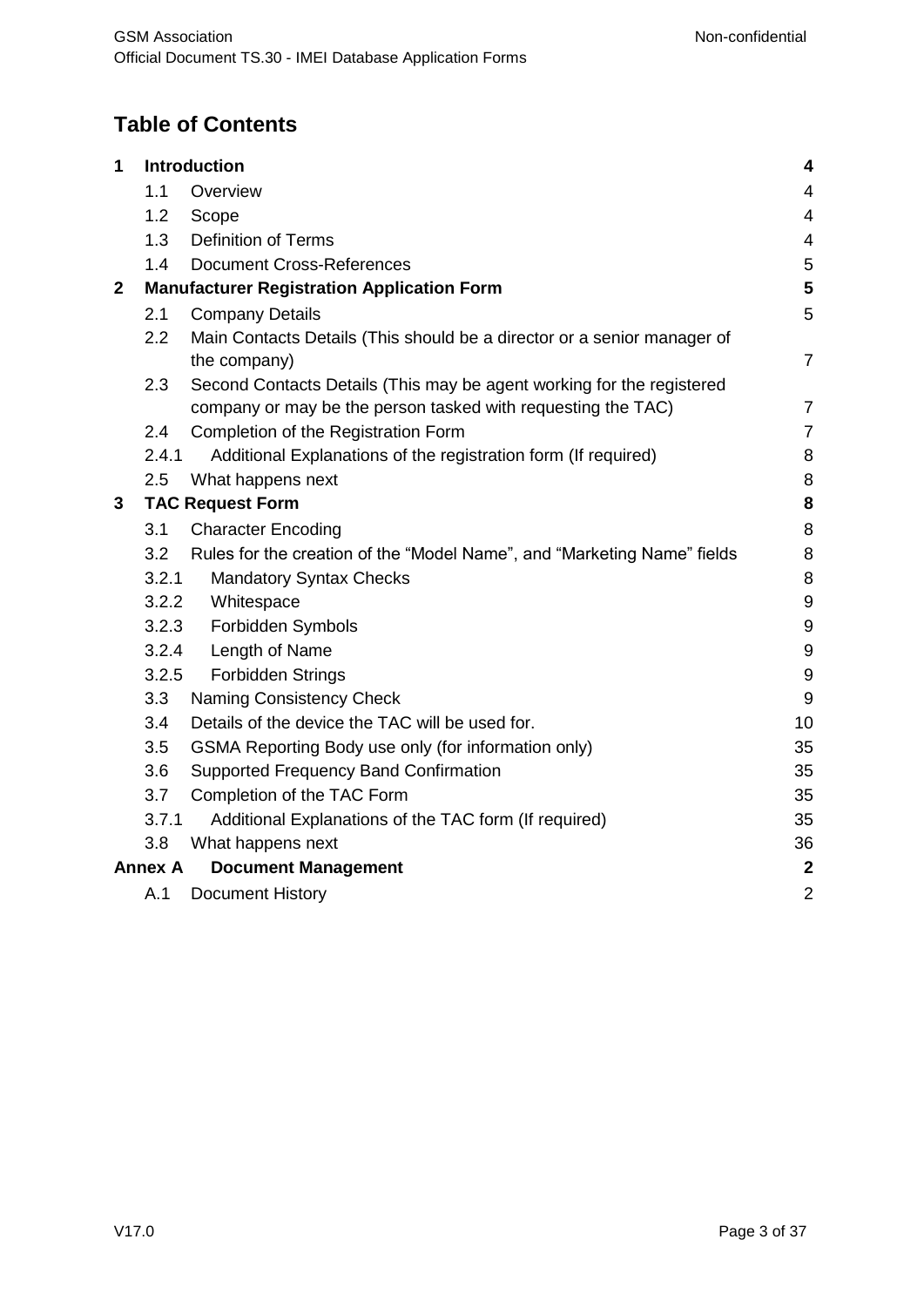# <span id="page-2-0"></span>**1 Introduction**

#### <span id="page-2-1"></span>**1.1 Overview**

This document provides information to help Manufacturers with the completion and submission of the different application forms used within the GSMA IMEI Database that are defined and described in detail in this document.

Within this document references made to the "Manufacturer" also apply to the "Brand Owner".

Due to regulatory requirements in some countries, the GSMA requires that the Brand Owner selling the device should be identical to the company requesting and owning the TAC. This will help to avoid problems with regional regulators and customs agencies.

#### <span id="page-2-2"></span>**1.2 Scope**

This document is restricted to the forms used within the GSMA IMEI database, these are:

- the Manufacturer Registration Application form
- the TAC Request form.

All forms MUST be completed in English.

Full details of the IMEI Allocation and Approval Process are available in PRD TS.06 and it is strongly recommended that TS.06 is completely read before registering a company and applying for TAC.

| <b>Term</b>                                   | <b>Description</b>                                                                                                                                                                                                                                                                                                                                                                                                                                                                                                                                                                               |
|-----------------------------------------------|--------------------------------------------------------------------------------------------------------------------------------------------------------------------------------------------------------------------------------------------------------------------------------------------------------------------------------------------------------------------------------------------------------------------------------------------------------------------------------------------------------------------------------------------------------------------------------------------------|
| ADP                                           | Automatic Processing of Data<br>Equipment primarily used to automatically process received input to generate<br>output but may also support voice communication for unplanned events.<br>Includes Point of Sale (PoS) device used in association with a payment identity<br>token owned by a customer (e.g. credit / debit card, NFC-enabled phone,<br>biometric asset, etc.) to authorise a payment transaction via a 3GPP Mobile<br>Network<br>Any kind of Asset Scanner device (e.g. handheld device used in a warehouse or<br>shop to scan items) and is connected to a 3GPP Mobile Network. |
| Brand<br>Owner<br>BO.                         | Brand Owners are Private Labels that neither design nor manufacture any<br>products. These companies generally select and acquire existing products from<br>Original Design Manufacturers (ODMs) who offer their off-the-shelf portfolio to<br>their customers. Brand Owners / Private Labels sometimes also work through<br>IDHs for their design requirements and Electronic Manufacturing Services<br>(EMS's) for contract manufacturing. These companies market the procured<br>products under their own brand names to the consumers                                                        |
| Electronic<br>Manufacturing<br>Services - EMS | Companies that provide manufacturing services to other companies including<br>Original Equipment Manufacturers (OEMs) and Independent Design Houses<br>(IDH's). EMS do not sell or market any product under their own brand                                                                                                                                                                                                                                                                                                                                                                      |
| eUICC                                         | A removable or non-removable UICC which enables the remote and/or local<br>management of Profiles in a secure way (As defined in SGP.21 & SGP.22)                                                                                                                                                                                                                                                                                                                                                                                                                                                |
| IMEI                                          | International Mobile Equipment Identity                                                                                                                                                                                                                                                                                                                                                                                                                                                                                                                                                          |

#### <span id="page-2-3"></span>**1.3 Definition of Terms**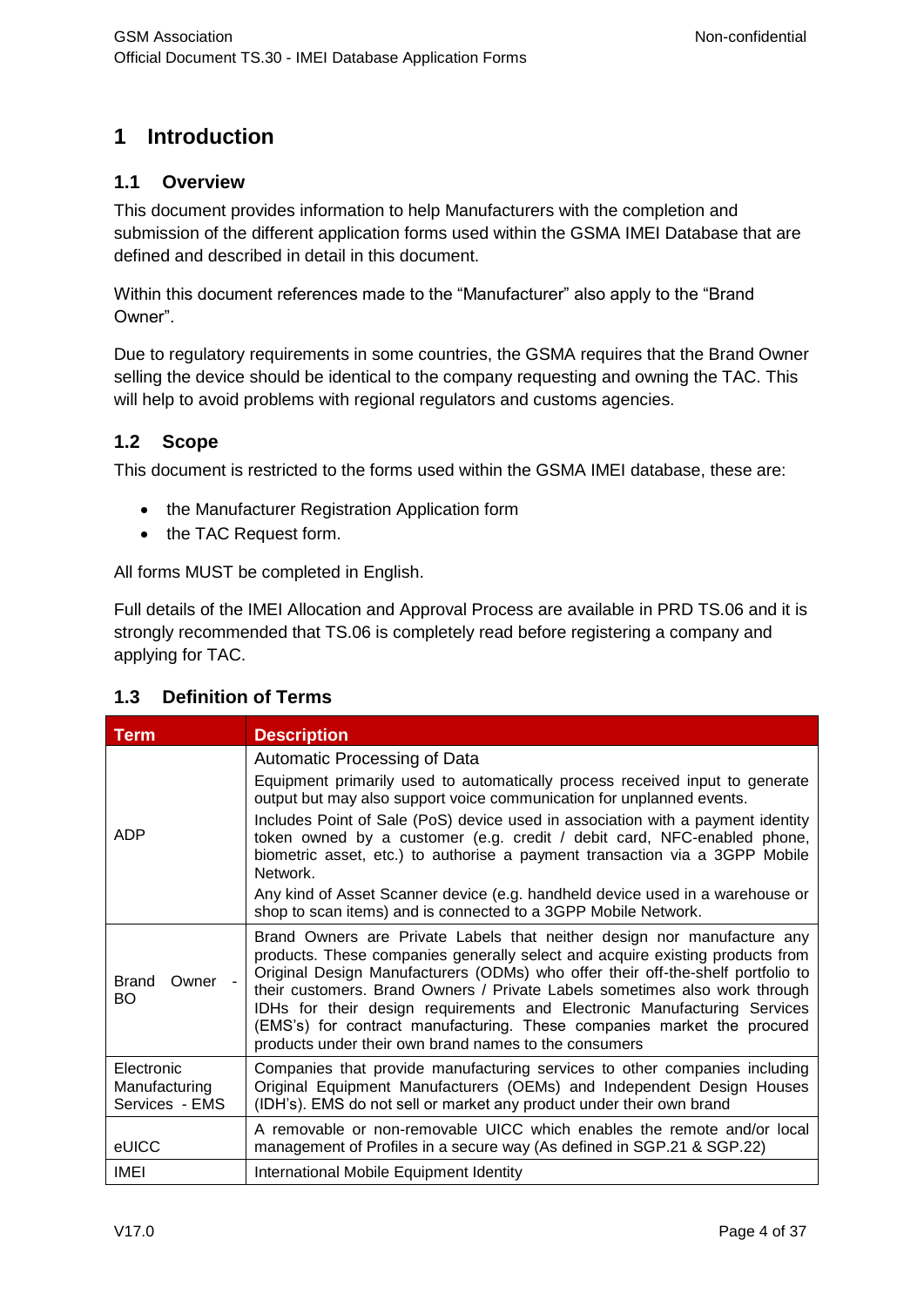| Independent<br>Design House -<br>IDH.               | Companies that have independent in-house design expertise and produce<br>custom / reference designs for other companies including ODM's, OEM's, and<br>EMS's but do not provide any manufacturing services to their customers neither<br>do they sell or market any products under their own brand.               |
|-----------------------------------------------------|-------------------------------------------------------------------------------------------------------------------------------------------------------------------------------------------------------------------------------------------------------------------------------------------------------------------|
| Original<br>Design<br>Manufacturer<br><b>ODM</b>    | Companies that design and manufacture products that are sold by other<br>companies under their own brand names. The ODM's do not sell or market their<br>products directly to the consumers                                                                                                                       |
| Original<br>Equipment<br>Manufacturer<br><b>OEM</b> | Company that designs, manufacture, sell, and market products under their own<br>brand name. Some OEM's only design their products while the manufacturing is<br>outsourced to contract manufacturers, generally referred to EMS / ECM<br>(Electronic Manufacturing Services / Electronic Contract Manufacturing). |
| <b>PoS</b>                                          | Point of Sale                                                                                                                                                                                                                                                                                                     |
| <b>PRD</b>                                          | <b>Permanent Reference Document</b>                                                                                                                                                                                                                                                                               |
| RB                                                  | Reporting Body – these are the organisations that process the manufacturer /<br>brand owner registration form and allocate the TAC (These are NOT automatic<br>processes)                                                                                                                                         |
| <b>TAC</b>                                          | <b>Type Allocation Code</b>                                                                                                                                                                                                                                                                                       |
| <b>UICC</b>                                         | As defined in ETSI TR 102 216                                                                                                                                                                                                                                                                                     |

### <span id="page-3-0"></span>**1.4 Document Cross-References**

| <b>Ref</b>        | <b>Document</b><br><b>Number</b> | Title                                                                                                        |
|-------------------|----------------------------------|--------------------------------------------------------------------------------------------------------------|
| [1]               | GSMA PRD TS.06                   | <b>IMEI Allocation and Approval Process</b>                                                                  |
| $[2]$             | 3GPP TS.36.101                   | Evolved Universal Terrestrial Radio Access (E-UTRA); User<br>Equipment (UE) radio transmission and reception |
| $\lceil 3 \rceil$ | 3GPP TS 38.101                   | NR: User Equipment radio transmission and reception                                                          |

# <span id="page-3-1"></span>**2 Manufacturer Registration Application Form**

When a Manufacturer / Brand owner requires a TAC it must first register its company and contact details in the Database.

The following table shows the different fields that are required to be completed by a Manufacturer / Brand Owner when it registers its company in the GSMA IMEI Database.

Most of the requested information is Mandatory (M) however a few fields are Optional (O). Completion of the Optional fields will help with the verification of the manufacturer registration.

## <span id="page-3-2"></span>**2.1 Company Details**

| M/O | <b>Requested Information</b>                     | <b>Example of Completed</b><br><b>Information</b> | <b>Notes</b>                                               |
|-----|--------------------------------------------------|---------------------------------------------------|------------------------------------------------------------|
| M   | Company Name (Text Box)                          | <b>ABC Mobile Phones</b>                          | Only one company name is<br>allowed per registration form. |
| M   | The Registered Head Office<br>Address (Text Box) | 55 High Street London                             |                                                            |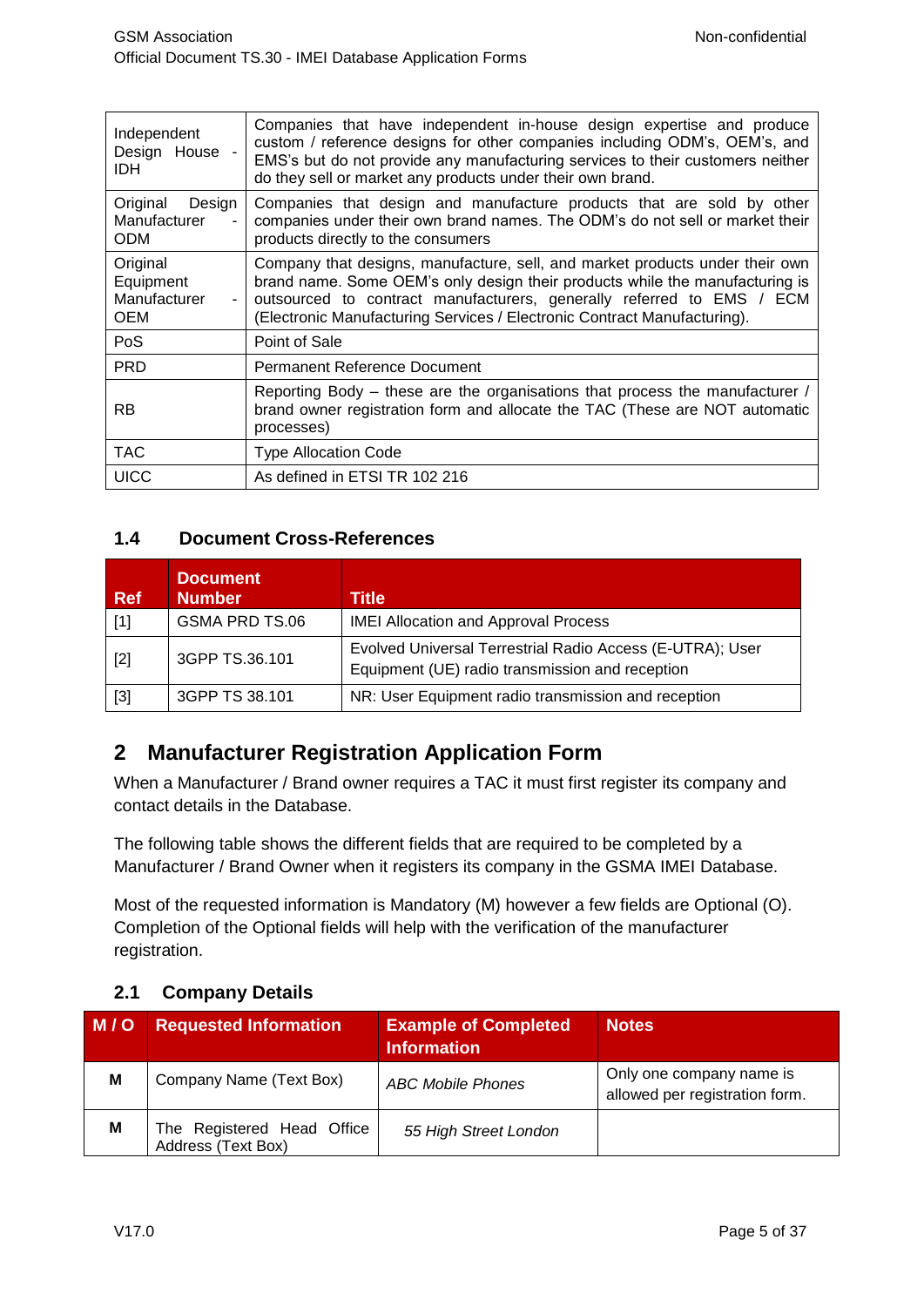| M | Country where the Head Office<br>is located(drop-down list) | <b>United Kingdom</b> | Select the country where your<br>head office is located from the<br>drop-down list.                                                                                            |
|---|-------------------------------------------------------------|-----------------------|--------------------------------------------------------------------------------------------------------------------------------------------------------------------------------|
| M | Office Phone Number (Text<br>Box)                           | +44 1234 567 890      | To be completed in an<br>international format. This should<br>be the head office main switch<br>board phone number.                                                            |
| M | <b>Company Registration Number</b><br>(Text Box)            | ABCD1234              | This is a number obtained from<br>your local authority when the<br>company was first registered.<br>A copy of this registration<br>certificate will be requested by<br>the RB. |
| O | Company Website (Text Box)                                  | www.ABCM.co.uk        |                                                                                                                                                                                |
| O | ISO 9000 Certificate Allocation<br>Body (Text Box)          |                       | The organisation issuing your<br>ISO9000 certificate                                                                                                                           |
| O | <b>ISO</b><br>Certificate<br>9000<br>Number(Text Box)       |                       |                                                                                                                                                                                |
| M | Do you manufacturer and sell                                | Yes                   |                                                                                                                                                                                |
|   | devices under your own brand<br>name?                       | <b>No</b>             |                                                                                                                                                                                |
| M | Do you manufacturer devices<br>which are sold under other   | Yes<br><b>No</b>      |                                                                                                                                                                                |
|   | companies brand names?                                      |                       |                                                                                                                                                                                |
| М | Do you sell device under your<br>brand name, which are made | Yes                   |                                                                                                                                                                                |
|   | by other manufacturers?                                     | <b>No</b>             |                                                                                                                                                                                |
| M | Company Registered Brand<br>Name (Text Box)                 | <b>ABC</b>            |                                                                                                                                                                                |
| М | Company Registered Brand<br>Name certificate number         |                       | A copy of the brand registration<br>certificate must be sent to the<br>RB when requested.                                                                                      |
| Μ | is a GSMA<br>My company<br>Member                           | Yes                   | The GSMA offers a 10%<br>discount to GSMA members.                                                                                                                             |
|   |                                                             | No                    | Eligibility will confirmed by the<br>RB.                                                                                                                                       |
| M | Are you aware of GSMA IMEI<br>Allocation<br>and<br>Approval | Yes                   |                                                                                                                                                                                |
|   | Process TS06                                                | No                    |                                                                                                                                                                                |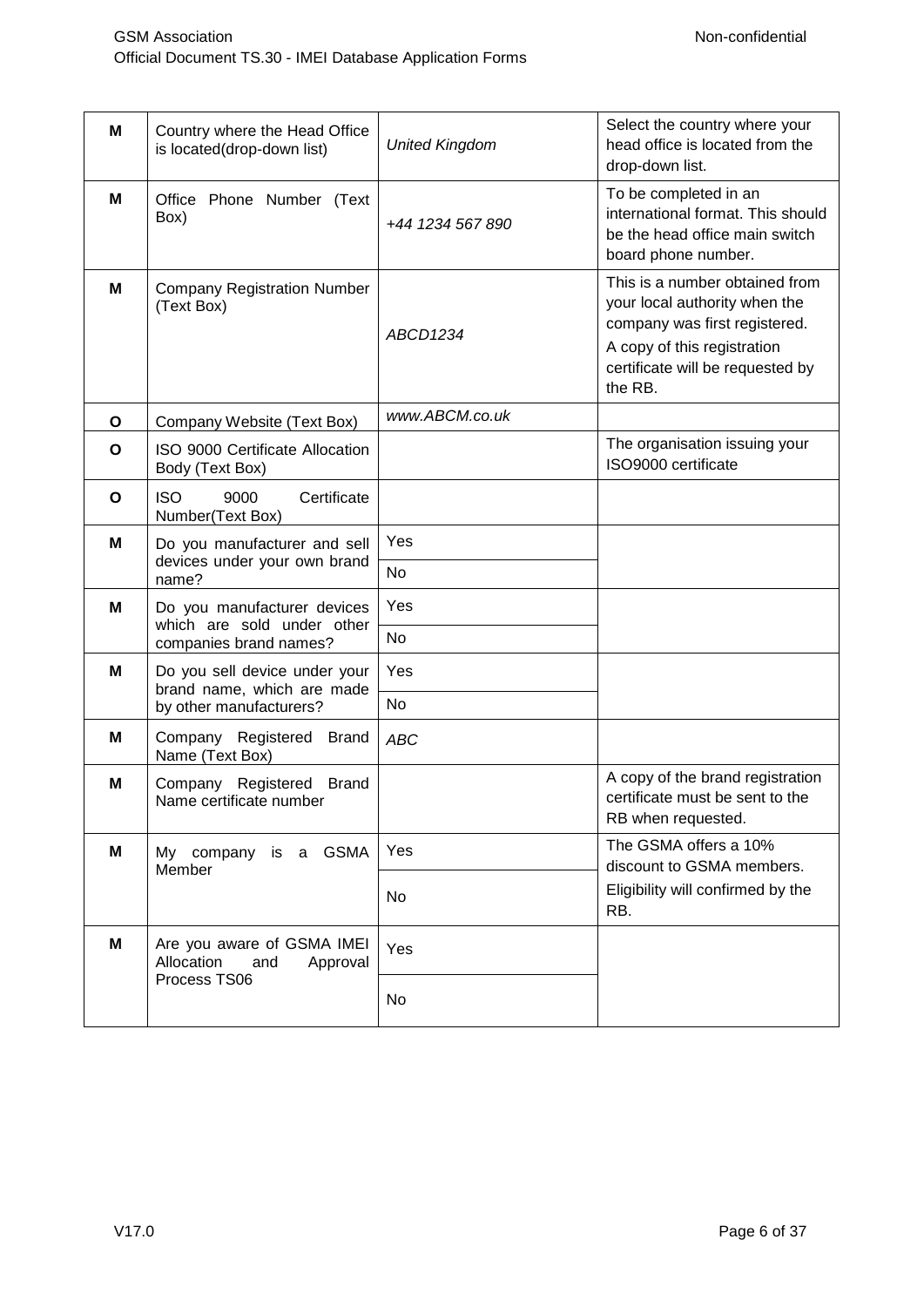# <span id="page-5-0"></span>**2.2 Main Contacts Details (This should be a director or a senior manager of the company)**

| M/O | <b>Requested Information</b>                          | <b>Example of Completed</b><br><b>Information</b>                                          | <b>Notes</b>                                                                                             |
|-----|-------------------------------------------------------|--------------------------------------------------------------------------------------------|----------------------------------------------------------------------------------------------------------|
| м   | Name (Title, First Name &<br>Family Name( text boxes) | <b>Mr Fred Flintstone</b>                                                                  | This person will be contacted to<br>approve any changes to the<br>second contacts details.               |
| м   | Job Title (Text Box)                                  | Director                                                                                   |                                                                                                          |
| м   | Mobile Phone Number                                   | +44 1234 567 890                                                                           | To be completed in an<br>international format. This should<br>be the main contact's own<br>phone number. |
| м   | Email (Text Box)                                      | fflintstone@ABC.com                                                                        |                                                                                                          |
| Ω   | Comments (Text Box)                                   | I will be importing devices<br>from China and I need to<br>give the manufacturer my<br>TAC |                                                                                                          |

#### <span id="page-5-1"></span>**2.3 Second Contacts Details (This may be agent working for the registered company or may be the person tasked with requesting the TAC)**

| <b>M/O</b> | <b>Requested Information</b>                     | <b>Example of Completed</b><br><b>Information</b>                                          | <b>Notes</b>                                                                                        |
|------------|--------------------------------------------------|--------------------------------------------------------------------------------------------|-----------------------------------------------------------------------------------------------------|
| м          | Name (Title, First Name &<br>Surname text boxes) | Mr Fred Flintstone                                                                         |                                                                                                     |
| м          | Job Title (Text Box)                             | Director                                                                                   |                                                                                                     |
| м          | Mobile Phone Number                              | +44 1234 567 890                                                                           | To be completed in an<br>international format. This should<br>be the contact's own phone<br>number. |
| М          | Email (Text Box)                                 | fflintstone@ABC.com                                                                        |                                                                                                     |
| O          | Comments (Text Box)                              | I will be importing devices<br>from China and I need to<br>give the manufacturer my<br>TAC |                                                                                                     |

# <span id="page-5-2"></span>**2.4 Completion of the Registration Form**

| M/O | <b>Requested Information</b>                       | <b>Example of Completed</b><br><b>Information</b> | <b>Notes</b>                                                       |
|-----|----------------------------------------------------|---------------------------------------------------|--------------------------------------------------------------------|
| M   | accept, the Terms &<br>Conditions on behalf of the | Yes                                               | Yes must be selected to<br>proceed with the registration           |
|     | company I work for (Check<br>box)                  | No                                                | After confirmation, the<br>application form will be<br>terminated. |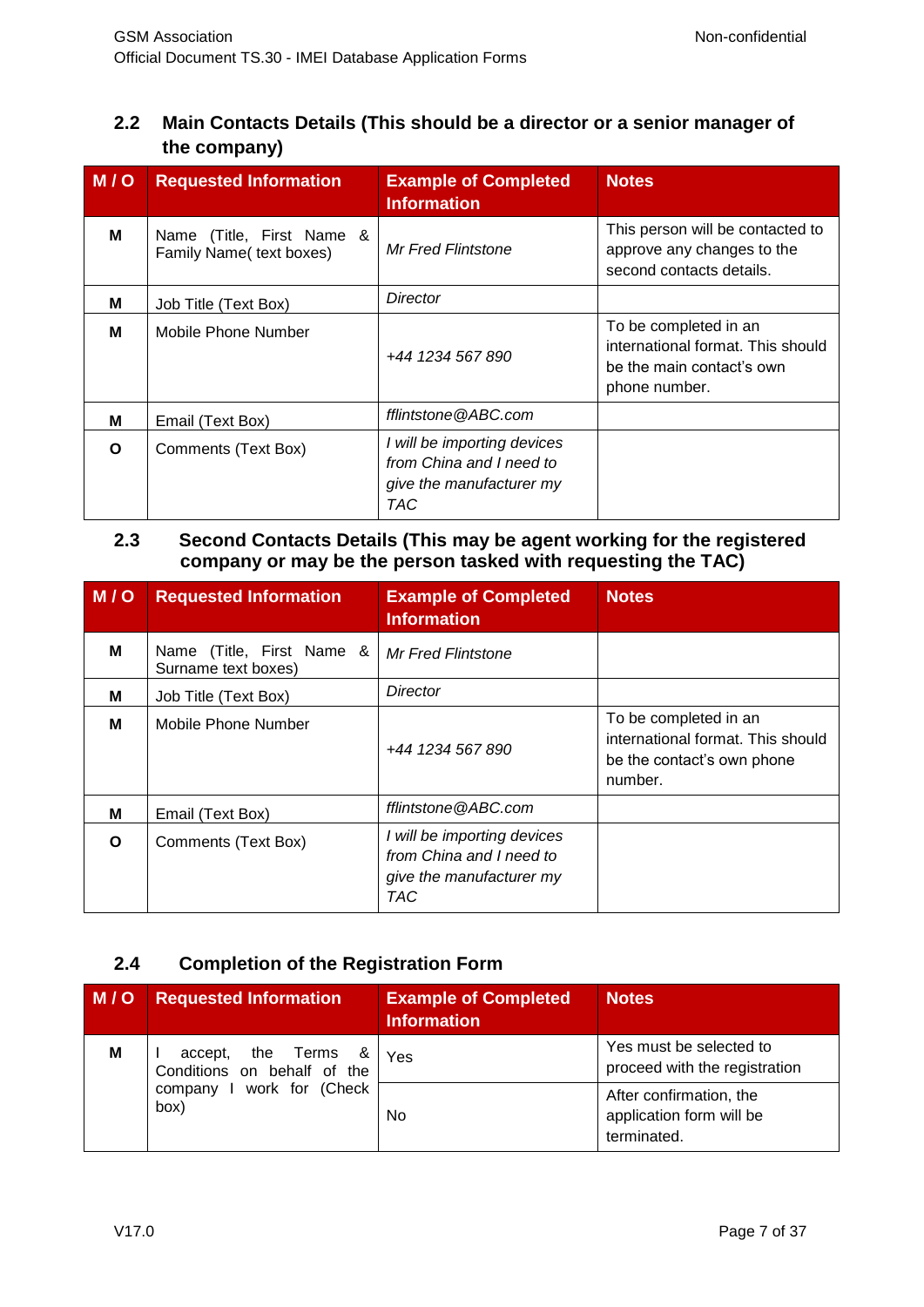| M | Submit.<br>(Buttons) | Reset | & | Back | Submit      | This will send a notification to<br>the RB that the registration<br>application has been made.       |
|---|----------------------|-------|---|------|-------------|------------------------------------------------------------------------------------------------------|
|   |                      |       |   |      | Reset       | This will clear all of the<br>information and it will need to be<br>entered again.                   |
|   |                      |       |   |      | <b>Back</b> | This will take the applicant back<br>to the previous page and the<br>completed data will be cleared. |

## <span id="page-6-0"></span>**2.4.1 Additional Explanations of the registration form (If required)**

Text to be added if/as required.

#### <span id="page-6-1"></span>**2.5 What happens next**

Notification of the completed application form is automatically sent to the RB. The RB will verify the details that have been provided. If more information is needed the RB will contact the applicant.

When the form has been verified the applicant will be sent an email with its login details (manufacturer I.D. and password). This process is normally be completed by the RB within 2 working days.

The applicant can now login to the IMEI database, using these details, and request a TAC. See TS.06 for the full process details.

# <span id="page-6-2"></span>**3 TAC Request Form**

The TAC request form should be completed providing full details of the device that the TAC is to be used for, additional information like a technical specification may be requested by the RB before the TAC is allocated.

Most of the requested information is Mandatory (M) however a few fields are Optional (O). Completion of the Optional fields will help with the verification of the device for which the TAC is being requested.

#### <span id="page-6-3"></span>**3.1 Character Encoding**

All fields in the database are stored in ASCII encoding and only printable ASCII characters (character codes 32 – 126) are permitted, subject to any further limitations/exclusions below.

#### <span id="page-6-4"></span>**3.2 Rules for the creation of the "Model Name", and "Marketing Name" fields**

In order to improve the data with the IMEI Database the following rules are implemented with the database. These rules must be followed by all users of the IMEI Database when completing the TAC Request forms.

#### <span id="page-6-5"></span>**3.2.1 Mandatory Syntax Checks**

The IMEI Database will check for syntax errors in new entries, this will be applied to all new entries or updates to existing entries.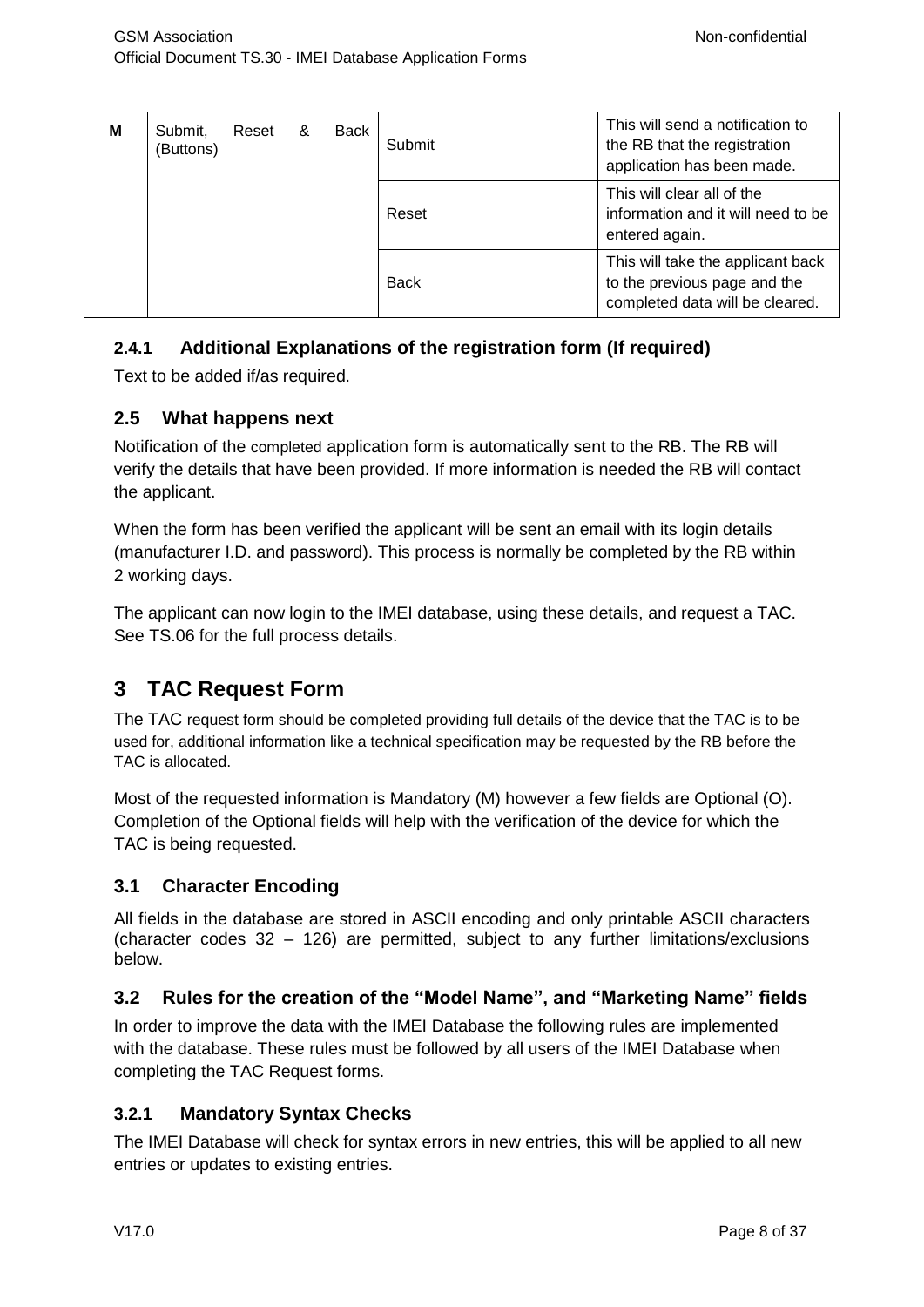#### <span id="page-7-0"></span>**3.2.2 Whitespace**

- No entry SHALL contain leading or trailing spaces
- No entry SHALL contain 2 (or more) consecutive spaces

#### <span id="page-7-1"></span>**3.2.3 Forbidden Symbols**

• No entry SHALL contain any of the following symbols:

• The following is a list of symbols that can be used as a single entry which is then followed by a letter Aa to Zz, or number 0 to 9. Two or more consecutive symbols as listed below are not allowed. Combinations of symbols from the list below are also not allowed.

| the contract of the contract of the contract of the contract of the contract of the contract of the contract of<br>the contract of the contract of the contract of the contract of the contract of the contract of the contract of<br>. |
|-----------------------------------------------------------------------------------------------------------------------------------------------------------------------------------------------------------------------------------------|

No entry SHALL end with any of the following symbols:

|  |  | . |  |
|--|--|---|--|
|  |  |   |  |

• No entry SHALL start with any of the following symbols:

|--|

#### <span id="page-7-2"></span>**3.2.4 Length of Name**

• Names must be between 1 and 50 characters long.

#### <span id="page-7-3"></span>**3.2.5 Forbidden Strings**

• TBC, tbc, TBA, and tba are forbidden on their own, within single or double quotations

Not allowed

| ๛<br>JU U<br>. . |  |  |  |  |
|------------------|--|--|--|--|
|                  |  |  |  |  |
|                  |  |  |  |  |

#### <span id="page-7-4"></span>**3.3 Naming Consistency Check**

When a new Model Name is added to the TAC Request Form that is similar to an existing name in the database, the database will offer the user a list of names that they have already used that match or are similar to the name they are entering.

The user can select one of the names from the list or confirm that they want to proceed with the name they have entered.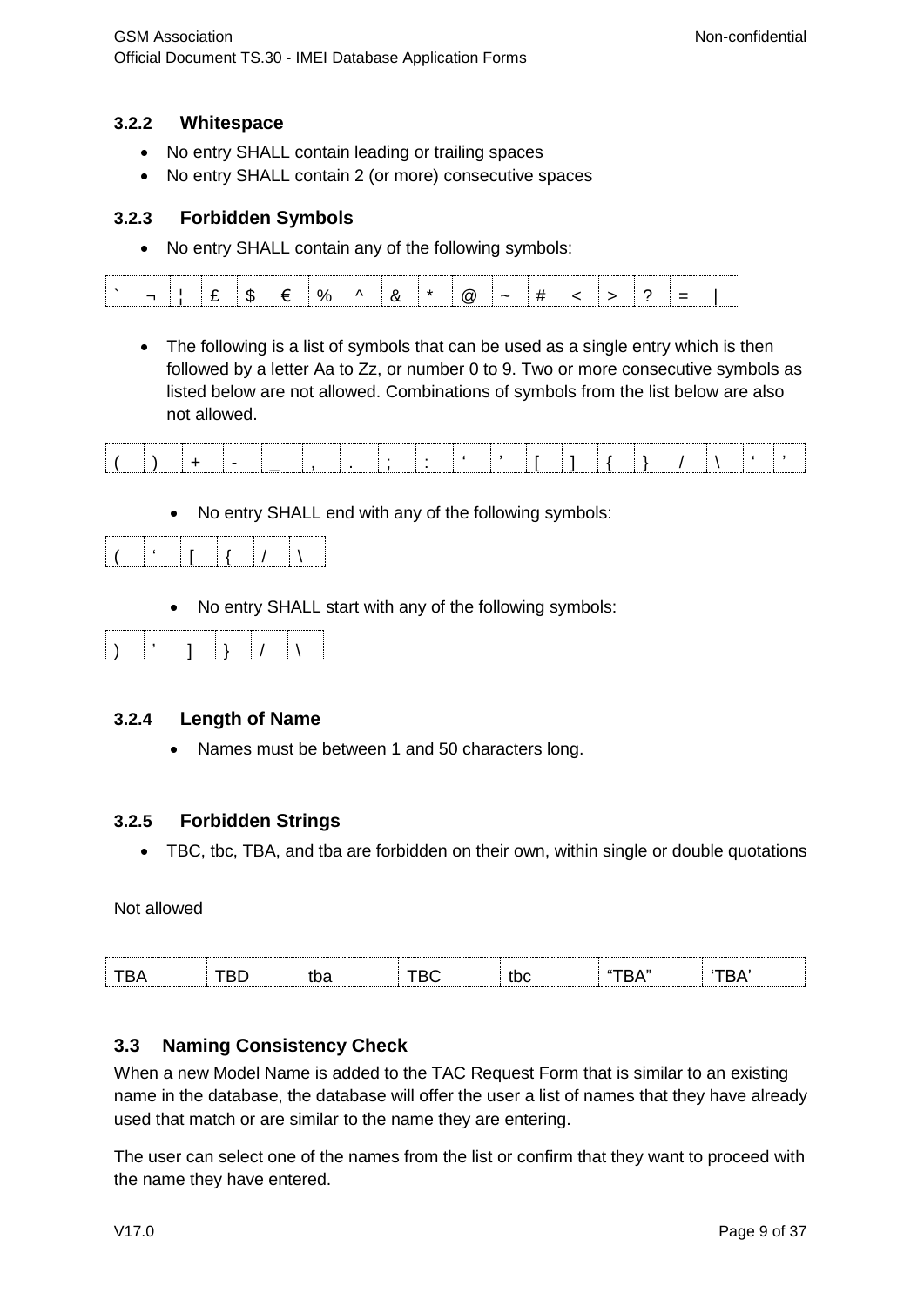# <span id="page-8-0"></span>**3.4 Details of the device the TAC will be used for.**

| M/O | <b>Requested</b><br><b>Information</b>    |       | <b>Example of</b><br><b>Completed</b><br><b>Information</b>                           | <b>Notes</b>                                                                                                                                                                                                                                                                                                                            |
|-----|-------------------------------------------|-------|---------------------------------------------------------------------------------------|-----------------------------------------------------------------------------------------------------------------------------------------------------------------------------------------------------------------------------------------------------------------------------------------------------------------------------------------|
|     |                                           |       |                                                                                       |                                                                                                                                                                                                                                                                                                                                         |
| M   | <b>Applicant Name</b>                     |       | Mr Fred Flintstone                                                                    |                                                                                                                                                                                                                                                                                                                                         |
| M   | Applicant<br><b>Address</b>               | Email | fflintstone@ABC.com                                                                   |                                                                                                                                                                                                                                                                                                                                         |
| M   | <b>Brand Name (Pick</b><br>list)          |       | <b>ABC</b>                                                                            |                                                                                                                                                                                                                                                                                                                                         |
| M   | Are<br>you                                | Yes   |                                                                                       |                                                                                                                                                                                                                                                                                                                                         |
|     | the<br>OEM?                               | No    | Mr B Rubbel<br><b>Beadrock</b><br>Manufacturing<br>Shenzhen PRC<br>b.rubbel@gmail.com | If No then the details of the manufacturer (ODM)<br>or design house (IDH) MUST be completed on<br>TAC application form (Company Name, Address,<br>Contact name, Contact email)                                                                                                                                                          |
| M   | <b>Equipment Type</b><br>(drop-down list) |       | Mobile Phone/Feature<br>phone<br>Smartphone<br><b>Tablet</b>                          | For details of these different equipment types see<br><b>TS.06</b>                                                                                                                                                                                                                                                                      |
|     |                                           |       | <b>IoT</b> Device                                                                     | Note: When an IoT Device is selected on the TAC<br>Application form, support for Cat-NB1 and Cat-M1<br>will automatically be selected. If the IoT Device<br>does not support Cat-NB1 and / or Cat-M1 then<br>these will need to be deselected by the applicant.                                                                         |
|     |                                           |       | Wearable                                                                              |                                                                                                                                                                                                                                                                                                                                         |
|     |                                           |       | Dongle                                                                                |                                                                                                                                                                                                                                                                                                                                         |
|     |                                           |       | Modem                                                                                 | The following note is to be added to the TAC<br>Certificate for "Modem":<br>"The quantity of UICC / eUICC / IMEI listed on this<br>TAC Certificate shows the maximum quantity<br>supported by this Modem. The end product using<br>this Modem may not have used all of the UICC /<br>eUICC / IMEI which are supported by the<br>Modem." |
|     |                                           |       | <b>WLAN Router</b>                                                                    |                                                                                                                                                                                                                                                                                                                                         |
|     |                                           |       |                                                                                       | Including Point of Sale (PoS) device                                                                                                                                                                                                                                                                                                    |
|     |                                           |       | Device for the<br><b>Automatic Processing</b><br>of Data (APD)                        |                                                                                                                                                                                                                                                                                                                                         |
| М   | Model<br>(Text Box)                       | Name  | <b>Rock Mobile</b>                                                                    | See section 3.1 and 3.2                                                                                                                                                                                                                                                                                                                 |
| M   | Marketing<br>(Text Box)                   | Name  | Hard Rock, Rock Star                                                                  | This is the name that will be used for the sale of<br>the device.<br>More than one Marketing Name can be added                                                                                                                                                                                                                          |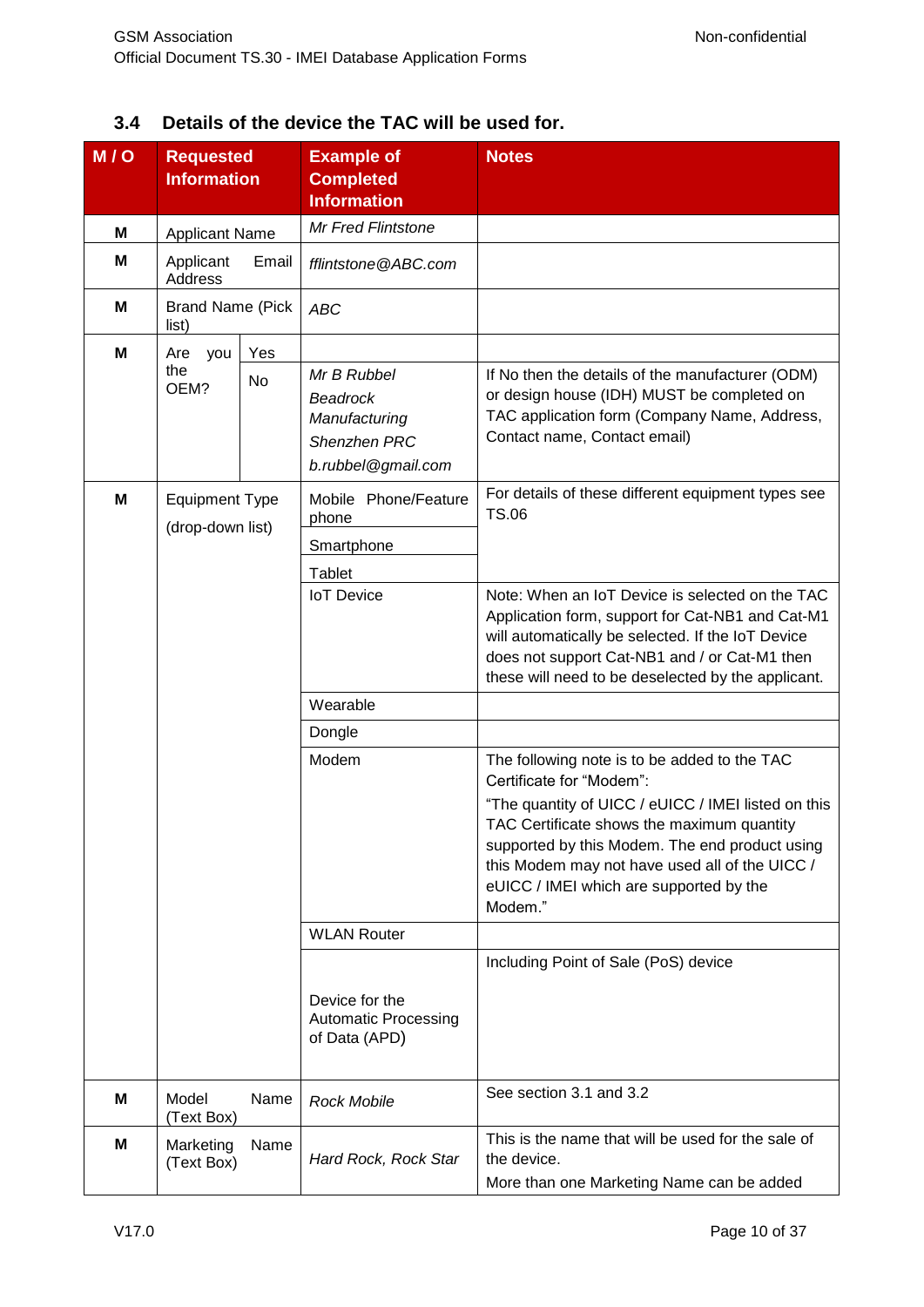| M/O            | <b>Requested</b><br><b>Information</b>                 | <b>Example of</b><br><b>Completed</b><br><b>Information</b> | <b>Notes</b>                                                                                                                                                                                                                  |
|----------------|--------------------------------------------------------|-------------------------------------------------------------|-------------------------------------------------------------------------------------------------------------------------------------------------------------------------------------------------------------------------------|
|                |                                                        |                                                             | with a comma between each name, max 3.<br>Marketing/sales material and/or technical<br>specifications are to be provided to the RB when<br>requested to show these models are exactly the<br>same.<br>See section 3.1 and 3.2 |
| М              | Quantity<br>of TAC<br>Required<br>(drop-<br>down list) | 1                                                           | In normal circumstances 1 TAC (1,000,000 IMEI)<br>is all that is required.<br>However for production quantities in excess of                                                                                                  |
|                |                                                        | $\overline{2}$                                              | 1,000,000 of the same device additional TAC can                                                                                                                                                                               |
|                |                                                        | 3                                                           | be requested.                                                                                                                                                                                                                 |
|                |                                                        | 4                                                           |                                                                                                                                                                                                                               |
|                |                                                        | $\overline{5}$                                              |                                                                                                                                                                                                                               |
| O              | Device<br>Certification<br><b>Bodies</b>               | CE, FCC, IC, GCF,<br>PTCRB, CCC, Anatel,<br>etc.            | This should be a list of ALL the different<br>organisations that the device will be approved by.<br>These should be listed with a comma between<br>each organisation.                                                         |
| M<br>Operating | Android                                                | "None" is automatically selected when the device            |                                                                                                                                                                                                                               |
|                | System/Platform                                        | Android Wear                                                | type "Dongle", "Modem" or "WLAN Router" is<br>selected. No manual selection is allowed. For                                                                                                                                   |
|                | Supported<br>(drop-<br>down list)                      | Bada                                                        | more details see TS.06 section 8.0                                                                                                                                                                                            |
|                |                                                        | <b>BlackBerry</b>                                           |                                                                                                                                                                                                                               |
|                |                                                        | CyanogenMod                                                 | If the OS that you are using, is not listed, please                                                                                                                                                                           |
|                |                                                        | Firefox                                                     | contact the GSMA IMEI Database Helpdesk and<br>they will review if it can be added.                                                                                                                                           |
|                |                                                        | iOS                                                         | imeihelpdesk@gsma.com                                                                                                                                                                                                         |
|                |                                                        | KaiOS                                                       |                                                                                                                                                                                                                               |
|                |                                                        | Linux                                                       |                                                                                                                                                                                                                               |
|                |                                                        | MAC OS                                                      |                                                                                                                                                                                                                               |
|                |                                                        | <b>Nucleus</b>                                              |                                                                                                                                                                                                                               |
|                |                                                        | Proprietary OS                                              |                                                                                                                                                                                                                               |
|                |                                                        | Phoenix                                                     |                                                                                                                                                                                                                               |
|                |                                                        | <b>RTOS</b>                                                 |                                                                                                                                                                                                                               |
|                |                                                        | S30                                                         |                                                                                                                                                                                                                               |
|                |                                                        | Sailfish                                                    |                                                                                                                                                                                                                               |
|                |                                                        | Symbian                                                     |                                                                                                                                                                                                                               |
|                |                                                        | ThreadX                                                     |                                                                                                                                                                                                                               |
|                |                                                        | <b>TIZEN</b>                                                |                                                                                                                                                                                                                               |
|                |                                                        | <b>UBUNTU</b>                                               |                                                                                                                                                                                                                               |
|                |                                                        | Windows                                                     |                                                                                                                                                                                                                               |
|                |                                                        | <b>Windows Phone</b>                                        |                                                                                                                                                                                                                               |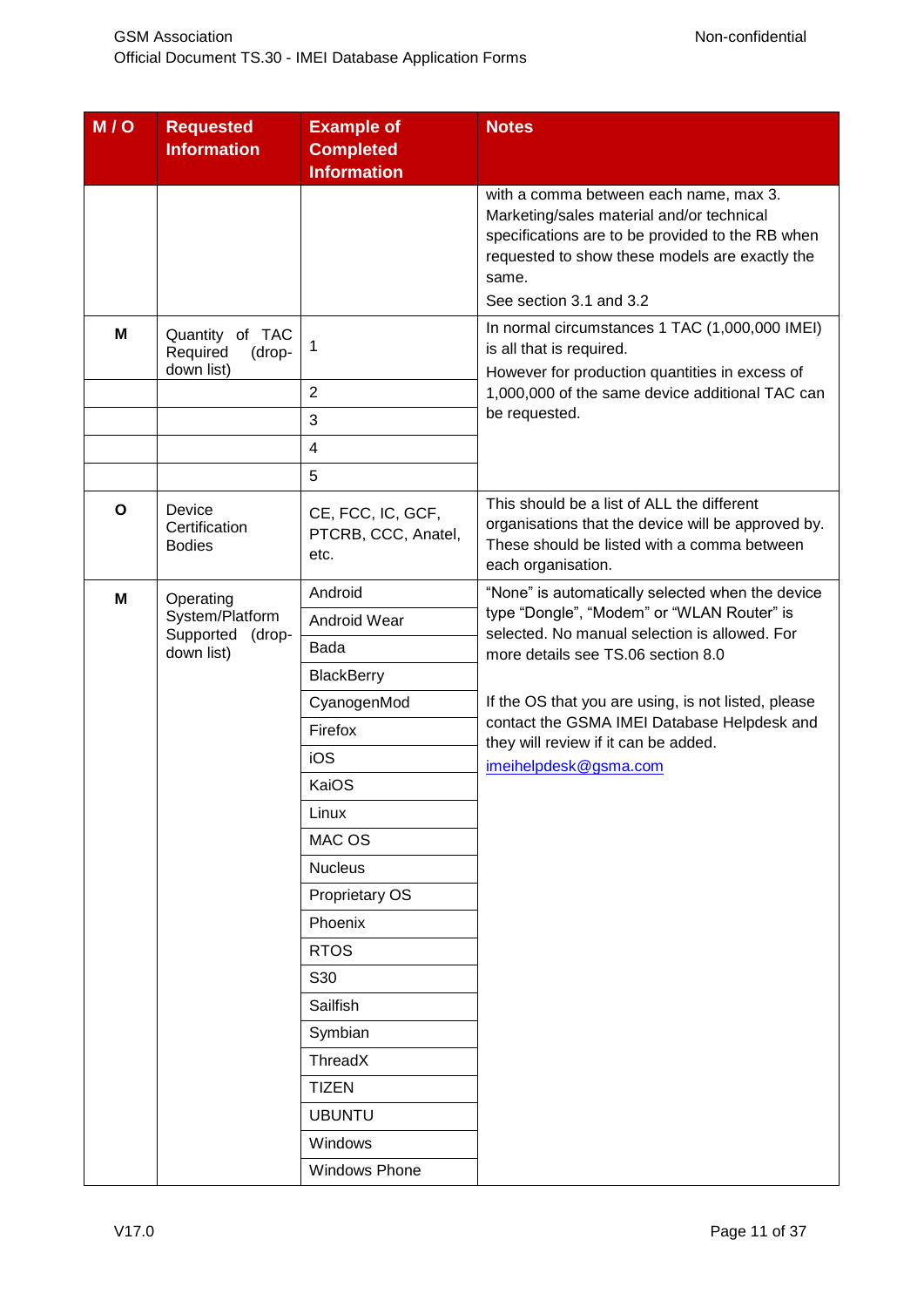| M/O | <b>Requested</b>                                    | <b>Example of</b>                        | <b>Notes</b>                                                                          |
|-----|-----------------------------------------------------|------------------------------------------|---------------------------------------------------------------------------------------|
|     | <b>Information</b>                                  | <b>Completed</b>                         |                                                                                       |
|     |                                                     | <b>Information</b>                       |                                                                                       |
|     |                                                     | YunOS (Aliyun)                           |                                                                                       |
|     |                                                     | None (Automatic<br>selection ONLY)       |                                                                                       |
|     |                                                     |                                          |                                                                                       |
|     | Other Radio Interfaces Supported                    |                                          |                                                                                       |
| M   | Radio Interfaces                                    | <b>CDMA</b>                              |                                                                                       |
|     |                                                     | 3GPP2                                    |                                                                                       |
|     |                                                     | Satellite                                |                                                                                       |
|     |                                                     | None                                     |                                                                                       |
|     | Low Power Wide Area Network support.                |                                          |                                                                                       |
|     |                                                     |                                          | All of the LPWAN frequency band information must be completed in the Band Profile     |
|     |                                                     | before completing a TAC Application form |                                                                                       |
|     |                                                     |                                          | For more information see the training module No 4 on the TAC Database home page here: |
|     |                                                     | https://imeidb.gsma.com                  |                                                                                       |
| M   | Does your device<br>support EC-GSM-<br>loT?         | Yes / No?                                |                                                                                       |
| M   | Does your device<br>support Cat-NB1?                | Yes / No?                                | If "Yes" then select the Cat-NB LTE bands<br>supported below.                         |
|     |                                                     |                                          | At least one FDD band MUST be selected. TDD<br>Bands are optional                     |
| M   | Does your device                                    | Yes / No?                                | If 'Yes' then Cat-NB1 is automatically ticked as                                      |
|     | support Cat-NB2?                                    |                                          | well.<br>If "Yes" then select the Cat-NB LTE bands                                    |
|     |                                                     |                                          | supported below.                                                                      |
|     |                                                     |                                          | At least one FDD band MUST be selected. TDD                                           |
|     |                                                     |                                          | Bands are optional                                                                    |
| O   | Does your Cat-NB<br>device<br>support<br>multicast. | Yes / No?                                | Must be completed if Cat-NB1 or Cat-NB2 is<br>ticked.                                 |
| O   | Cat-NB<br><b>E-UTRA</b><br>(LTE) FDD                | $\overline{1}$                           | These bands are applicable to Cat-NB1 and Cat-<br>NB2.                                |
|     |                                                     |                                          | If Cat-NB2 is selected, which implicitly selects                                      |
|     |                                                     |                                          | Cat-NB1 the same selected bands from this list                                        |
|     |                                                     |                                          | are applicable to BOTH Cat-NB1 and Cat-NB2                                            |
|     |                                                     | $\overline{2}$                           |                                                                                       |
|     |                                                     | 3                                        |                                                                                       |
|     |                                                     | 4                                        |                                                                                       |
|     |                                                     | 5                                        |                                                                                       |
|     |                                                     | 6                                        |                                                                                       |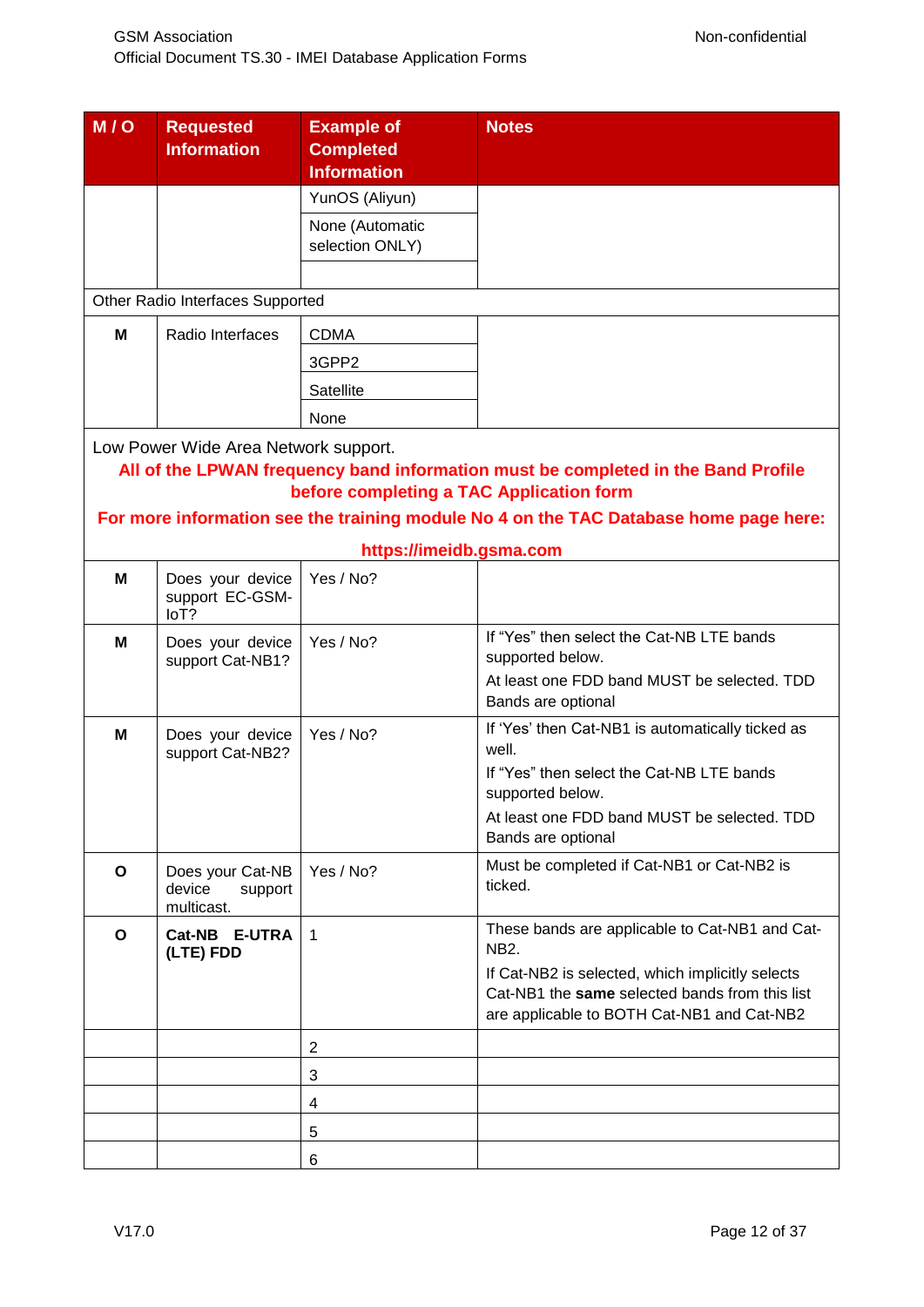| M/O | <b>Requested</b><br><b>Information</b> | <b>Example of</b><br><b>Completed</b><br><b>Information</b> | <b>Notes</b> |
|-----|----------------------------------------|-------------------------------------------------------------|--------------|
|     |                                        | $\boldsymbol{7}$                                            |              |
|     |                                        | $\, 8$                                                      |              |
|     |                                        | $\boldsymbol{9}$                                            |              |
|     |                                        | 10                                                          |              |
|     |                                        | 11                                                          |              |
|     |                                        | 12                                                          |              |
|     |                                        | 13                                                          |              |
|     |                                        | 14                                                          |              |
|     |                                        | $15\,$                                                      |              |
|     |                                        | 16                                                          |              |
|     |                                        | 17                                                          |              |
|     |                                        | 18                                                          |              |
|     |                                        | 19                                                          |              |
|     |                                        | 20                                                          |              |
|     |                                        | 21                                                          |              |
|     |                                        | 22                                                          |              |
|     |                                        | 23                                                          |              |
|     |                                        | 24                                                          |              |
|     |                                        | 25                                                          |              |
|     |                                        | 26                                                          |              |
|     |                                        | $27\,$                                                      |              |
|     |                                        | 28                                                          |              |
|     |                                        | 29                                                          |              |
|     |                                        | 30 <sub>o</sub>                                             |              |
|     |                                        | 31                                                          |              |
|     |                                        | 32                                                          |              |
|     |                                        | 65                                                          |              |
|     |                                        | 66                                                          |              |
|     |                                        | 67                                                          |              |
|     |                                        | 68                                                          |              |
|     |                                        | 69                                                          |              |
|     |                                        | $70\,$                                                      |              |
|     |                                        | $71$                                                        |              |
|     |                                        | $72\,$                                                      |              |
|     |                                        | $73\,$                                                      |              |
|     |                                        | $\bf 74$                                                    |              |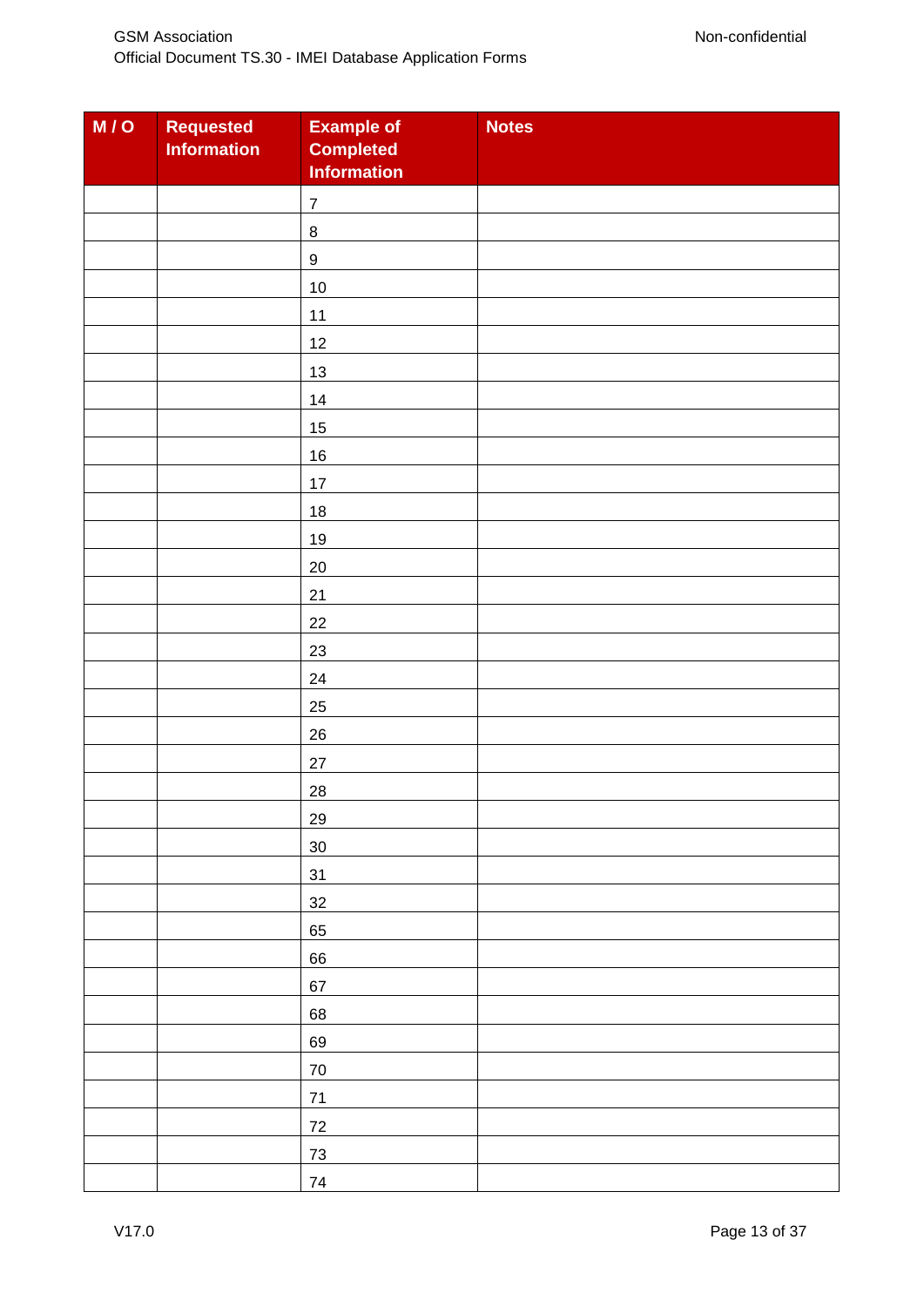| M/O          | <b>Requested</b><br><b>Information</b> | <b>Example of</b><br><b>Completed</b><br><b>Information</b> | <b>Notes</b>                                                                                                                                                                                                      |
|--------------|----------------------------------------|-------------------------------------------------------------|-------------------------------------------------------------------------------------------------------------------------------------------------------------------------------------------------------------------|
|              |                                        | 75                                                          |                                                                                                                                                                                                                   |
|              |                                        | 76                                                          |                                                                                                                                                                                                                   |
|              |                                        | 85                                                          |                                                                                                                                                                                                                   |
| $\mathbf{o}$ | Cat-NB E-UTRA<br>(LTE) TDD             | 33                                                          | These bands are applicable to Cat-NB1 and Cat-<br><b>NB2.</b><br>If Cat-NB2 is selected, which implicitly selects<br>Cat-NB1 the same selected bands from this list<br>are applicable to BOTH Cat-NB1 and Cat-NB2 |
|              |                                        | 34                                                          |                                                                                                                                                                                                                   |
|              |                                        | 35                                                          |                                                                                                                                                                                                                   |
|              |                                        | 36                                                          |                                                                                                                                                                                                                   |
|              |                                        | 37                                                          |                                                                                                                                                                                                                   |
|              |                                        | 38                                                          |                                                                                                                                                                                                                   |
|              |                                        | 39                                                          |                                                                                                                                                                                                                   |
|              |                                        | 40                                                          |                                                                                                                                                                                                                   |
|              |                                        | 41                                                          |                                                                                                                                                                                                                   |
|              |                                        | 42                                                          |                                                                                                                                                                                                                   |
|              |                                        | 43                                                          |                                                                                                                                                                                                                   |
|              |                                        | 44                                                          |                                                                                                                                                                                                                   |
|              |                                        | 48                                                          |                                                                                                                                                                                                                   |
|              |                                        | 50                                                          |                                                                                                                                                                                                                   |
|              |                                        | 51                                                          |                                                                                                                                                                                                                   |
| M            | Does your device<br>support Cat-M1?    | Yes / No?                                                   | If "Yes" then select the Cat-M LTE bands<br>supported below.<br>At least one FDD. TDD band(s) are optional.                                                                                                       |
| M            | Does your device<br>support Cat-M2?    | Yes / No?                                                   | If 'Yes' then Cat-M1 is automatically ticked as<br>well.<br>If "Yes" then select the Cat-M LTE bands<br>supported below<br>At least one FDD.TDD band(s) are optional                                              |
| O            | Cat-M<br><b>E-UTRA</b><br>(LTE) FDD    | $\mathbf{1}$                                                | These bands are applicable to Cat-M1 and Cat-<br>M2.<br>If Cat-M2 is selected, which implicitly selects Cat-<br>M1 the same selected bands from this list are<br>applicable to BOTH Cat-M1 and Cat-M2             |
|              |                                        | $\overline{2}$                                              |                                                                                                                                                                                                                   |
|              |                                        | 3                                                           |                                                                                                                                                                                                                   |
|              |                                        | 4                                                           |                                                                                                                                                                                                                   |
|              |                                        | $\,$ 5 $\,$                                                 |                                                                                                                                                                                                                   |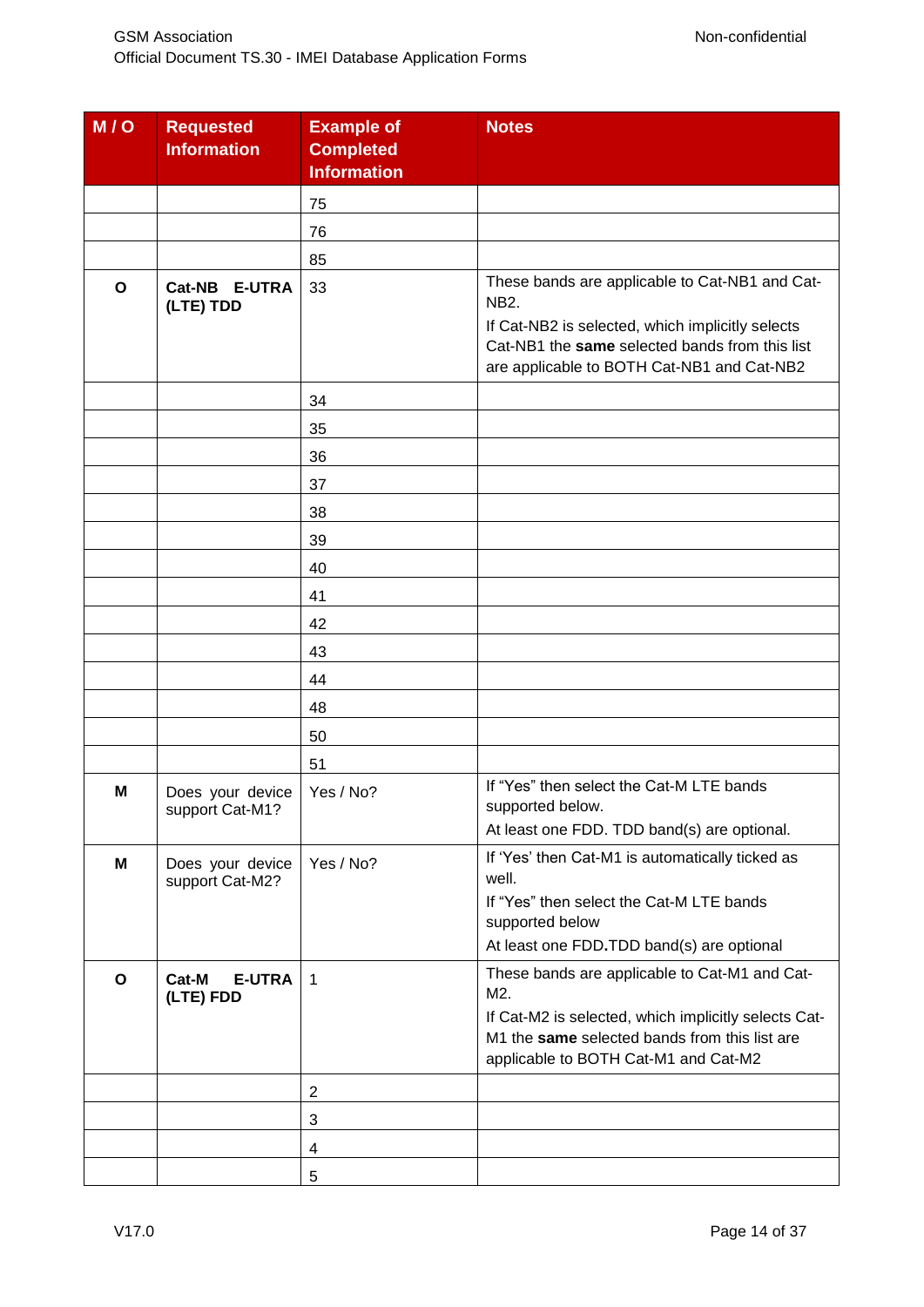| M/O | <b>Requested</b><br><b>Information</b> | <b>Example of</b><br><b>Completed</b><br><b>Information</b> | <b>Notes</b> |
|-----|----------------------------------------|-------------------------------------------------------------|--------------|
|     |                                        | $\,6\,$                                                     |              |
|     |                                        | $\overline{7}$                                              |              |
|     |                                        | $\,8\,$                                                     |              |
|     |                                        | $\boldsymbol{9}$                                            |              |
|     |                                        | $10\,$                                                      |              |
|     |                                        | 11                                                          |              |
|     |                                        | 12                                                          |              |
|     |                                        | $13$                                                        |              |
|     |                                        | $14$                                                        |              |
|     |                                        | 15                                                          |              |
|     |                                        | $16\,$                                                      |              |
|     |                                        | 17                                                          |              |
|     |                                        | $18$                                                        |              |
|     |                                        | 19                                                          |              |
|     |                                        | $20\,$                                                      |              |
|     |                                        | 21                                                          |              |
|     |                                        | 22                                                          |              |
|     |                                        | 23                                                          |              |
|     |                                        | 24                                                          |              |
|     |                                        | 25                                                          |              |
|     |                                        | $26\,$                                                      |              |
|     |                                        | 27                                                          |              |
|     |                                        | 28                                                          |              |
|     |                                        | 29                                                          |              |
|     |                                        | $30\,$                                                      |              |
|     |                                        | 31                                                          |              |
|     |                                        | 32                                                          |              |
|     |                                        | 65                                                          |              |
|     |                                        | 66                                                          |              |
|     |                                        | 67                                                          |              |
|     |                                        | 68                                                          |              |
|     |                                        | 69                                                          |              |
|     |                                        | $70\,$                                                      |              |
|     |                                        | 71                                                          |              |
|     |                                        | $72\,$                                                      |              |
|     |                                        | 73                                                          |              |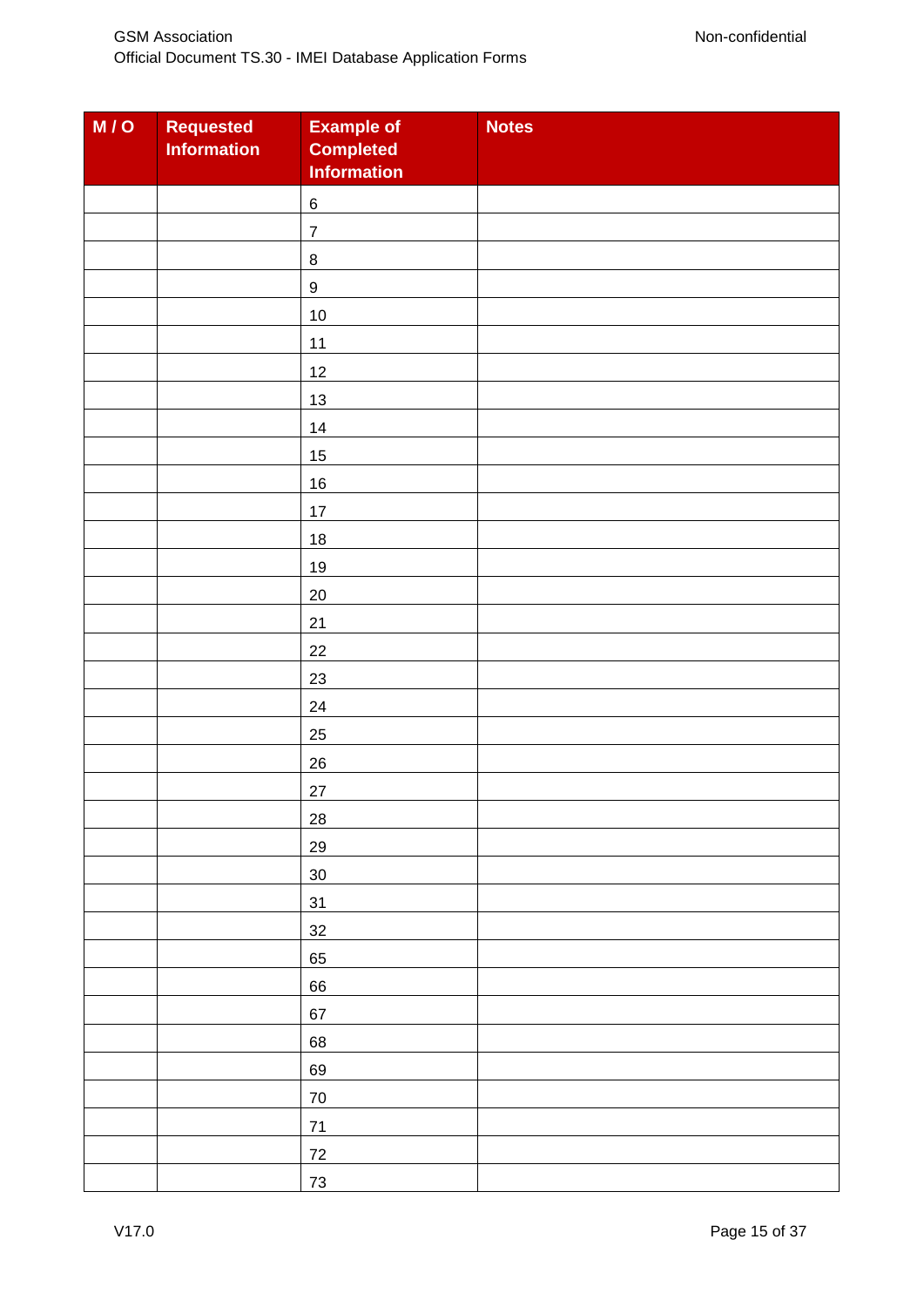| M/Q          | <b>Requested</b><br><b>Information</b>             | <b>Example of</b><br><b>Completed</b><br><b>Information</b> | <b>Notes</b>                                                                                                                                                                                          |
|--------------|----------------------------------------------------|-------------------------------------------------------------|-------------------------------------------------------------------------------------------------------------------------------------------------------------------------------------------------------|
|              |                                                    | 74                                                          |                                                                                                                                                                                                       |
|              |                                                    | 75                                                          |                                                                                                                                                                                                       |
|              |                                                    | 76                                                          |                                                                                                                                                                                                       |
|              |                                                    | 85                                                          |                                                                                                                                                                                                       |
| $\mathbf{o}$ | Cat-M<br><b>E-UTRA</b><br>(LTE) TDD                | 33                                                          | These bands are applicable to Cat-M1 and Cat-<br>M2.<br>If Cat-M2 is selected, which implicitly selects Cat-<br>M1 the same selected bands from this list are<br>applicable to BOTH Cat-M1 and Cat-M2 |
|              |                                                    | 34                                                          |                                                                                                                                                                                                       |
|              |                                                    | 35                                                          |                                                                                                                                                                                                       |
|              |                                                    | 36                                                          |                                                                                                                                                                                                       |
|              |                                                    | 37                                                          |                                                                                                                                                                                                       |
|              |                                                    | 38                                                          |                                                                                                                                                                                                       |
|              |                                                    | 39                                                          |                                                                                                                                                                                                       |
|              |                                                    | 40                                                          |                                                                                                                                                                                                       |
|              |                                                    | 41                                                          |                                                                                                                                                                                                       |
|              |                                                    | 42                                                          |                                                                                                                                                                                                       |
|              |                                                    | 43                                                          |                                                                                                                                                                                                       |
|              |                                                    | 44                                                          |                                                                                                                                                                                                       |
|              |                                                    | 48                                                          |                                                                                                                                                                                                       |
|              |                                                    | 50                                                          |                                                                                                                                                                                                       |
|              |                                                    | 51                                                          |                                                                                                                                                                                                       |
| M            | Does your Cat-M<br>device<br>support<br>multicast. | Yes / No?                                                   | Must be completed if Cat-M1 or Cat-m2 is ticked.                                                                                                                                                      |
| $\mathbf{o}$ | Is LTE Category<br>supported in the<br>device?     | Yes / No?                                                   | If UE supports E-UTRA (LTE) FDD and/or E-<br>UTRA (LTE) FDD then at least 1 of the following<br>must be ticked.<br>Note: This capability is not applicable to UE only<br>supporting Cat-NB.           |
| M            | $\pmb{0}$                                          |                                                             |                                                                                                                                                                                                       |
| M            | $\mathbf 1$                                        |                                                             |                                                                                                                                                                                                       |
| M            | $\boldsymbol{2}$                                   |                                                             |                                                                                                                                                                                                       |
| M            | $\sqrt{3}$                                         |                                                             |                                                                                                                                                                                                       |
| M            | $\overline{\mathbf{4}}$                            |                                                             |                                                                                                                                                                                                       |
| M            | $\sqrt{5}$                                         |                                                             |                                                                                                                                                                                                       |
| M            | $\,6$                                              |                                                             |                                                                                                                                                                                                       |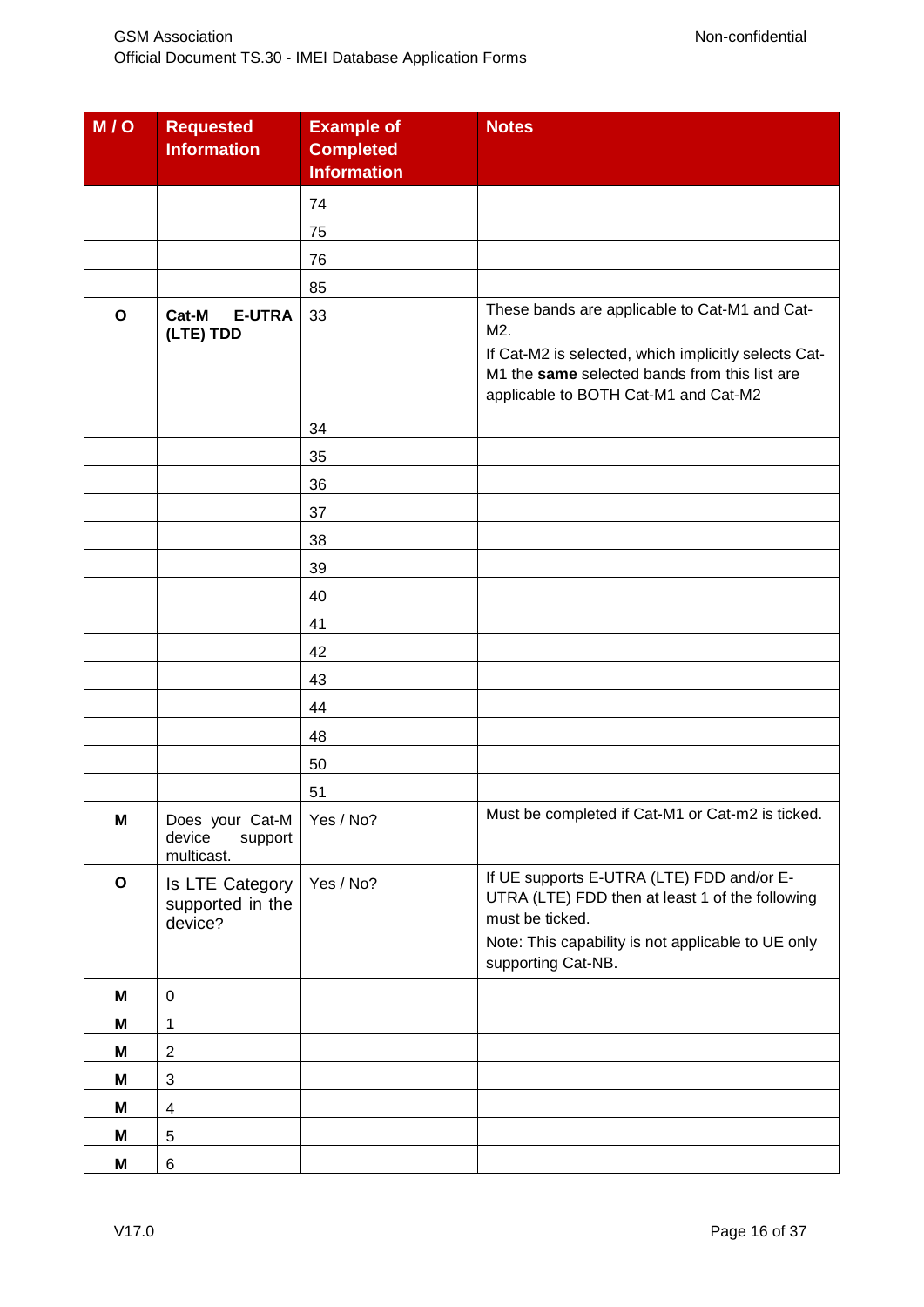| M/O         | <b>Requested</b><br><b>Information</b>                  | <b>Example of</b><br><b>Completed</b><br><b>Information</b> | <b>Notes</b>                                               |
|-------------|---------------------------------------------------------|-------------------------------------------------------------|------------------------------------------------------------|
| M           | $\overline{7}$                                          |                                                             |                                                            |
| M           | $\, 8$                                                  |                                                             |                                                            |
| M           | $\boldsymbol{9}$                                        |                                                             |                                                            |
| M           | 10                                                      |                                                             |                                                            |
| M           | 11                                                      |                                                             |                                                            |
| M           | 12                                                      |                                                             |                                                            |
|             |                                                         |                                                             |                                                            |
| $\mathbf O$ | Does your device<br>signal explicit LTE<br>DL Category? | Yes / No?                                                   | If Yes then at least 1 of the following must be<br>ticked. |
| M           | $\pmb{0}$                                               |                                                             |                                                            |
| M           | 1bis                                                    |                                                             |                                                            |
| M           | $\overline{\mathbf{4}}$                                 |                                                             |                                                            |
| M           | $\,6$                                                   |                                                             |                                                            |
| M           | $\overline{7}$                                          |                                                             |                                                            |
| M           | $\boldsymbol{9}$                                        |                                                             |                                                            |
| M           | 10                                                      |                                                             |                                                            |
| M           | 11                                                      |                                                             |                                                            |
| M           | 12                                                      |                                                             |                                                            |
| M           | 13                                                      |                                                             |                                                            |
| M           | 14                                                      |                                                             |                                                            |
| M           | 15                                                      |                                                             |                                                            |
| M           | 16                                                      |                                                             |                                                            |
| M           | 17                                                      |                                                             |                                                            |
| M           | 18                                                      |                                                             |                                                            |
| M           | 19                                                      |                                                             |                                                            |
| M           | 20                                                      |                                                             |                                                            |
| M           | 21                                                      |                                                             |                                                            |
| M           | 22                                                      |                                                             |                                                            |
| M           | 23                                                      |                                                             |                                                            |
| M           | 24                                                      |                                                             |                                                            |
| M           | 25                                                      |                                                             |                                                            |
| M           | 26                                                      |                                                             |                                                            |
|             |                                                         |                                                             |                                                            |
| $\mathbf O$ | Does your device<br>signal explicit LTE<br>UL Category? | Yes / No?                                                   | If Yes then at least 1 of the following must be<br>ticked. |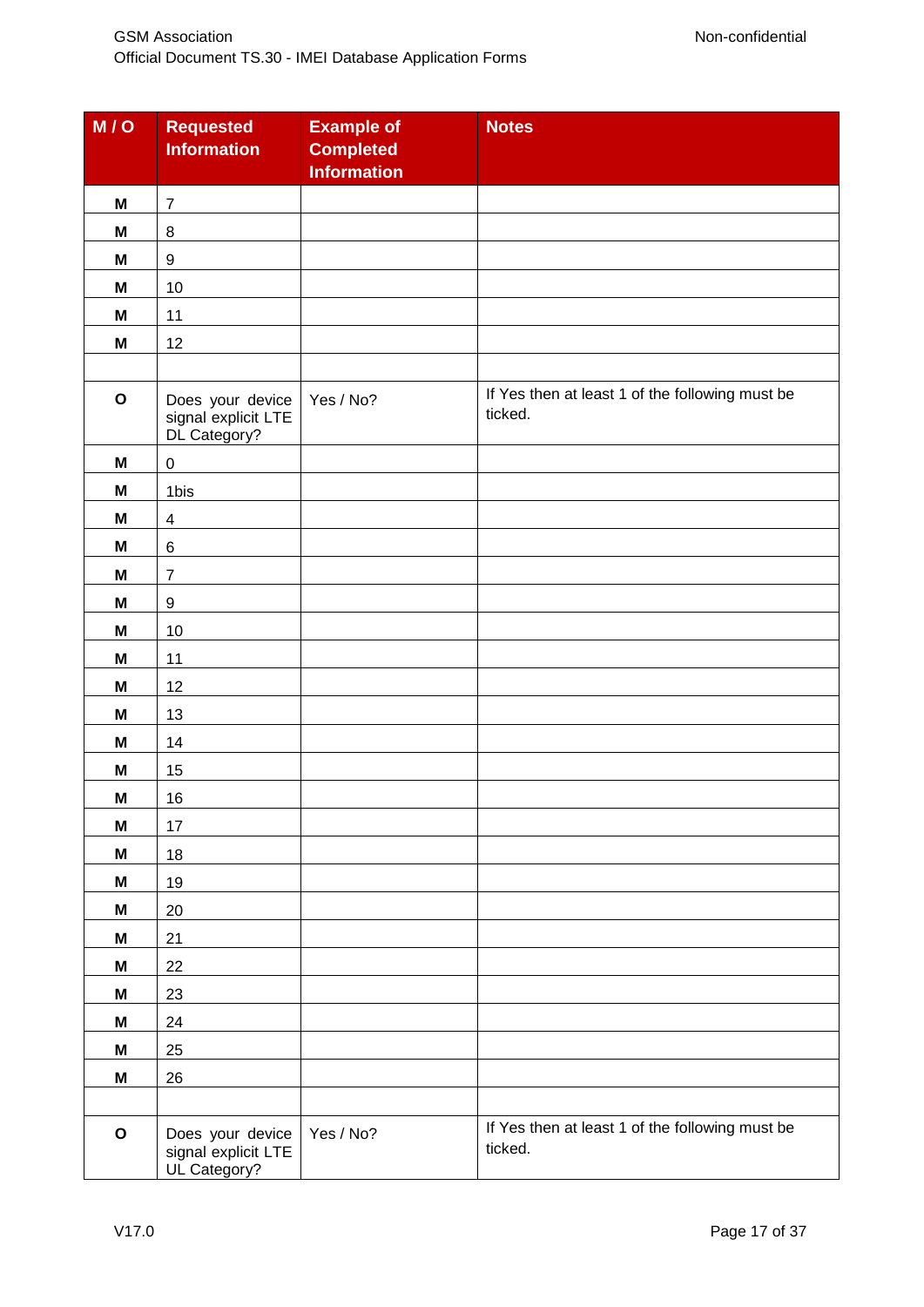| M/O                       | <b>Requested</b><br><b>Information</b> | <b>Example of</b><br><b>Completed</b><br><b>Information</b> | <b>Notes</b> |
|---------------------------|----------------------------------------|-------------------------------------------------------------|--------------|
| M                         | $\mathbf 0$                            |                                                             |              |
| M                         | 1bis                                   |                                                             |              |
| M                         | $\sqrt{3}$                             |                                                             |              |
| $\boldsymbol{\mathsf{M}}$ | $\sqrt{5}$                             |                                                             |              |
| M                         | $\overline{7}$                         |                                                             |              |
| M                         | $\,8\,$                                |                                                             |              |
| M                         | 13                                     |                                                             |              |
| M                         | 14                                     |                                                             |              |
| M                         | 15                                     |                                                             |              |
| M                         | 16                                     |                                                             |              |
| M                         | 17                                     |                                                             |              |
| M                         | $18$                                   |                                                             |              |
| $\boldsymbol{\mathsf{M}}$ | 19                                     |                                                             |              |
| M                         | 20                                     |                                                             |              |
| M                         | 21                                     |                                                             |              |
| $\boldsymbol{\mathsf{M}}$ | 22                                     |                                                             |              |
| M                         | 23                                     |                                                             |              |
| M                         | 24                                     |                                                             |              |
| M                         | 25                                     |                                                             |              |
| M                         | 26                                     |                                                             |              |
|                           |                                        |                                                             |              |

At least one Frequency Band Option must be selected to complete a TAC Request form. This could be one of the LPWAN options and/or GSM and/or WDCMA and/or E\_UTRA and/or 5G.

#### **All of the frequency band (2G/3G/4G/5G) information must be completed in the Band Profile before completing a TAC Application form**

**For more information see the training module No 4 on the TAC Database home page here: https://imeidb.gsma.com**

|   | <b>Bands</b><br>Modes,<br>Supported |                   |                                                                                               |
|---|-------------------------------------|-------------------|-----------------------------------------------------------------------------------------------|
| O | <b>GSM</b>                          |                   | If "GSM" is selected then at least one of the<br>frequency bands below must also be selected. |
|   |                                     | <b>GSM 450</b>    |                                                                                               |
|   |                                     | GSM 850 (GSM 800) |                                                                                               |
|   |                                     | <b>GSM 900</b>    |                                                                                               |
|   |                                     | <b>GSM 1800</b>   |                                                                                               |
|   |                                     | GSM 1900          |                                                                                               |
| O | <b>WCDMA</b><br>(UTRA)              |                   | If "WCDMA FDD" is selected then at least one of                                               |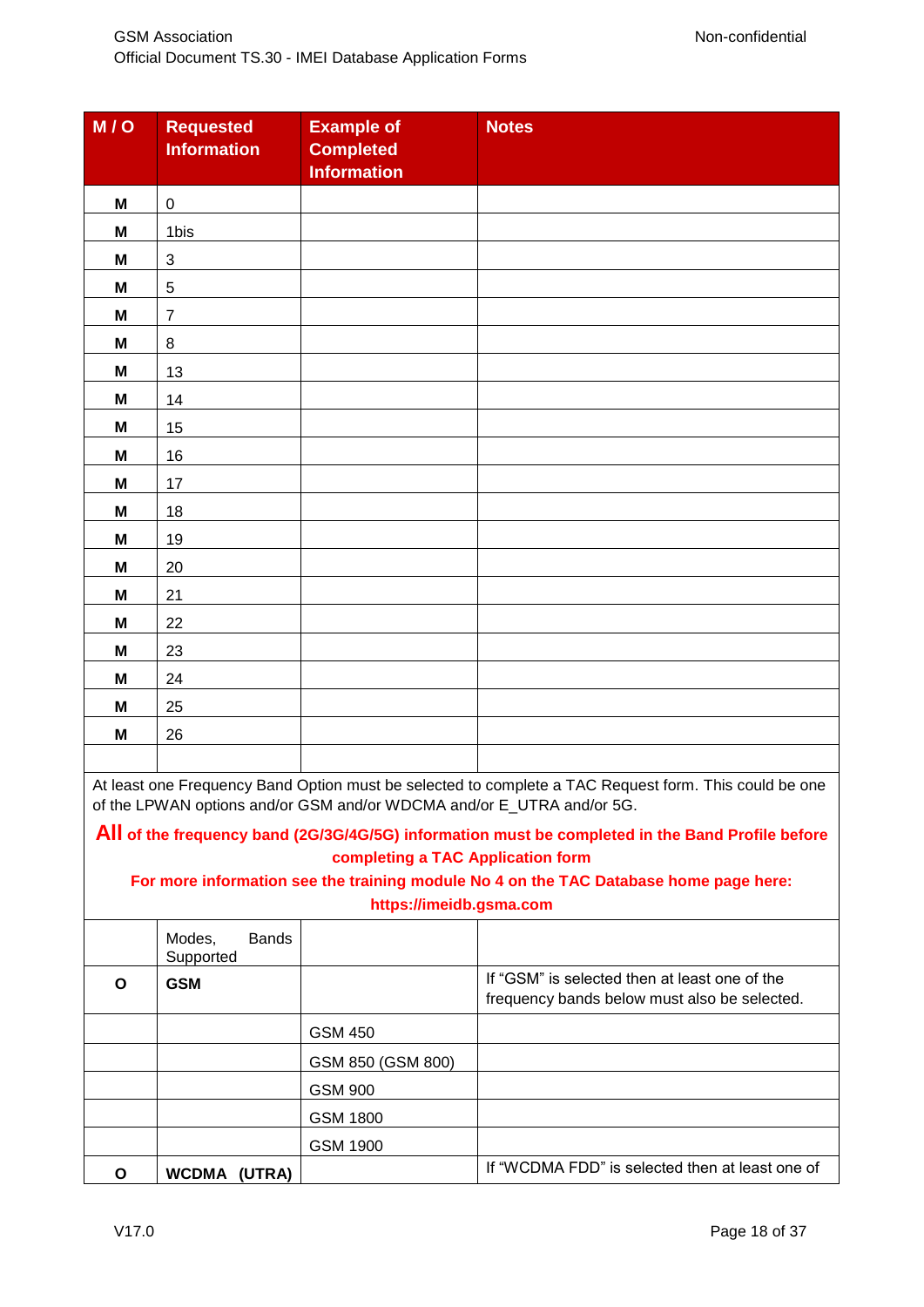| M/O          | <b>Requested</b><br><b>Information</b>     | <b>Example of</b><br><b>Completed</b><br><b>Information</b> | <b>Notes</b>                                                                                                                                                                              |
|--------------|--------------------------------------------|-------------------------------------------------------------|-------------------------------------------------------------------------------------------------------------------------------------------------------------------------------------------|
|              | <b>FDD</b>                                 |                                                             | the frequency bands below must also be selected.                                                                                                                                          |
|              |                                            | 1                                                           |                                                                                                                                                                                           |
|              |                                            | $\mathbf 2$                                                 |                                                                                                                                                                                           |
|              |                                            | 3                                                           |                                                                                                                                                                                           |
|              |                                            | 4                                                           |                                                                                                                                                                                           |
|              |                                            | 5                                                           |                                                                                                                                                                                           |
|              |                                            | 6                                                           |                                                                                                                                                                                           |
|              |                                            | $\overline{7}$                                              |                                                                                                                                                                                           |
|              |                                            | 8                                                           |                                                                                                                                                                                           |
|              |                                            | $\boldsymbol{9}$                                            |                                                                                                                                                                                           |
|              |                                            | 10                                                          |                                                                                                                                                                                           |
|              |                                            | 11                                                          |                                                                                                                                                                                           |
|              |                                            | 12                                                          |                                                                                                                                                                                           |
|              |                                            | 13                                                          |                                                                                                                                                                                           |
|              |                                            | 14                                                          |                                                                                                                                                                                           |
|              |                                            | 19                                                          |                                                                                                                                                                                           |
|              |                                            | 20                                                          |                                                                                                                                                                                           |
|              |                                            | 21                                                          |                                                                                                                                                                                           |
|              |                                            | 22                                                          |                                                                                                                                                                                           |
|              |                                            | 25                                                          |                                                                                                                                                                                           |
|              |                                            | 26                                                          |                                                                                                                                                                                           |
|              |                                            | 32                                                          |                                                                                                                                                                                           |
|              |                                            |                                                             |                                                                                                                                                                                           |
| $\mathbf{o}$ | <b>WCDMA (UTRA)</b><br><b>TDD/TD-SCDMA</b> |                                                             | If "WCDMA TDD" is selected then at least one of<br>the frequency bands below must also be selected.<br>"WCDMA TDD" is also known as "TD-SCDMA<br>Band A"                                  |
|              |                                            | Α                                                           |                                                                                                                                                                                           |
|              |                                            | B                                                           |                                                                                                                                                                                           |
|              |                                            | $\mathsf C$                                                 |                                                                                                                                                                                           |
|              |                                            | D                                                           |                                                                                                                                                                                           |
|              |                                            | E                                                           |                                                                                                                                                                                           |
|              |                                            | F                                                           |                                                                                                                                                                                           |
| $\mathbf{o}$ | <b>E-UTRA</b><br>(LTE)<br><b>FDD</b>       |                                                             | If "LTE FDD" is selected then at least one of the<br>frequency bands below must also be selected.<br>For every FDD band selected options (5), (6), (7)<br>and (8) MUST also be completed. |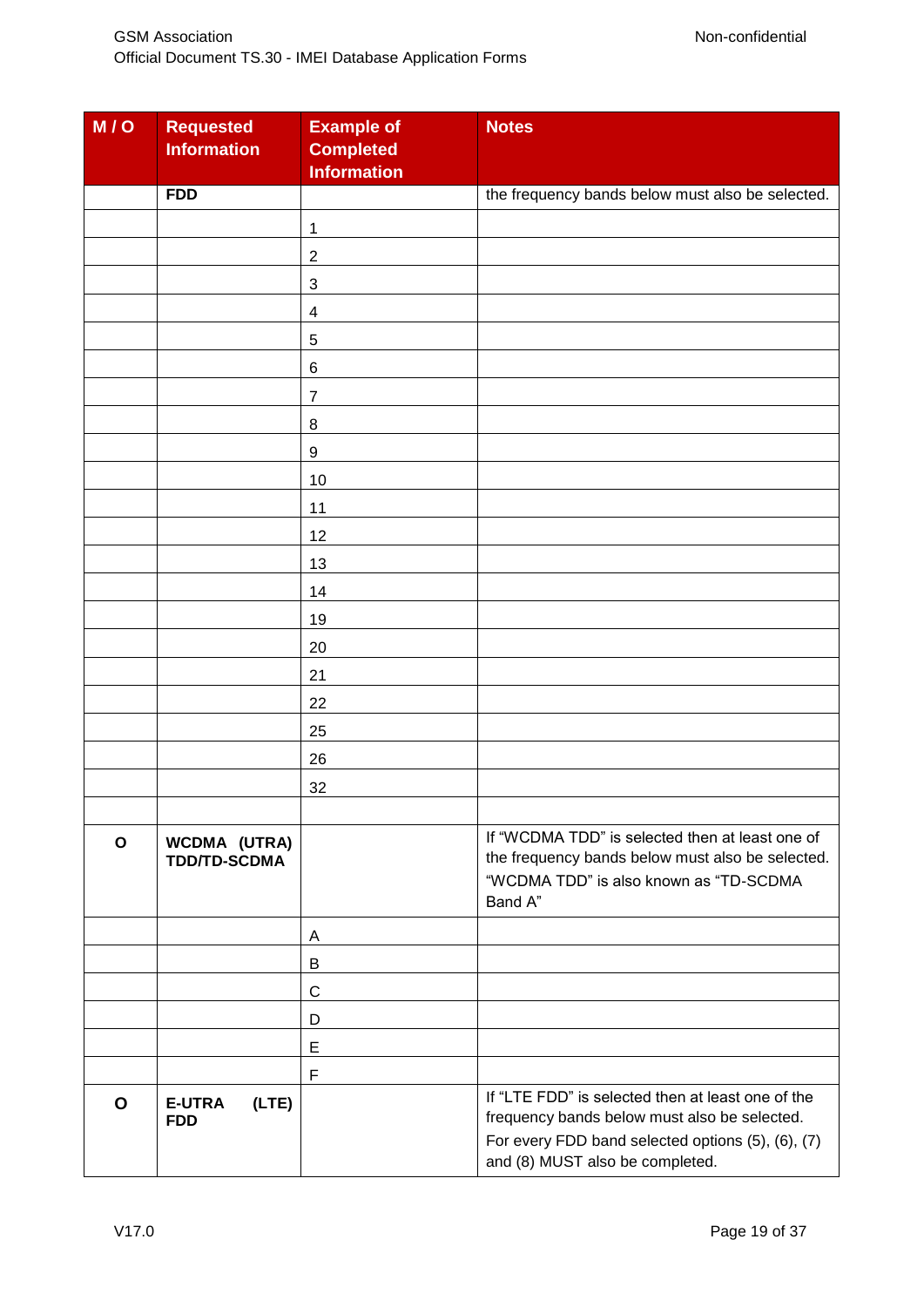| M/O | Requested<br><b>Information</b> | <b>Example of</b><br><b>Completed</b><br><b>Information</b> | <b>Notes</b> |
|-----|---------------------------------|-------------------------------------------------------------|--------------|
|     |                                 | $\mathbf{1}$                                                |              |
|     |                                 | $\boldsymbol{2}$                                            |              |
|     |                                 | $\ensuremath{\mathsf{3}}$                                   |              |
|     |                                 | $\overline{\mathbf{4}}$                                     |              |
|     |                                 | $\,$ 5 $\,$                                                 |              |
|     |                                 | $\,6$                                                       |              |
|     |                                 | $\boldsymbol{7}$                                            |              |
|     |                                 | $\, 8$                                                      |              |
|     |                                 | $\boldsymbol{9}$                                            |              |
|     |                                 | 10                                                          |              |
|     |                                 | 11                                                          |              |
|     |                                 | 12                                                          |              |
|     |                                 | 13                                                          |              |
|     |                                 | 14                                                          |              |
|     |                                 | 15                                                          |              |
|     |                                 | 16                                                          |              |
|     |                                 | 17                                                          |              |
|     |                                 | 18                                                          |              |
|     |                                 | 19                                                          |              |
|     |                                 | 20                                                          |              |
|     |                                 | 21                                                          |              |
|     |                                 | 22                                                          |              |
|     |                                 | 23                                                          |              |
|     |                                 | 24                                                          |              |
|     |                                 | 25                                                          |              |
|     |                                 | 26                                                          |              |
|     |                                 | 27                                                          |              |
|     |                                 | 28                                                          |              |
|     |                                 | 29                                                          |              |
|     |                                 | 30                                                          |              |
|     |                                 | 31                                                          |              |
|     |                                 | 32                                                          |              |
|     |                                 | 65                                                          |              |
|     |                                 | 66                                                          |              |
|     |                                 | 67                                                          |              |
|     |                                 | 68                                                          |              |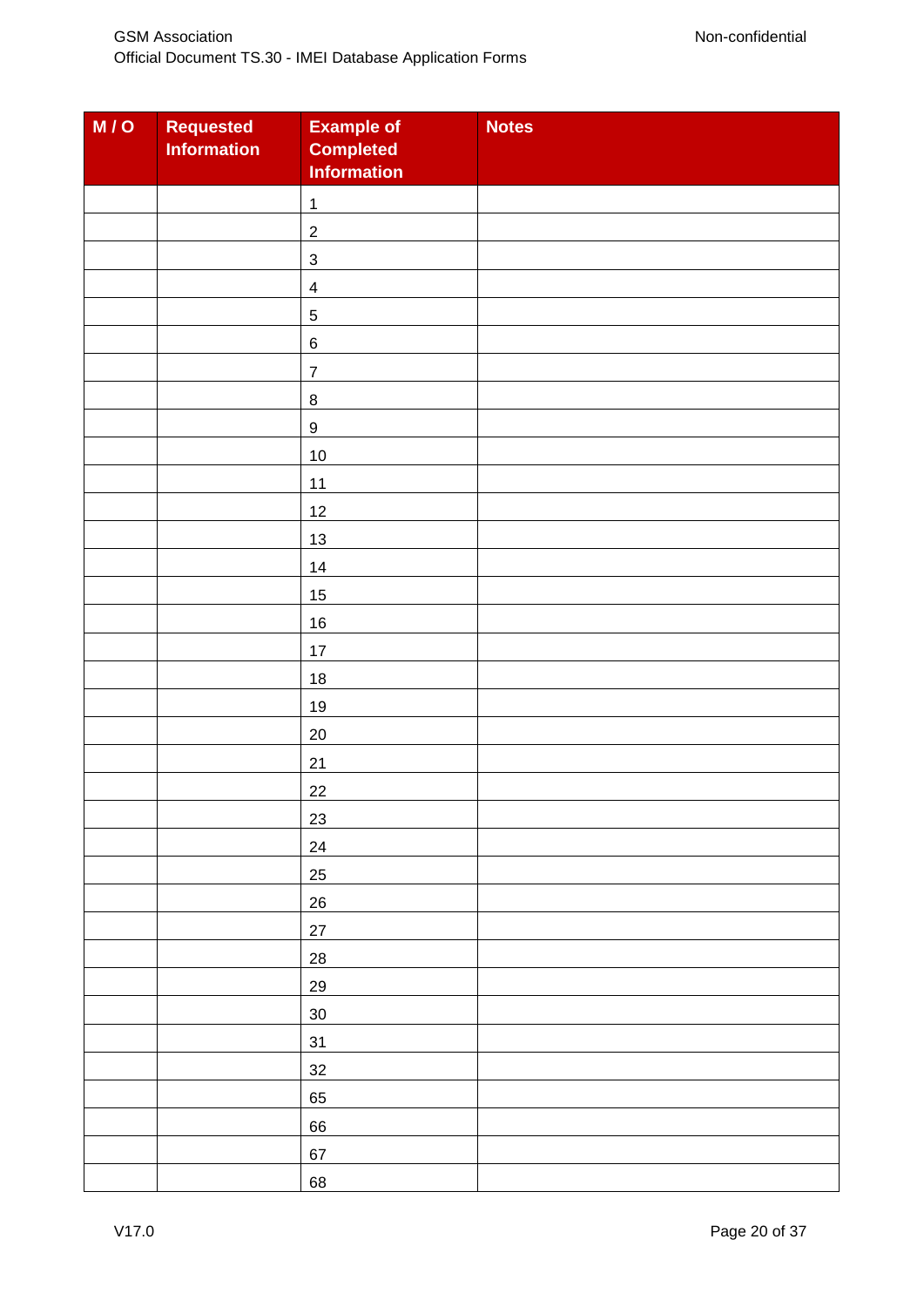| M/O          | <b>Requested</b><br><b>Information</b>                                                                   | <b>Example of</b><br><b>Completed</b><br><b>Information</b>                  | <b>Notes</b>                                                                                                                                                                                 |
|--------------|----------------------------------------------------------------------------------------------------------|------------------------------------------------------------------------------|----------------------------------------------------------------------------------------------------------------------------------------------------------------------------------------------|
|              |                                                                                                          | 69                                                                           |                                                                                                                                                                                              |
|              |                                                                                                          | 70                                                                           |                                                                                                                                                                                              |
|              |                                                                                                          | 71                                                                           |                                                                                                                                                                                              |
|              |                                                                                                          | 72                                                                           |                                                                                                                                                                                              |
|              |                                                                                                          | 73                                                                           |                                                                                                                                                                                              |
|              |                                                                                                          | 74                                                                           |                                                                                                                                                                                              |
|              |                                                                                                          | 75                                                                           |                                                                                                                                                                                              |
|              |                                                                                                          | 76                                                                           |                                                                                                                                                                                              |
|              |                                                                                                          | 85                                                                           |                                                                                                                                                                                              |
| $\mathbf{o}$ | <b>E-UTRA</b><br>(LTE)<br>TDD                                                                            |                                                                              | If "LTE TDD" is selected then at least one of the<br>frequency bands below must also be selected.<br>For every TDD band selected options (5), (6), (7)<br>and (8) MUST also be completed.    |
|              |                                                                                                          | 33                                                                           |                                                                                                                                                                                              |
|              |                                                                                                          | 34                                                                           |                                                                                                                                                                                              |
|              |                                                                                                          | 35                                                                           |                                                                                                                                                                                              |
|              |                                                                                                          | 36                                                                           |                                                                                                                                                                                              |
|              |                                                                                                          | 37                                                                           |                                                                                                                                                                                              |
|              |                                                                                                          | 38                                                                           |                                                                                                                                                                                              |
|              |                                                                                                          | 39                                                                           |                                                                                                                                                                                              |
|              |                                                                                                          | 40                                                                           |                                                                                                                                                                                              |
|              |                                                                                                          | 41                                                                           |                                                                                                                                                                                              |
|              |                                                                                                          | 42                                                                           |                                                                                                                                                                                              |
|              |                                                                                                          | 43                                                                           |                                                                                                                                                                                              |
|              |                                                                                                          | 44                                                                           |                                                                                                                                                                                              |
|              |                                                                                                          | 48                                                                           |                                                                                                                                                                                              |
|              |                                                                                                          | 50                                                                           |                                                                                                                                                                                              |
|              |                                                                                                          | 51                                                                           |                                                                                                                                                                                              |
| O            | <b>E-UTRA</b><br>(LTE)<br>V2X                                                                            |                                                                              | If "LTE TDD" is selected then at least one of the<br>frequency bands below must also be selected.<br>For every TDD band selected options (5), (6), (7)<br>and (8) MUST also be completed.    |
|              |                                                                                                          | 47                                                                           |                                                                                                                                                                                              |
| $(5)$ M      | Which<br>of<br>the<br>following<br>modulations does<br>E-UTRA<br>your<br>Band (X) support<br>in "Uplink" | 1. No Optional<br><b>Modulations</b><br>2. 16QAM<br>3. 64QAM<br>256QAM<br>4. | "16 QAM" is the default value.<br>"1" or "2" can only be selected on their own<br>If "3" is selected then "2" is also selected.<br>If "4" is selected then "2" and "3" are also<br>selected. |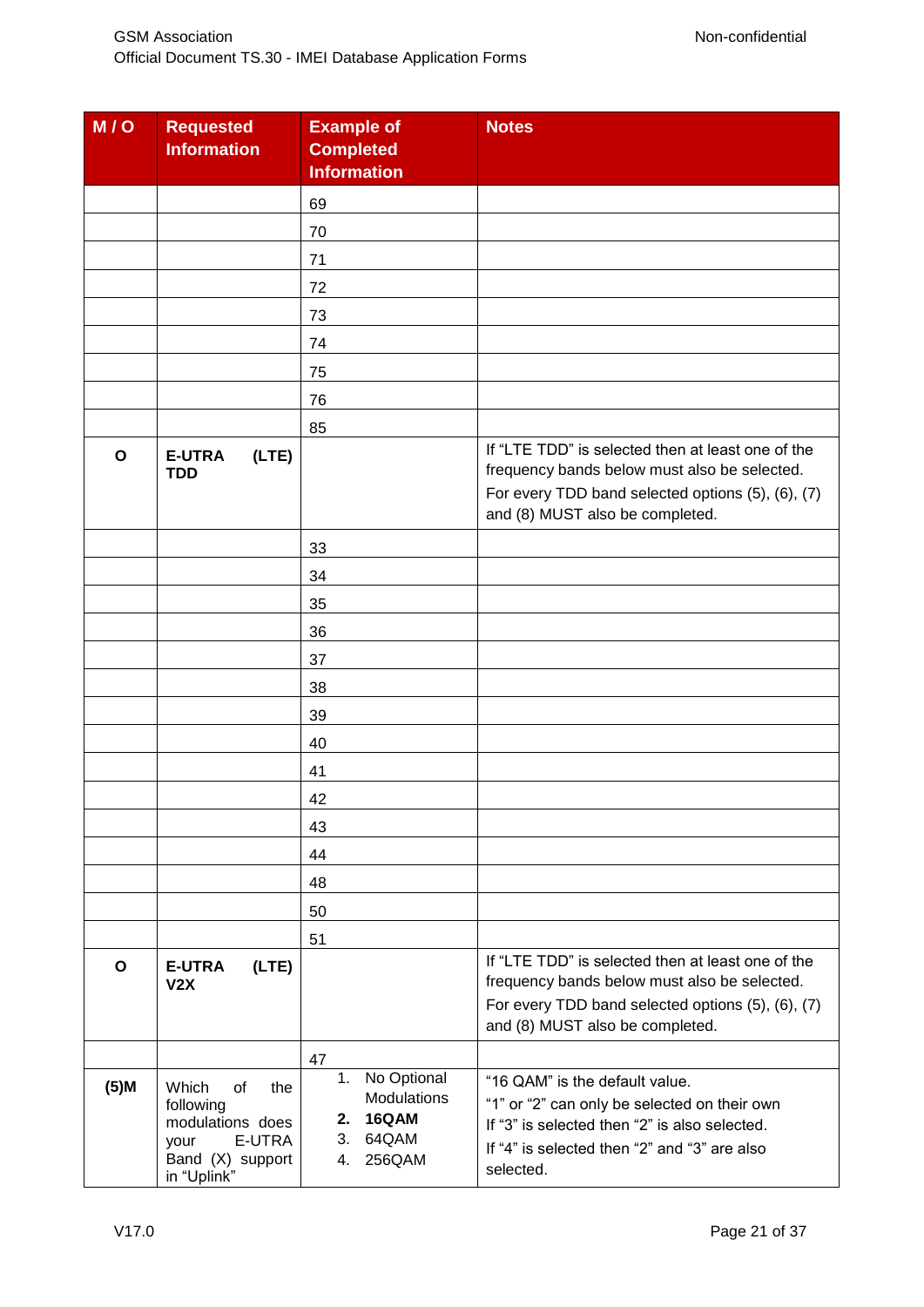| M/O      | <b>Requested</b>                       | <b>Example of</b>                                          | <b>Notes</b>                                                                                      |
|----------|----------------------------------------|------------------------------------------------------------|---------------------------------------------------------------------------------------------------|
|          | <b>Information</b>                     | <b>Completed</b>                                           |                                                                                                   |
|          |                                        | <b>Information</b>                                         |                                                                                                   |
|          |                                        |                                                            | Ref: 3GPP TS 36.331                                                                               |
|          |                                        |                                                            |                                                                                                   |
|          |                                        |                                                            |                                                                                                   |
|          |                                        |                                                            |                                                                                                   |
| $(6)$ M  | Which<br>of<br>the                     | No Optional<br>1.                                          | "16 & 64QAM" is the default value.                                                                |
|          | following                              | Modulations                                                | "1" or "2" can only be selected on their own.                                                     |
|          | modulations does                       | 16QAM<br>2.                                                | If "3" is selected then "2" is also selected.                                                     |
|          | E-UTRA<br>your<br>Band (X) support     | 3.<br><b>64QAM</b><br>256QAM<br>4.                         | "3" is the default value.                                                                         |
|          | in "Downlink"                          | 5.<br>1024QAM                                              | Ref: 3GPP TS 36.331.                                                                              |
|          |                                        |                                                            |                                                                                                   |
|          | Which<br>of<br>the                     | 1. None                                                    | "None" is the default value with 2x2 as an option                                                 |
| $(7)$ M  | following<br><b>MIMO</b>               | 2.<br>2x2                                                  |                                                                                                   |
|          | does<br>Е-<br>your                     |                                                            | Ref: 3GPP TS 36.331.                                                                              |
|          | UTRA Band (X)                          |                                                            |                                                                                                   |
|          | support in "Uplink"                    |                                                            |                                                                                                   |
| $(8)$ M  | Which<br>of<br>the                     | None<br>1.<br>2x2<br>2.                                    | For IoT device default value is "None".                                                           |
|          | following<br><b>MIMO</b>               | 3.<br>4x2                                                  | For other devices 2x2 is the default.                                                             |
|          | support does your<br>E-UTRA Band (X)   | 4.<br>4x4                                                  |                                                                                                   |
|          | support<br>in.                         | 5.<br>8x2                                                  | Ref: 3GPP TS 36.331.                                                                              |
|          | "Downlink"                             | 8x4<br>6.                                                  |                                                                                                   |
|          |                                        | 7.<br>8x8                                                  |                                                                                                   |
|          |                                        |                                                            |                                                                                                   |
| O        | Intra-band                             |                                                            | If "CA" is selected then at least one of the                                                      |
|          | contiguous                             |                                                            | frequency bands below must also be selected.                                                      |
|          | Carrier                                |                                                            |                                                                                                   |
|          | Aggregation (CA)<br>operating<br>bands |                                                            | For every CA band selected options (9), (10),                                                     |
|          | and                                    |                                                            | (11), (12), (13), (14) and (15) MUST also be                                                      |
|          | configurations                         |                                                            | completed.                                                                                        |
|          |                                        |                                                            | A complete list of CA bands and all CA band combinations as defined in 3GPP TS.36.101 [2] will be |
|          | listed on the TAC form.                |                                                            |                                                                                                   |
|          |                                        |                                                            | If a CA band or CA band combination is missing please contact the IMEI database helpdesk and      |
|          |                                        |                                                            | they will add the missing information. The request must be accompanied with a version of the 3GPP |
|          |                                        | TS.36.101 [2] showing the missing CA bands / combinations. |                                                                                                   |
| $(9)$ M  | Does your device                       |                                                            | If "Yes" is selected then option (9a) must be                                                     |
|          | support the same                       |                                                            | completed as a one off and the database will                                                      |
|          | MIMO for ALL CA                        | Yes or No?                                                 | automatically record this information for every CA                                                |
|          | bands / CA Band                        |                                                            | band or CA band in a CA band combination which                                                    |
|          | Combinations<br>in.<br><b>DOWNLINK</b> |                                                            | is selected.                                                                                      |
|          |                                        |                                                            |                                                                                                   |
|          |                                        |                                                            | If "No" is selected then option (9a) must be                                                      |
|          |                                        |                                                            | completed for each CA band and each CA band                                                       |
|          |                                        |                                                            | in a CA band combination which is selected.                                                       |
| $(9a)$ M | <b>MIMO</b><br>level                   | None $(1x1)$<br>1.                                         | Ref: 3GPP TS 36.331.                                                                              |
|          | supported in                           | 2.<br>2x2                                                  |                                                                                                   |
|          | <b>DOWNLINK</b>                        | 3.<br>4x4                                                  |                                                                                                   |
|          |                                        |                                                            |                                                                                                   |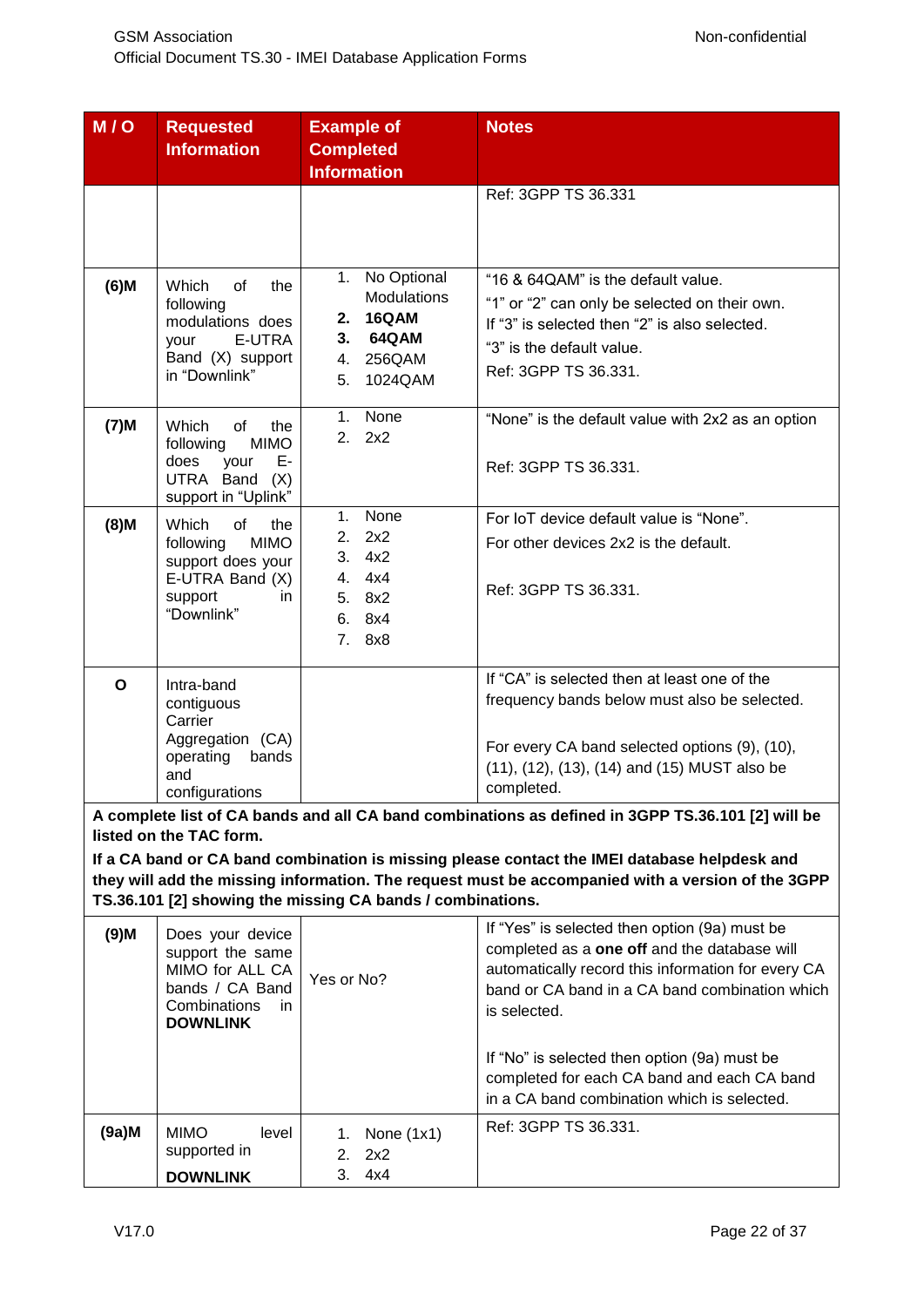| M/O       | <b>Requested</b>                                                                                                                       | <b>Example of</b>                                    | <b>Notes</b>                                                                                                                                                                                                                                                                                                            |
|-----------|----------------------------------------------------------------------------------------------------------------------------------------|------------------------------------------------------|-------------------------------------------------------------------------------------------------------------------------------------------------------------------------------------------------------------------------------------------------------------------------------------------------------------------------|
|           | <b>Information</b>                                                                                                                     | <b>Completed</b><br><b>Information</b>               |                                                                                                                                                                                                                                                                                                                         |
|           |                                                                                                                                        | 4. 8x8                                               |                                                                                                                                                                                                                                                                                                                         |
| $(10)$ M  | Does your device<br>support the same<br>MIMO for ALL CA<br>bands / CA Band<br>Combinations In<br><b>UPLINK</b>                         | Yes or No                                            | If "Yes" is selected then option (10a) must be<br>completed as a one off and the database will<br>automatically record this information for every CA<br>band or CA band in a CA band combination which<br>is selected.                                                                                                  |
|           |                                                                                                                                        |                                                      | If "No" is selected then option (10a) must be<br>completed for each CA band and each CA band<br>in a CA band combination which is selected.                                                                                                                                                                             |
| $(10a)$ M | <b>MIMO</b><br>level<br>supported in<br><b>UPLINK</b>                                                                                  | 1. None (1x1)<br>2.<br>2x2<br>3.<br>4x4<br>4.<br>8x8 | Ref: 3GPP TS 36.331.                                                                                                                                                                                                                                                                                                    |
| $(11)$ M  | Does your device<br>support the same<br>modulation<br>scheme for ALL<br>CA bands / CA<br>Band<br>Combinations<br>in<br><b>DOWNLINK</b> | Yes or No                                            | If "Yes" is selected then option (11a) must be<br>completed as a one off and the database will<br>automatically record this information for every CA<br>band and CA band in a CA band combination<br>which is selected.<br>If "No" is selected then option (11a) must be                                                |
|           |                                                                                                                                        |                                                      | completed for each CA band and each CA band<br>in a CA band combination which is selected.                                                                                                                                                                                                                              |
| $(11a)$ M | CA bands / CA<br>Band<br>Combinations<br>modulation<br>scheme                                                                          | 16<br>1.<br>2. 64<br>3.<br>256<br>1024<br>4.         | Ref: 3GPP TS 36.331.                                                                                                                                                                                                                                                                                                    |
|           | <b>DOWNLINK</b>                                                                                                                        | 5.                                                   |                                                                                                                                                                                                                                                                                                                         |
| $(12)$ M  | Does your device<br>support the same<br>modulation<br>scheme for ALL<br>CA bands / CA<br>Band<br>Combinations<br>in.<br><b>UPLINK</b>  | Yes or No                                            | If "Yes" is selected then option (12a) must be<br>completed as a one off and the database will<br>automatically record this information for every CA<br>band and CA band in a CA band combination<br>which is selected.<br>If "No" is selected then option (12a) must be<br>completed for each CA band and each CA band |
|           |                                                                                                                                        |                                                      | in a CA band combination which is selected.                                                                                                                                                                                                                                                                             |
| $(12a)$ M | CA bands / CA<br><b>Band</b><br>Combinations<br>modulation<br>scheme<br><b>UPLINK</b>                                                  | 16<br>1.<br>2. 64<br>3.<br>256<br>4.                 | Ref: 3GPP TS 36.331.                                                                                                                                                                                                                                                                                                    |
| $(13)$ M  | Does your device<br>support the same                                                                                                   | Yes or No                                            | If "Yes" is selected then option (13a) must be<br>completed as a one off and the database will                                                                                                                                                                                                                          |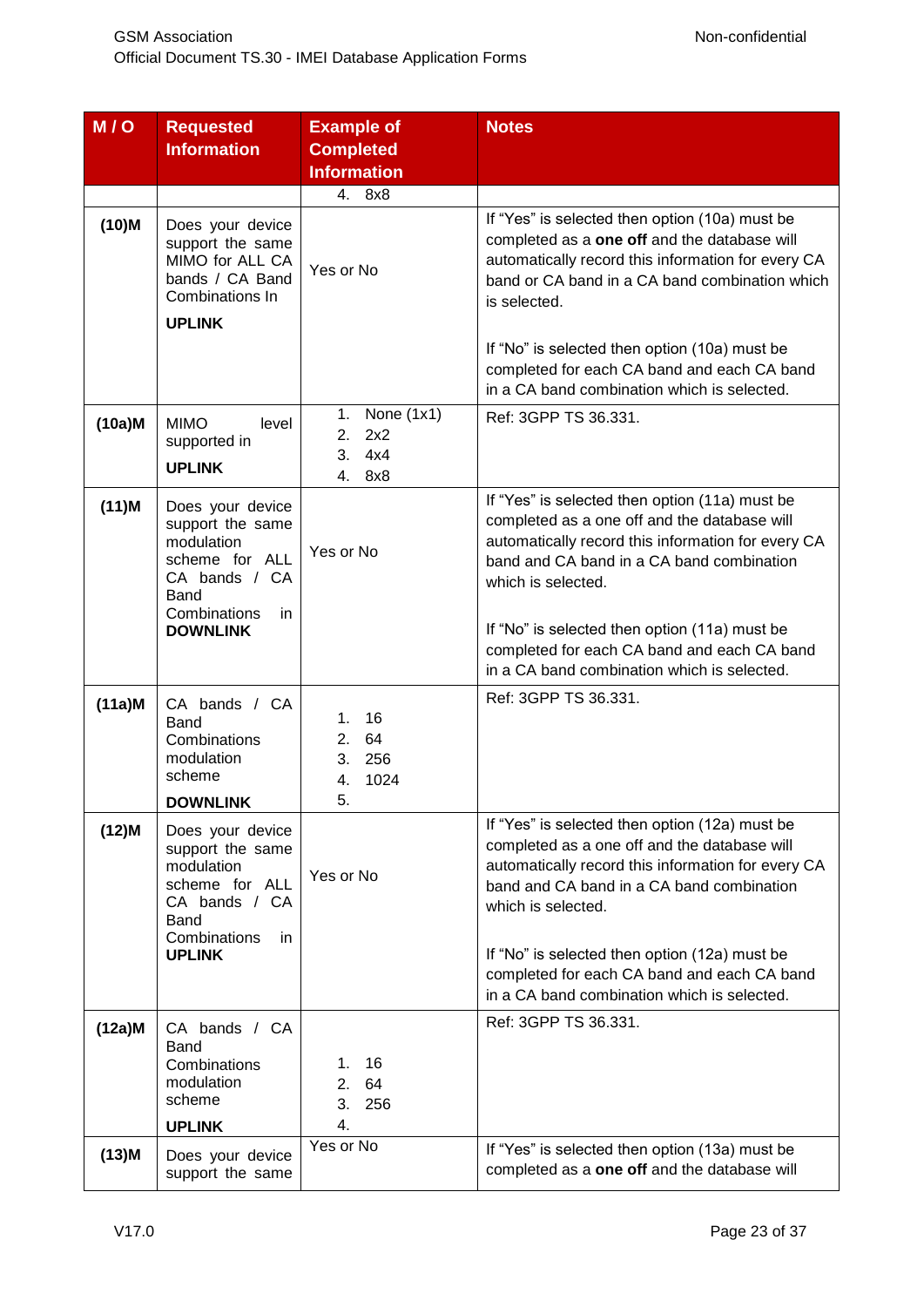| M/O       | <b>Requested</b><br><b>Information</b>                                                                                                      | <b>Example of</b><br><b>Completed</b><br><b>Information</b>                       | <b>Notes</b>                                                                                                                                                                                                                                                                                                                                                                                               |
|-----------|---------------------------------------------------------------------------------------------------------------------------------------------|-----------------------------------------------------------------------------------|------------------------------------------------------------------------------------------------------------------------------------------------------------------------------------------------------------------------------------------------------------------------------------------------------------------------------------------------------------------------------------------------------------|
|           | <b>CA</b><br>bandwidth<br>classes for ALL<br>CA bands / CA<br>Band<br>Combinations<br>in.<br><b>DOWNLINK</b>                                |                                                                                   | automatically record this information for every CA<br>band and CA band in a CA band combination<br>which is selected.<br>If "No" is selected then option (13a) must be<br>completed for each CA band and each CA band<br>in a CA band combination which is selected.<br>Ref: 3GPP TS 36.101 Table 5.6A-1                                                                                                   |
| $(13a)$ M | СA<br>bandwidth<br>class for one or<br>more CA band /<br>CA<br>Band<br>Combination in<br><b>DOWNLINK</b>                                    | 1. A<br>2. B<br>3.<br>$\mathsf{C}$<br>4.<br>D<br>5.<br>Е<br>6.<br>$\mathsf{F}$    | Ref: 3GPP TS 36.101 Table 5.6A-1                                                                                                                                                                                                                                                                                                                                                                           |
| $(14)$ M  | Does your device<br>support the same<br>CA<br>bandwidth<br>classes for ALL<br>CA bands / CA<br>Band<br>Combinations<br>in.<br><b>UPLINK</b> | Yes or No                                                                         | If "Yes" is selected then option (13a) must be<br>completed as a one off and the database will<br>automatically record this information for every CA<br>band and CA band in a CA band combination<br>which is selected.<br>If "No" is selected then option (14a) must be<br>completed for each CA band and each CA band<br>in a CA band combination which is selected.<br>Ref: 3GPP TS 36.101 Table 5.6A-1 |
| $(14a)$ M | <b>CA</b><br><b>bandwidth</b><br>class for one or<br>more CA band /<br>CA<br>Band<br>Combination in<br><b>UPLINK</b>                        | 1. A<br>2. B<br>3. C<br>4. D<br>5.<br>- E<br>6. F                                 | Ref: 3GPP TS 36.101 Table 5.6A-1                                                                                                                                                                                                                                                                                                                                                                           |
| $(15)$ M  | Does your device<br>support the same<br>maximum Power<br>Class for ALL CA<br>bands / CA Band<br>Combinations in<br><b>UPLINK</b>            | Yes or No                                                                         | If "Yes" is selected then option (15a) must be<br>completed as a one off and the database will<br>automatically record this information for every CA<br>band and CA band in a CA band combination<br>which is selected.<br>If "No" is selected then option (15a) must be<br>completed for each CA band and each CA band                                                                                    |
| $(15a)$ M | Maximum<br>power<br>supported<br>class<br>by the device for<br>a CA band / CA<br>Band<br>Combination<br><b>UPLINK</b>                       | 1.<br>$\overline{1}$<br>2.2<br>3.<br>3<br>4.<br>$\overline{4}$<br>5.<br>5<br>6. 6 | in a CA band combination which is selected.<br>Ref: 3GPP TS 36.101, section 6.2                                                                                                                                                                                                                                                                                                                            |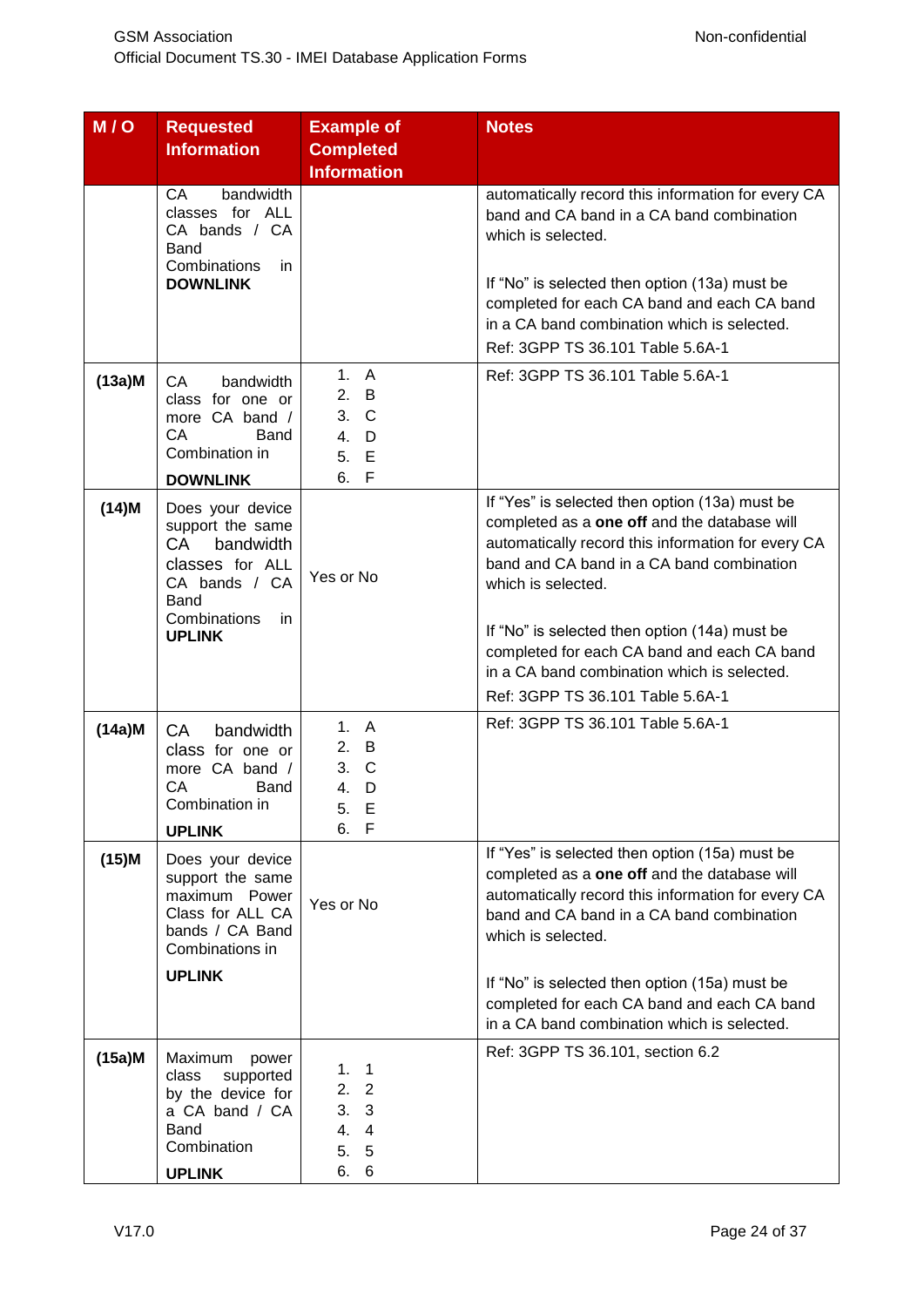| M/O          | <b>Requested</b><br><b>Information</b>                                                                                                                                                                           | <b>Example of</b><br><b>Completed</b><br><b>Information</b> | <b>Notes</b>                                                                                                                                                                                                                                                                                                                               |  |  |
|--------------|------------------------------------------------------------------------------------------------------------------------------------------------------------------------------------------------------------------|-------------------------------------------------------------|--------------------------------------------------------------------------------------------------------------------------------------------------------------------------------------------------------------------------------------------------------------------------------------------------------------------------------------------|--|--|
|              | This list has been created using 3GPP TS 38.101-3<br>If any bands are missing from the TAC form these can be added by contacting the IMEI database<br>Helpdesk and suppling the latest version of 3GPP TS 38.101 |                                                             |                                                                                                                                                                                                                                                                                                                                            |  |  |
| O            | <b>New</b><br>Radio<br>5G<br>(NR)<br>Standalone                                                                                                                                                                  |                                                             | If "5G NR" is selected then all of the 5G NR<br>frequency bands supported by the device must be<br>selected.<br>Below is the selectable list.<br>Options (16), (17), (18) & (19) must also be<br>completed for each band selected.                                                                                                         |  |  |
|              |                                                                                                                                                                                                                  | List of bands as per<br>3GPP TS 38.101-1<br>Table 5.2-1     |                                                                                                                                                                                                                                                                                                                                            |  |  |
| $\mathbf{o}$ | 5G<br><b>New</b><br>Radio<br>(NR)<br>Standalone Intra-<br>band<br>Carrier<br>Aggregation (CA)<br>(FR1)                                                                                                           |                                                             | If "5G NR Standalone Intra-band CA" is selected<br>then all the bands for which 5G NR Intra-band CA<br>supported by the device must be selected. This<br>option conditional on "5G NR Standalone" being<br>selected.<br>Below is the selectable list.<br>Options (16), (17), (18) & (19) must also be<br>completed for each band selected. |  |  |
|              |                                                                                                                                                                                                                  | List of bands as per<br>3GPP TS 38.101-1<br>Table 5.2A.1-1  |                                                                                                                                                                                                                                                                                                                                            |  |  |
| O            | 5G<br><b>New</b><br>Radio<br>(NR)<br>Standalone<br>Two<br>Band<br>Carrier<br>Aggregation (CA)<br>(FR1)                                                                                                           |                                                             | If "5G NR Two Band CA" is selected then all of<br>the 5G NR Two Band CA frequency band<br>combinations supported by the device must be<br>selected. This option conditional on "5G NR<br>Standalone" being selected.<br>Below is the selectable list. Options (16), (17),<br>(18) & (19) must also be completed for each band<br>selected. |  |  |
|              |                                                                                                                                                                                                                  | List of bands as per<br>3GPP TS 38.101-1<br>Table 5.2A.2-1  |                                                                                                                                                                                                                                                                                                                                            |  |  |
| $\mathbf{o}$ | <b>New</b><br>Radio<br>5G<br>(NR)<br>Standalone<br>Carrier<br>Aggregation (CA)<br>for SUL                                                                                                                        |                                                             | If "5G NR CA SUL" is selected then all of the 5G<br>NR CA SUL frequency band combinations<br>supported by the device must be selected. This<br>option conditional on "5G NR Standalone" being<br>selected.<br>Below is the selectable list.<br>Options (16), (17), (18) & (19) must also be<br>completed for each band selected.           |  |  |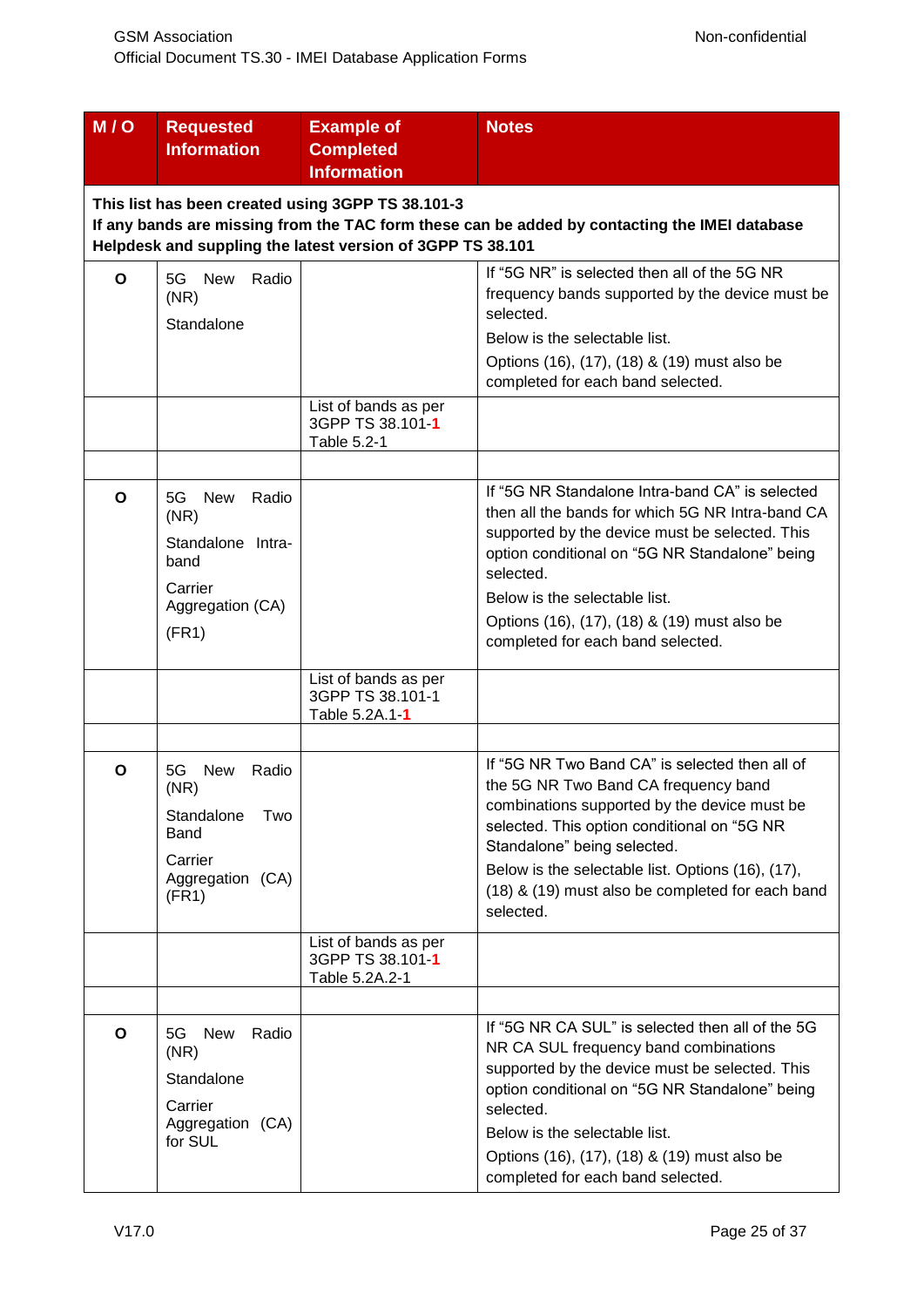| M/O | <b>Requested</b><br><b>Information</b>                                                                 | <b>Example of</b><br><b>Completed</b><br><b>Information</b> | <b>Notes</b>                                                                                                                                                                                                                                                                                                                               |
|-----|--------------------------------------------------------------------------------------------------------|-------------------------------------------------------------|--------------------------------------------------------------------------------------------------------------------------------------------------------------------------------------------------------------------------------------------------------------------------------------------------------------------------------------------|
|     |                                                                                                        | List of bands as per<br>3GPP TS 38.101-1<br>Table 5.2C-1    |                                                                                                                                                                                                                                                                                                                                            |
| O   | 5G<br><b>New</b><br>Radio<br>(NR)<br>Standalone Intra-<br>band<br>Carrier<br>Aggregation (CA)<br>(FR2) |                                                             | If "5G NR Standalone Intra-band CA" is selected<br>then all the bands for which 5G NR Intra-band CA<br>supported by the device must be selected. This<br>option conditional on "5G NR Standalone" being<br>selected.<br>Below is the selectable list.<br>Options (16), (17), (18) & (19) must also be<br>completed for each band selected. |
|     |                                                                                                        | List of bands as per<br>3GPP TS 38.101-2<br>Table 5.2A.1    |                                                                                                                                                                                                                                                                                                                                            |
| O   | 5G<br>New<br>Radio<br>(NR)<br>Standalone<br>Inter-band<br>CA<br>between FR1 and<br>FR <sub>2</sub>     |                                                             | If "5G NR CA FR1-2" is selected then all of the 5G<br>NR CA FR1 / FR2 frequency bands supported by<br>the device must be selected. This option<br>conditional on "5G NR Standalone" being<br>selected.<br>Below is the selectable list.<br>Options (16), (17), (18) & (19) must also be<br>completed for each band selected.               |
|     |                                                                                                        | List of bands as per<br>3GPP TS 38.101-3<br>Table 5.2A.1-1  |                                                                                                                                                                                                                                                                                                                                            |
| O   | 5G<br><b>New</b><br>Radio<br>(NR)<br>Standalone<br>Two<br>Band<br>Carrier<br>Aggregation (CA)<br>(FR2) |                                                             | If "5G NR Two Band CA" is selected then all of<br>the 5G NR Two Band CA frequency band<br>combinations supported by the device must be<br>selected. This option conditional on "5G NR<br>Standalone" being selected.<br>Below is the selectable list. Options (16), (17),<br>(18) & (19) must also be completed for each band<br>selected. |
|     |                                                                                                        | List of bands as per<br>3GPP TS 38.101-2<br>Table 5.2A.2-1  |                                                                                                                                                                                                                                                                                                                                            |
| O   | 5G<br>Dual<br>Connectivity (DC)<br>Intra-band<br>CA<br>EN-<br>contiguous<br>DC (Two Band)              |                                                             | If "5G DC CA EN-DC 2B" is selected then all of<br>the 5G DC CA EN-DC 2B frequency band<br>supported by the device must be selected.<br>Below is the selectable list.                                                                                                                                                                       |
|     |                                                                                                        | List of bands as per<br>3GPP TS 38.101-3<br>Table 5.5B.2-1  |                                                                                                                                                                                                                                                                                                                                            |
| O   | 5G<br>Dual                                                                                             |                                                             | If "5G DC CA NC EN-DC 2B" is selected then all                                                                                                                                                                                                                                                                                             |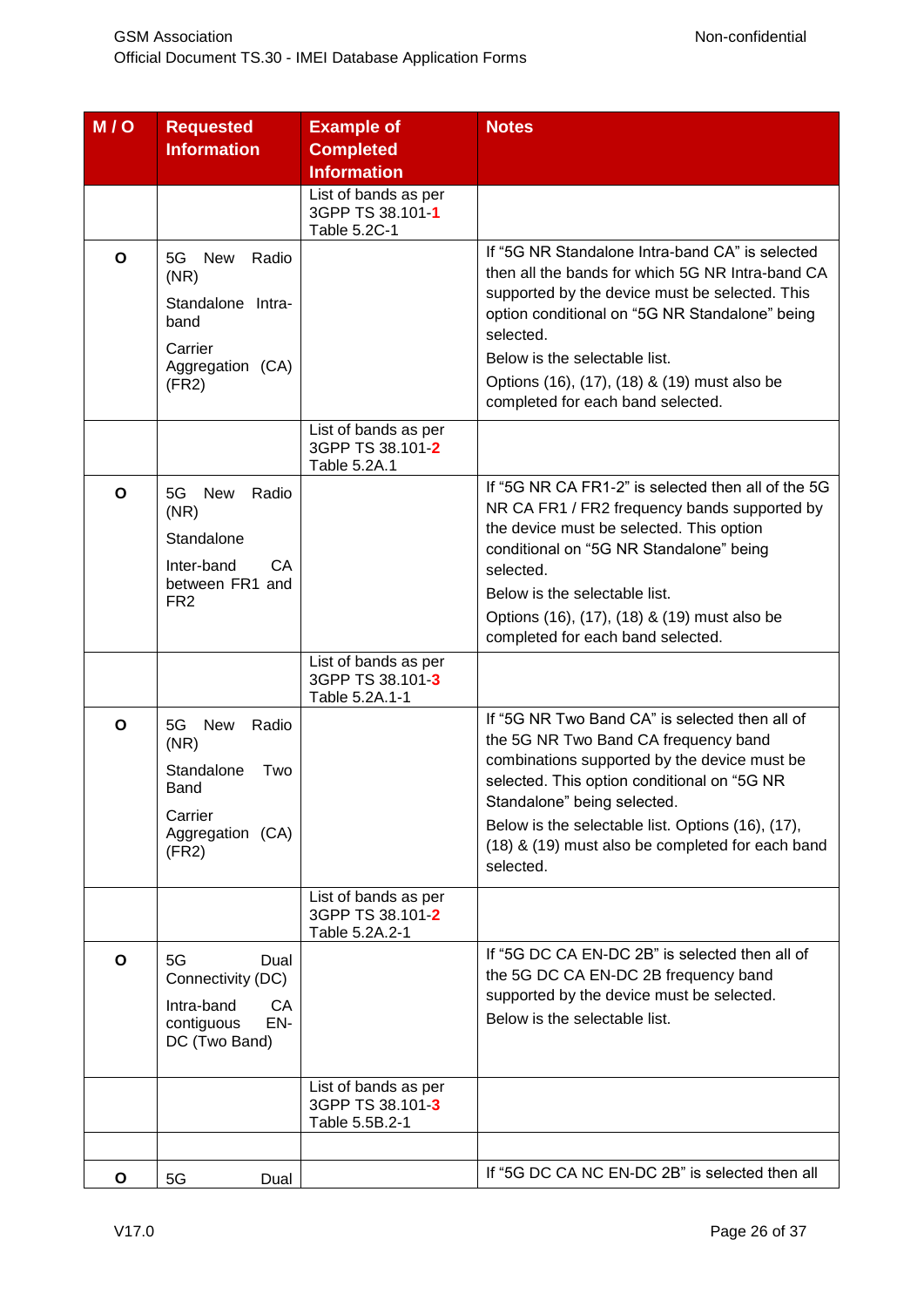| M/O          | <b>Requested</b><br><b>Information</b>                                                                      | <b>Example of</b><br><b>Completed</b><br><b>Information</b>  | <b>Notes</b>                                                                                                                                                                  |
|--------------|-------------------------------------------------------------------------------------------------------------|--------------------------------------------------------------|-------------------------------------------------------------------------------------------------------------------------------------------------------------------------------|
|              | Connectivity (DC)                                                                                           |                                                              | of the 5G NDC CA NC EN-DC 2B frequency                                                                                                                                        |
|              | Intra-band<br>CA<br>non-contiguous<br>EN-DC<br>(Two<br>Band)                                                |                                                              | bands supported by the device must be selected.<br>Below is the selectable list.                                                                                              |
|              |                                                                                                             | List of bands as per<br>3GPP TS 38.101-3<br>Table 5.5B.3-1   |                                                                                                                                                                               |
|              |                                                                                                             |                                                              |                                                                                                                                                                               |
| $\mathbf{o}$ | 5G<br>Dual<br>Connectivity (DC)<br>Intra-band<br>CA<br>non-contiguous<br>EN-DC<br>(Three<br>Band)           |                                                              | If "5G DC CA NC EN-DC 3B" is selected then all<br>of the 5G DC CA NC EN-DC 3B frequency bands<br>supported by the device must be selected.<br>Below is the selectable list.   |
|              |                                                                                                             | List of bands as per<br>3GPP TS 38.101-3<br>Table 5.5B.4.2-1 |                                                                                                                                                                               |
|              |                                                                                                             |                                                              |                                                                                                                                                                               |
| O            | 5G<br>Dual<br>Connectivity (DC)<br>Inter<br>Band<br>combinations for<br>EN-DC<br>within<br>FR1 (Two Band)   |                                                              | If "5G DC BC EN-DC FR1 2B" is selected then all<br>of the 5G DC BC EN-DC FR1 2B frequency<br>bands supported by the device must be selected.<br>Below is the selectable list. |
|              |                                                                                                             | List of bands as per<br>3GPP TS 38.101-3<br>Table 5.5B.4.1-1 |                                                                                                                                                                               |
|              |                                                                                                             |                                                              |                                                                                                                                                                               |
| O            | 5G<br>Dual<br>Connectivity (DC)<br>Inter<br>Band<br>combinations for<br>EN-DC<br>within<br>FR1 (Three Band) |                                                              | If "5G DC BC EN-DC FR1 3B" is selected then all<br>of the 5G DC BC EN-DC FR1 3B frequency<br>bands supported by the device must be selected.<br>Below is the selectable list. |
|              |                                                                                                             | List of bands as per<br>3GPP TS 38.101-3<br>Table 5.5B.4.2-1 |                                                                                                                                                                               |
|              |                                                                                                             |                                                              |                                                                                                                                                                               |
| O            | 5G<br>Dual<br>Connectivity (DC)<br>Inter<br>Band<br>combinations<br>for                                     |                                                              | If "5G DC BC EN-DC FR1 4B" is selected then all<br>of the 5G DC BC EN-DC FR1 4B frequency<br>bands supported by the device must be selected.<br>Below is the selectable list. |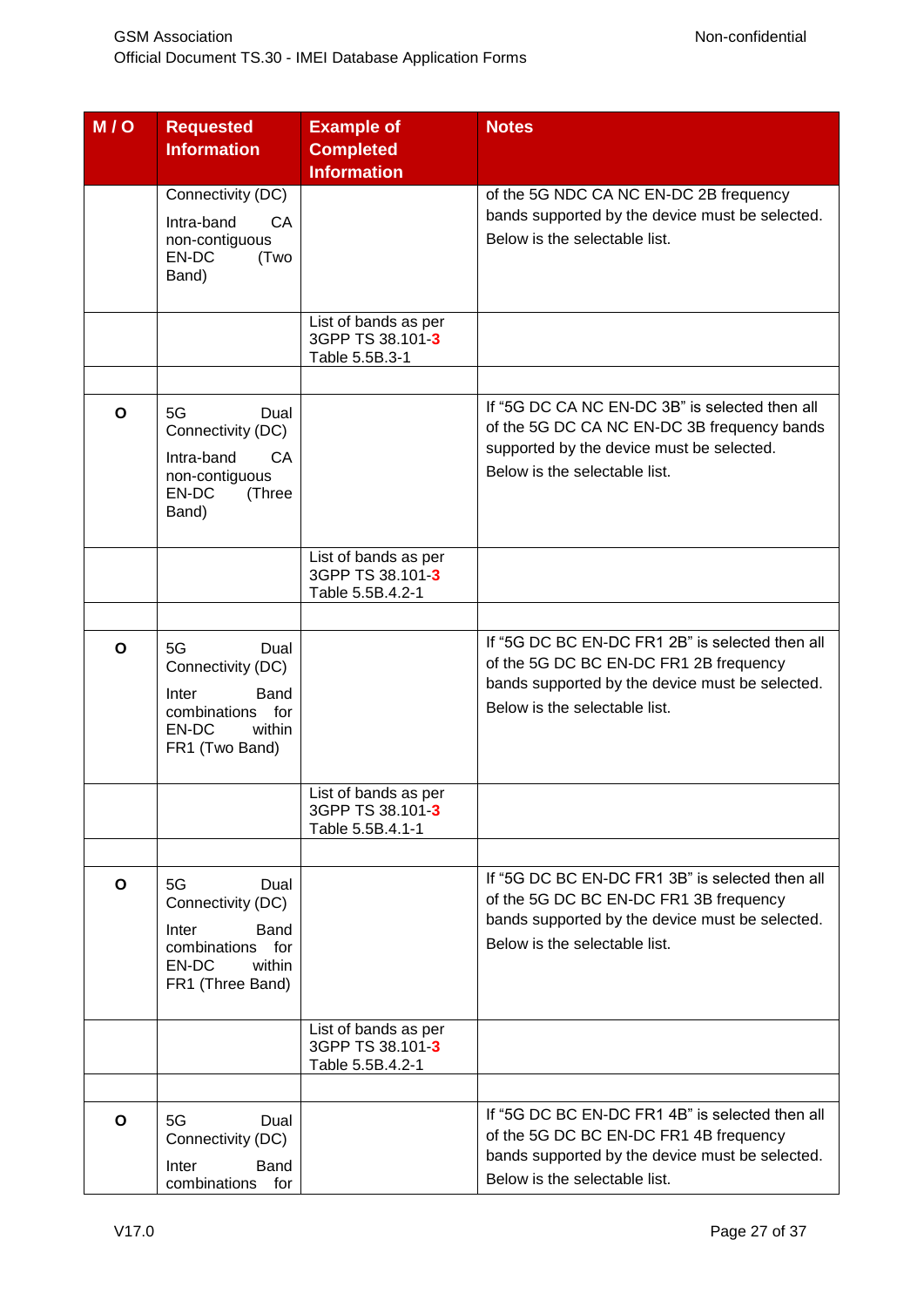| $\overline{M}/\overline{Q}$ | <b>Requested</b><br><b>Information</b>                                                                        | <b>Example of</b><br><b>Completed</b><br><b>Information</b>   | <b>Notes</b>                                                                                                                                                                       |
|-----------------------------|---------------------------------------------------------------------------------------------------------------|---------------------------------------------------------------|------------------------------------------------------------------------------------------------------------------------------------------------------------------------------------|
|                             | EN-DC<br>within<br>FR1 (Four Band)                                                                            |                                                               |                                                                                                                                                                                    |
|                             |                                                                                                               | List of bands as per<br>3GPP TS 38.101-3<br>Table 5.5B.4.3-1  |                                                                                                                                                                                    |
|                             |                                                                                                               |                                                               | If "5G DC BC EN-DC FR1 5B" is selected then all                                                                                                                                    |
| O                           | 5G<br>Dual<br>Connectivity (DC)<br>Inter<br>Band<br>combinations for<br>EN-DC<br>within<br>FR1 (Five Band)    |                                                               | of the 5G DC BC EN-DC FR1 5B frequency<br>bands supported by the device must be selected.<br>Below is the selectable list.                                                         |
|                             |                                                                                                               | List of bands as per<br>3GPP TS 38.101-3<br>Table 5.5B.4.4-1  |                                                                                                                                                                                    |
|                             |                                                                                                               |                                                               | If "5G DC BC EN-DC FR1 6B" is selected then all                                                                                                                                    |
| O                           | 5G<br>Dual<br>Connectivity (DC)<br>Inter<br>Band<br>combinations for<br>EN-DC<br>within<br>FR1 (Six Band)     |                                                               | of the 5G DC BC EN-DC FR1 6B frequency<br>bands supported by the device must be selected.<br>Below is the selectable list.                                                         |
|                             |                                                                                                               | List of bands as per<br>3GPP TS 38.101-3<br>Table 5.5B.4.5-1  |                                                                                                                                                                                    |
|                             |                                                                                                               |                                                               |                                                                                                                                                                                    |
| O                           | 5G<br>Dual<br>Connectivity (DC)<br>Band<br>Inter<br>combinations for<br>NE-DC<br>including<br>FR1 (Two Band)  |                                                               | If "5G DC BC NE-DC FR1 2B" is selected then all<br>of the 5G "5G DC BC NE-DC FR1 2B" frequency<br>bands supported by the device must be selected.<br>Below is the selectable list. |
|                             |                                                                                                               | List of bands as per<br>3GPP TS 38.101-3<br>Table 5.5B.4a.1-1 |                                                                                                                                                                                    |
| O                           | 5G<br>Dual<br>Connectivity (DC)<br>Inter<br>Band<br>combinations<br>for<br>NE-DC including<br>FR1 (Five Band) |                                                               | If "5G DC BC NE-DC FR1 5B" is selected then all<br>of the 5G "5G DC BC NE-DC FR1 5B" frequency<br>bands supported by the device must be selected.<br>Below is the selectable list. |
|                             |                                                                                                               | List of bands as per                                          |                                                                                                                                                                                    |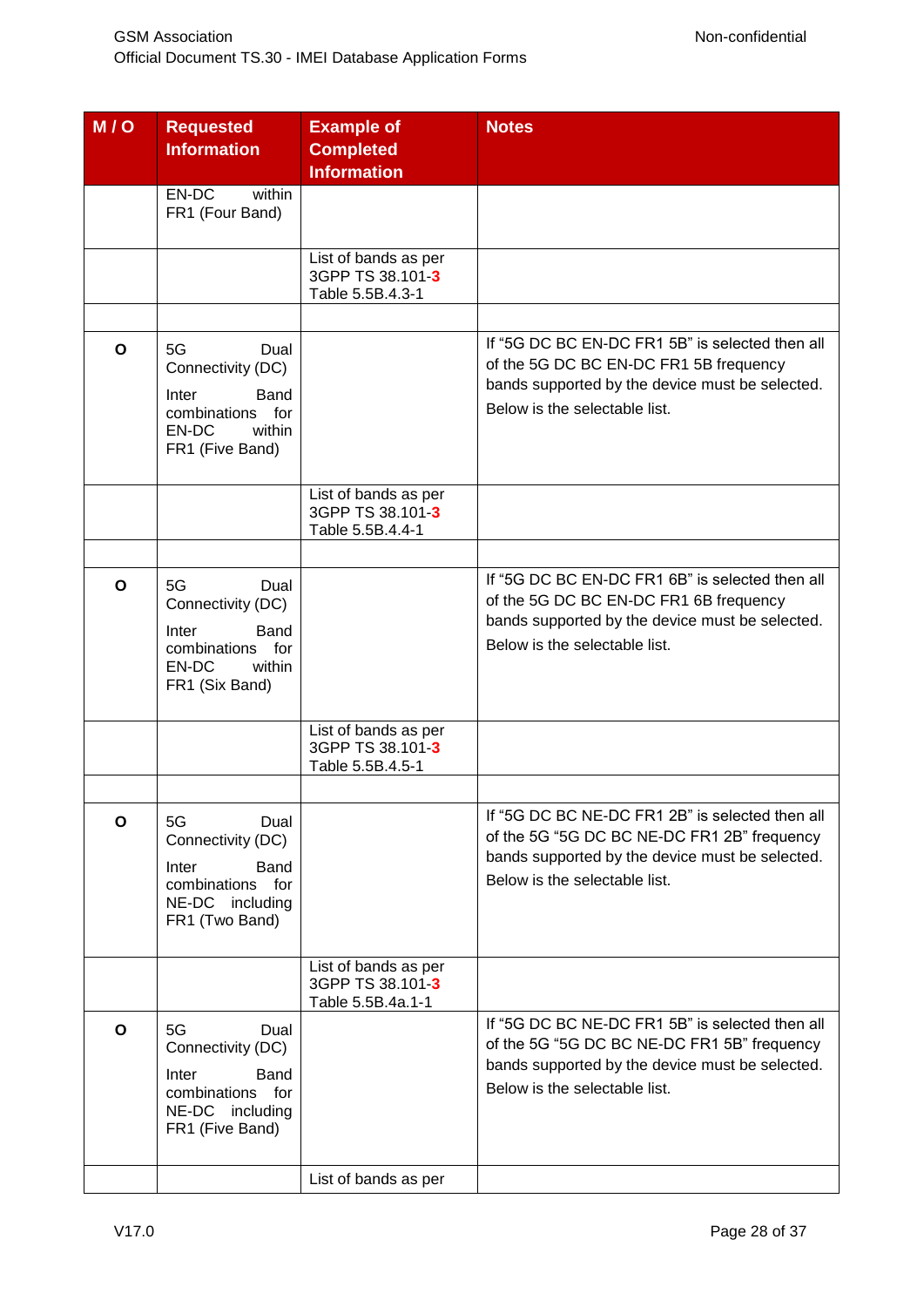| $\overline{M}/\overline{Q}$ | <b>Requested</b><br><b>Information</b>                                                                            | <b>Example of</b><br><b>Completed</b><br><b>Information</b>  | <b>Notes</b>                                                                                                                                                                  |
|-----------------------------|-------------------------------------------------------------------------------------------------------------------|--------------------------------------------------------------|-------------------------------------------------------------------------------------------------------------------------------------------------------------------------------|
|                             |                                                                                                                   | 3GPP TS 38.101-3                                             |                                                                                                                                                                               |
|                             |                                                                                                                   | Table 5.5B.4a.4-1                                            |                                                                                                                                                                               |
| O                           | 5G<br>Dual<br>Connectivity (DC)<br>Inter<br>Band<br>combinations for<br>EN-DC including<br>FR2 (Two Band)         |                                                              | If "5G DC BC EN-DC FR2 2B" is selected then all<br>of the 5G DC BC EN-DC FR2 2B frequency<br>bands supported by the device must be selected.<br>Below is the selectable list. |
|                             |                                                                                                                   | List of bands as per<br>3GPP TS 38.101-3<br>Table 5.5B.5.1-1 |                                                                                                                                                                               |
|                             |                                                                                                                   |                                                              |                                                                                                                                                                               |
| O                           | 5G<br>Dual<br>Connectivity (DC)<br>Inter<br>Band<br>combinations for<br>EN-DC including<br>FR2 (Three Band)       |                                                              | If "5G DC BC EN-DC FR2 3B" is selected then all<br>of the 5G DC BC EN-DC FR2 3B frequency<br>bands supported by the device must be selected.<br>Below is the selectable list. |
|                             |                                                                                                                   | List of bands as per<br>3GPP TS 38.101-3<br>Table 5.5B.5.2-1 |                                                                                                                                                                               |
|                             |                                                                                                                   |                                                              |                                                                                                                                                                               |
| O                           | 5G<br>Dual<br>Connectivity (DC)<br>Inter<br>Band<br>combinations for<br>EN-DC<br>including<br>FR2 (Four Band)     |                                                              | If "5G DC BC EN-DC FR2 4B" is selected then all<br>of the 5G DC BC EN-DC FR2 4B frequency<br>bands supported by the device must be selected.<br>Below is the selectable list. |
|                             |                                                                                                                   | List of bands as per<br>3GPP TS 38.101-3<br>Table 5.5B.5.3-1 |                                                                                                                                                                               |
|                             |                                                                                                                   |                                                              |                                                                                                                                                                               |
| $\mathbf{o}$                | 5G<br>Dual<br>Connectivity (DC)<br><b>Band</b><br>Inter<br>combinations for<br>EN-DC including<br>FR2 (Five Band) |                                                              | If "5G DC BC EN-DC FR2 5B" is selected then all<br>of the 5G DC BC EN-DC FR2 5B frequency<br>bands supported by the device must be selected.<br>Below is the selectable list. |
|                             |                                                                                                                   | List of bands as per<br>3GPP TS 38.101-3<br>Table 5.5B.5.4-1 |                                                                                                                                                                               |
|                             |                                                                                                                   |                                                              |                                                                                                                                                                               |
| O                           | 5G<br>Dual                                                                                                        |                                                              | If "5G DC IB EN-DC FR1-2 3B" is selected then                                                                                                                                 |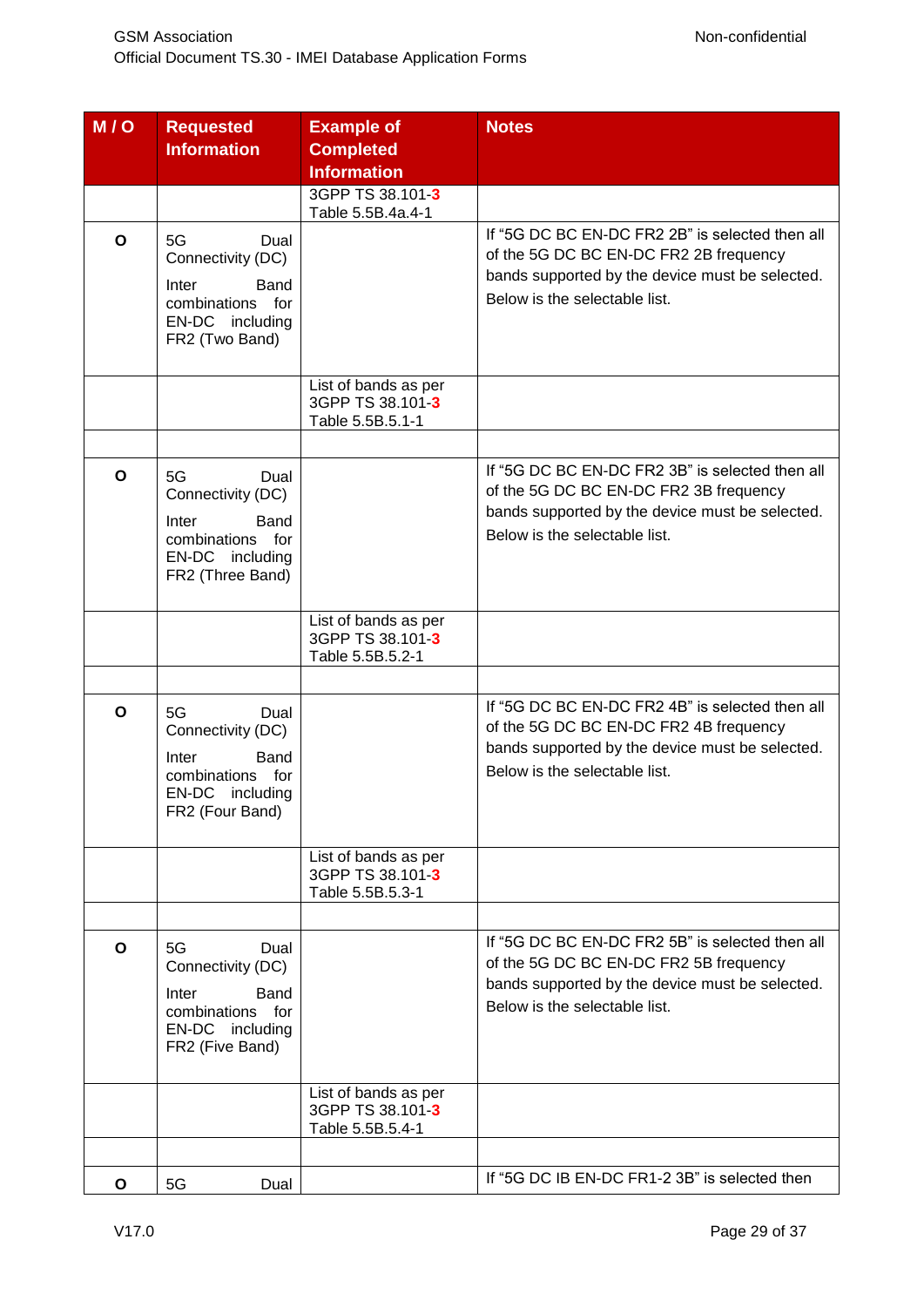| M/O          | <b>Requested</b><br><b>Information</b>                   | <b>Example of</b><br><b>Completed</b><br><b>Information</b> | <b>Notes</b>                                       |
|--------------|----------------------------------------------------------|-------------------------------------------------------------|----------------------------------------------------|
|              | Connectivity (DC)                                        |                                                             | all of the 5G DC BC IB-DC FR1-2 3B frequency       |
|              | Inter Band EN-DC                                         |                                                             | bands supported by the device must be selected.    |
|              | including<br>both                                        |                                                             | Below is the selectable list.                      |
|              | FR <sub>2</sub><br>FR <sub>1</sub><br>and                |                                                             |                                                    |
|              | (Three Band)                                             |                                                             |                                                    |
|              |                                                          |                                                             |                                                    |
|              |                                                          | List of bands as per                                        |                                                    |
|              |                                                          | 3GPP TS 38.101-3                                            |                                                    |
|              |                                                          | Table 5.5B.6.2-1                                            |                                                    |
|              |                                                          |                                                             |                                                    |
| $\mathbf{o}$ | 5G<br>Dual                                               |                                                             | If "5G DC IB EN-DC FR1-2 4B" is selected then      |
|              | Connectivity (DC)                                        |                                                             | all of the 5G DC IB EN-DC FR1-2 4B frequency       |
|              | Inter Band EN-DC                                         |                                                             | bands supported by the device must be selected.    |
|              | including<br>both                                        |                                                             | Below is the selectable list.                      |
|              | FR <sub>2</sub><br>FR <sub>1</sub><br>and<br>(Four Band) |                                                             |                                                    |
|              |                                                          |                                                             |                                                    |
|              |                                                          | List of bands as per                                        |                                                    |
|              |                                                          | 3GPP TS 38.101-3                                            |                                                    |
|              |                                                          | Table 5.5B.6.3-1                                            |                                                    |
|              |                                                          |                                                             |                                                    |
| $\mathbf{o}$ | 5G<br>Dual                                               |                                                             | If "5G DC IB EN-DC FR1-2 5B" is selected then      |
|              | Connectivity (DC)                                        |                                                             | all of the 5G DC IB EN-DC FR1-2 5B frequency       |
|              | Inter Band EN-DC                                         |                                                             | bands supported by the device must be selected.    |
|              | including<br>both                                        |                                                             | Below is the selectable list.                      |
|              | FR <sub>2</sub><br>FR <sub>1</sub><br>and                |                                                             |                                                    |
|              | (Five Band)                                              |                                                             |                                                    |
|              |                                                          |                                                             |                                                    |
|              |                                                          | List of bands as per<br>3GPP TS 38.101-3                    |                                                    |
|              |                                                          | Table 5.5B.6.4-1                                            |                                                    |
|              |                                                          |                                                             |                                                    |
| O            | 5G<br>Dual                                               |                                                             | If "5G DC IB EN-DC FR1-2 6B" is selected then      |
|              | Connectivity (DC)                                        |                                                             | all of the 5G DC IB EN-DC FR1-2 6B frequency       |
|              | Inter Band EN-DC                                         |                                                             | band supported by the device must be selected.     |
|              | including<br>both                                        |                                                             | Below is the selectable list.                      |
|              | FR1 and FR2 (Six                                         |                                                             |                                                    |
|              | Band)                                                    |                                                             |                                                    |
|              |                                                          |                                                             |                                                    |
|              |                                                          | List of bands as per<br>3GPP TS 38.101-3                    |                                                    |
|              |                                                          | Table 5.5B.6.5-1                                            |                                                    |
|              |                                                          |                                                             |                                                    |
| $(16)$ M     | Does your device                                         | Yes or No                                                   | If "Yes" is selected then option (16a) must be     |
|              | support the same                                         |                                                             | completed as a one off and the database will       |
|              | modulation                                               |                                                             | automatically record this information for every CA |
|              | scheme for ALL                                           |                                                             | band and CA band in a CA band combination          |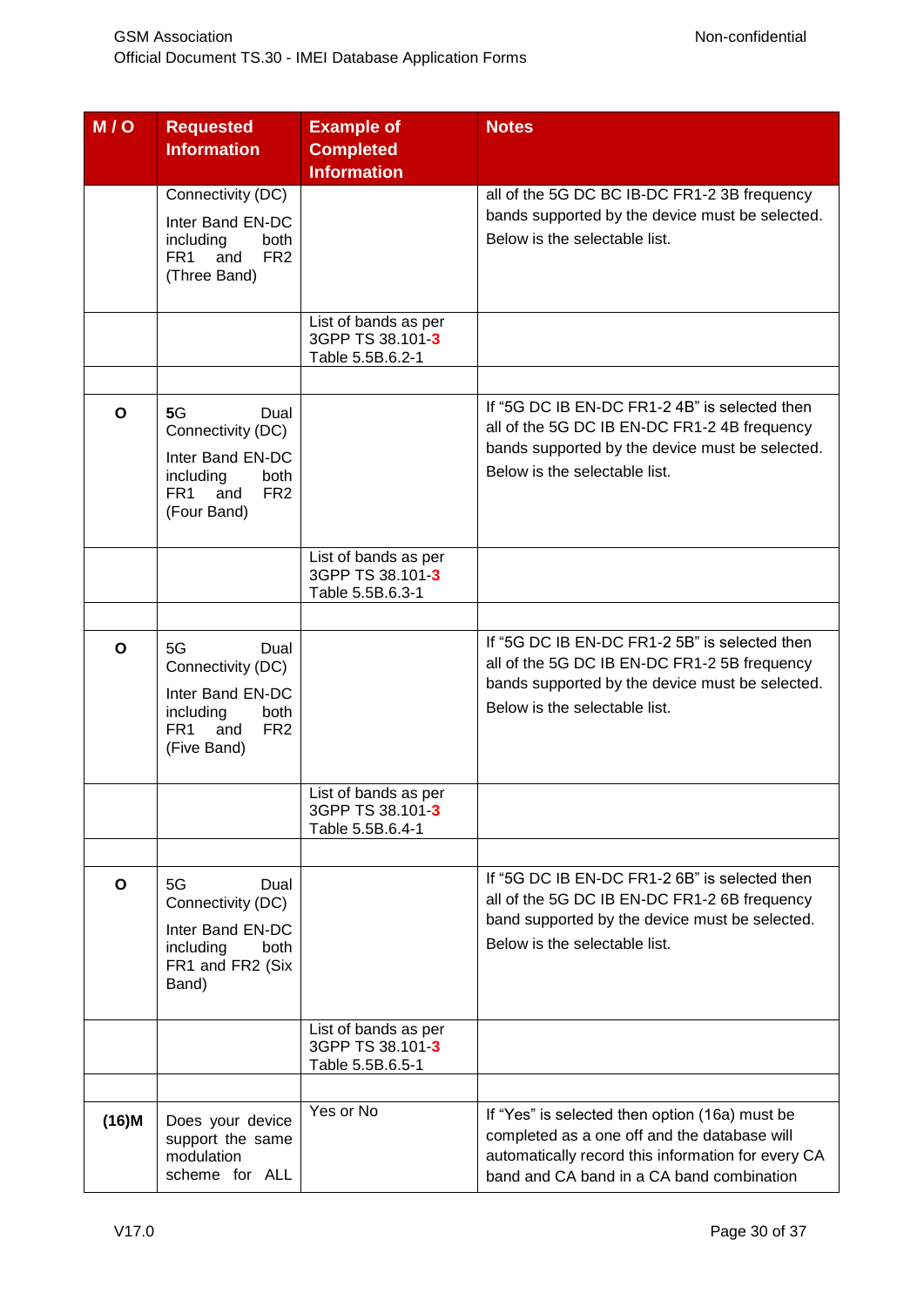| M/O       | <b>Requested</b><br><b>Information</b>                                                                                                                                 | <b>Example of</b><br><b>Completed</b><br><b>Information</b>                                                            | <b>Notes</b>                                                                                                                                                                                                                                                                                                                                                                                                                                                                               |
|-----------|------------------------------------------------------------------------------------------------------------------------------------------------------------------------|------------------------------------------------------------------------------------------------------------------------|--------------------------------------------------------------------------------------------------------------------------------------------------------------------------------------------------------------------------------------------------------------------------------------------------------------------------------------------------------------------------------------------------------------------------------------------------------------------------------------------|
|           | CA bands / CA<br>Band<br>Combinations<br>in.<br><b>DOWNLINK</b>                                                                                                        |                                                                                                                        | which is selected for "5G NR Standalone" and/or<br>"5G NR Non-Standalone".<br>If "No" is selected then option (16a) must be<br>completed for each CA band and each CA band<br>in a CA band combination which is selected for<br>"5G NR Standalone" and/or "5G NR Non-<br>Standalone".                                                                                                                                                                                                      |
| $(16a)$ M | Supported<br>downlink<br><b>Modulation Order</b>                                                                                                                       | 1. No Optional<br>Modulation<br>2. BPSK-halfpi,<br>3. BPSK,<br>4. QPSK,<br>5. QAM16,<br>QAM64<br>6.<br>7.<br>QAM256    | "No Optional Modulation" is the default value.<br>Ref: 3GPP TS 38.331 section 6.3.3.                                                                                                                                                                                                                                                                                                                                                                                                       |
| $(17)$ M  | Does your device<br>support the same<br>modulation<br>scheme for ALL<br>CA bands / CA<br>Band<br>Combinations<br>in.<br><b>UPLINK</b>                                  | Yes or No                                                                                                              | If "Yes" is selected then option (17a) must be<br>completed as a one off and the database will<br>automatically record this information for every CA<br>band and CA band in a CA band combination<br>which is selected for "5G NR Standalone" and/or<br>"5G NR Non-Standalone".<br>If "No" is selected then option (17a) must be<br>completed for each CA band and each CA band<br>in a CA band combination which is selected for<br>"5G NR Standalone" and/or "5G NR Non-<br>Standalone". |
| $(17a)$ M | Supported uplink<br><b>Modulation Order</b>                                                                                                                            | No Optional<br>1.<br>Modulation<br>2. BPSK-halfpi,<br>3. BPSK,<br>4. QPSK,<br>QAM16,<br>5.<br>6. QAM64<br>7.<br>QAM256 | "No Optional Modulation" is the default value.<br>Ref: 3GPP TS 38.331 section 6.3.3.                                                                                                                                                                                                                                                                                                                                                                                                       |
|           |                                                                                                                                                                        |                                                                                                                        |                                                                                                                                                                                                                                                                                                                                                                                                                                                                                            |
| $(18)$ M  | Does your device<br>support the same<br>maximum number<br>of MIMO layers<br>for ALL CA bands<br>CA<br><b>Band</b><br>$\prime$<br>Combinations<br>in<br><b>DOWNLINK</b> | Yes or No                                                                                                              | If "Yes" is selected then option (18a) must be<br>completed as a one off and the database will<br>automatically record this information for every CA<br>band and CA band in a CA band combination<br>which is selected for "5G NR Standalone" and/or<br>"5G NR Non-Standalone".                                                                                                                                                                                                            |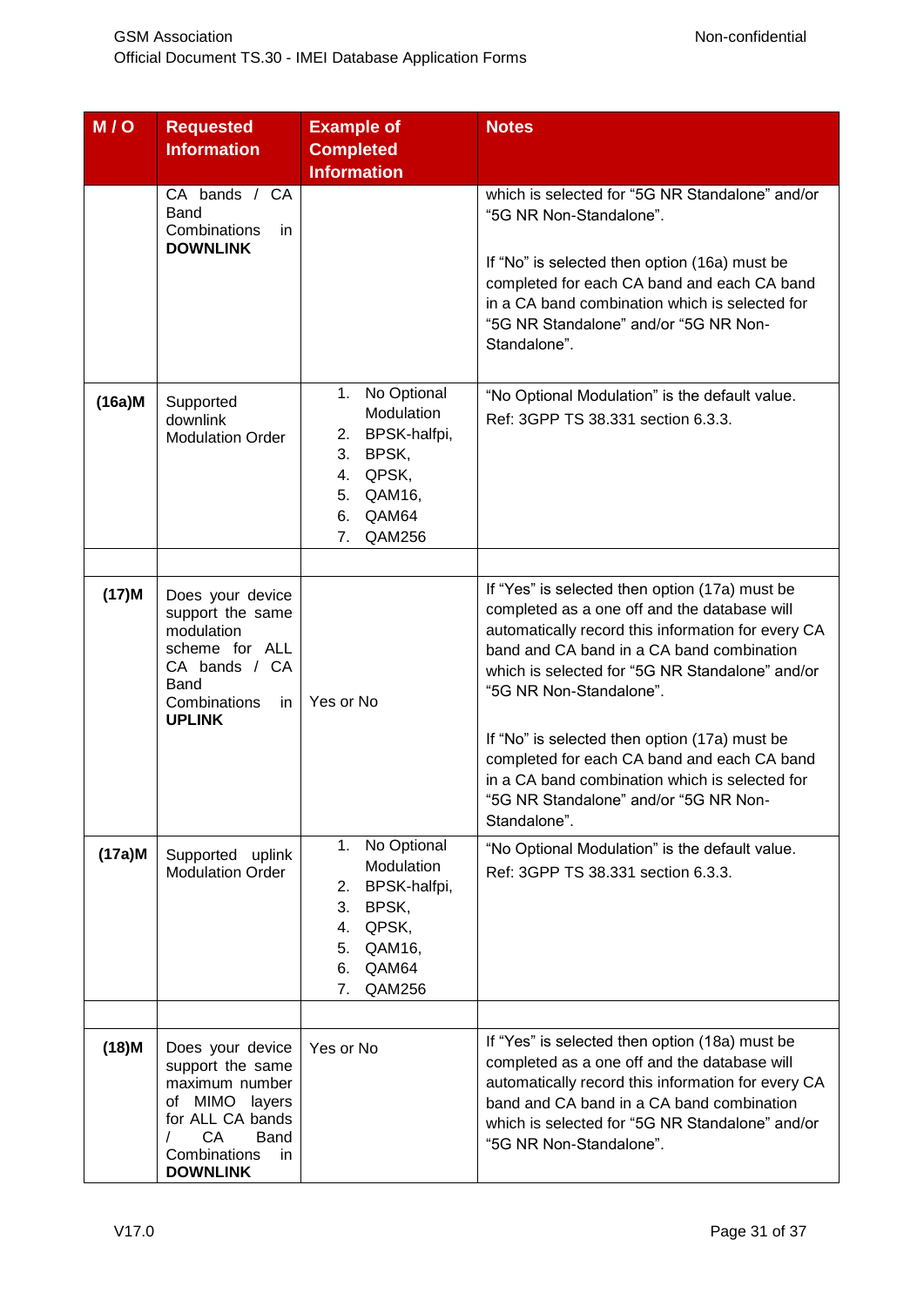| M/O       | <b>Requested</b><br><b>Information</b>                                                                                                             | <b>Example of</b><br><b>Completed</b><br><b>Information</b>                                        | <b>Notes</b>                                                                                                                                                                                                                                                                                                                                                                                                                                                                               |
|-----------|----------------------------------------------------------------------------------------------------------------------------------------------------|----------------------------------------------------------------------------------------------------|--------------------------------------------------------------------------------------------------------------------------------------------------------------------------------------------------------------------------------------------------------------------------------------------------------------------------------------------------------------------------------------------------------------------------------------------------------------------------------------------|
|           |                                                                                                                                                    |                                                                                                    | If "No" is selected then option (18a) must be<br>completed for each CA band and each CA band<br>in a CA band combination which is selected for<br>"5G NR Standalone" and/or "5G NR Non-<br>Standalone".                                                                                                                                                                                                                                                                                    |
| $(18a)$ M | Maximum number<br>of MIMO layers in<br>downlink                                                                                                    | No Layers<br>1.<br>2.<br>Two Layers,<br>Four Layers<br>3.<br><b>Eight Layers</b><br>4.<br>5.       | "No Layers" is the default value.<br>Ref: TS 38.331, section 6.3.3.                                                                                                                                                                                                                                                                                                                                                                                                                        |
| $(19)$ M  | Does your device<br>support the same<br>maximum number<br>of MIMO layers<br>for ALL CA bands<br>CA<br>Band<br>Combinations<br>in.<br><b>UPLINK</b> | Yes or No                                                                                          | If "Yes" is selected then option (19a) must be<br>completed as a one off and the database will<br>automatically record this information for every CA<br>band and CA band in a CA band combination<br>which is selected for "5G NR Standalone" and/or<br>"5G NR Non-Standalone".<br>If "No" is selected then option (19a) must be<br>completed for each CA band and each CA band<br>in a CA band combination which is selected for<br>"5G NR Standalone" and/or "5G NR Non-<br>Standalone". |
| M(19a)    | Maximum number<br>of MIMO layers in<br>uplink                                                                                                      | 1.<br>No Layers<br>One Layer,<br>2.<br>Two Layers or<br>3.<br>Four Layers<br>4.<br>5.<br>Or Higher | "No Layers" is the default value.<br>Ref: TS 38.331, section 6.3.3.                                                                                                                                                                                                                                                                                                                                                                                                                        |
|           |                                                                                                                                                    |                                                                                                    |                                                                                                                                                                                                                                                                                                                                                                                                                                                                                            |
| M         | Does your device<br>support:<br>5G<br>network<br>architecture<br>option 2 series?                                                                  | Yes / No                                                                                           |                                                                                                                                                                                                                                                                                                                                                                                                                                                                                            |
| M         | Does your device<br>support:<br>5G<br>network<br>architecture                                                                                      | Yes / No                                                                                           |                                                                                                                                                                                                                                                                                                                                                                                                                                                                                            |
|           | option 3 series?<br>3x/3/3A                                                                                                                        |                                                                                                    |                                                                                                                                                                                                                                                                                                                                                                                                                                                                                            |
| M         | Does your device<br>support:<br>5G<br>network<br>architecture<br>option 5 series?                                                                  | Yes / No                                                                                           |                                                                                                                                                                                                                                                                                                                                                                                                                                                                                            |
| M         | Does your device                                                                                                                                   |                                                                                                    |                                                                                                                                                                                                                                                                                                                                                                                                                                                                                            |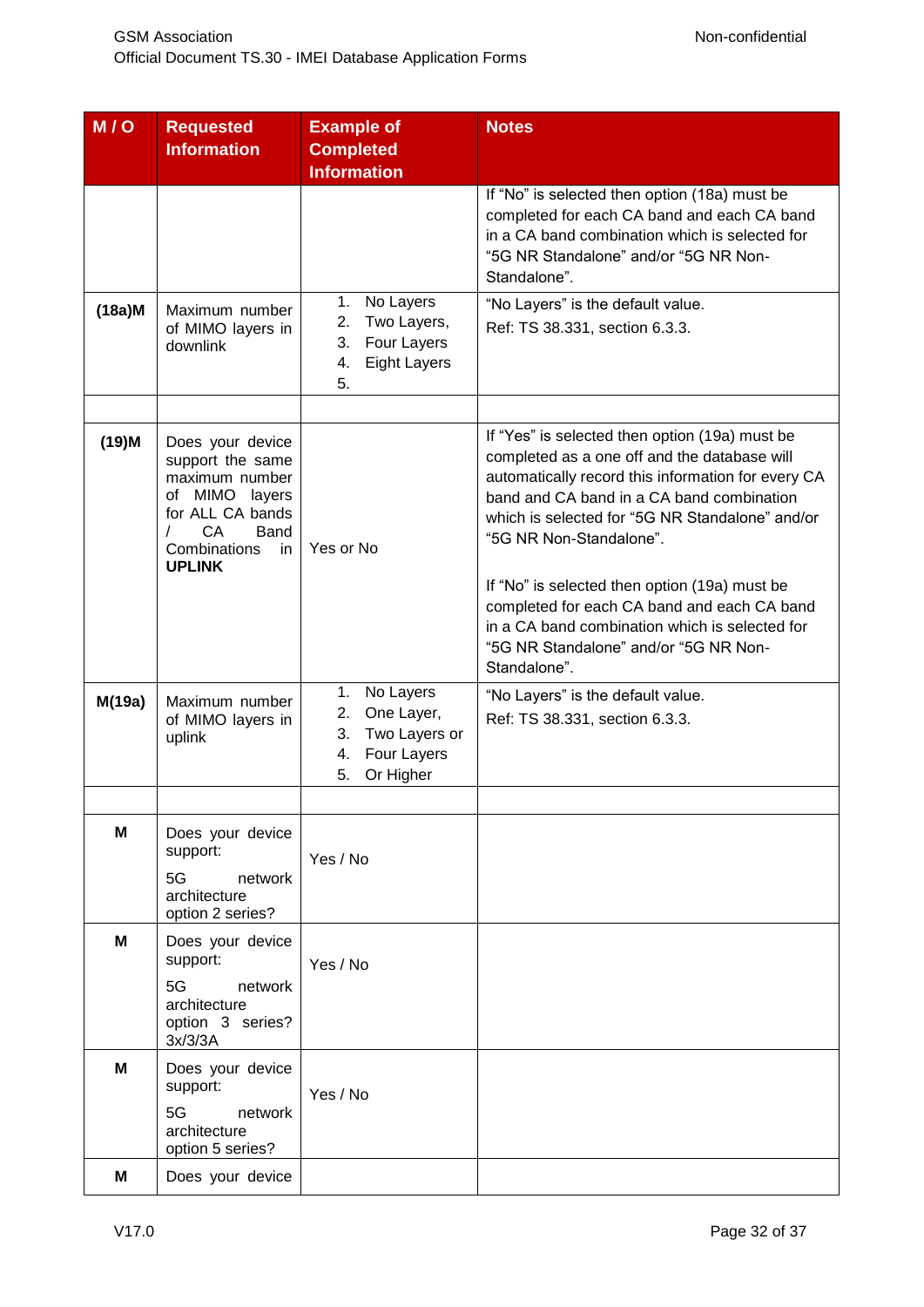| M/O     | <b>Requested</b><br><b>Information</b>                       | <b>Example of</b><br><b>Completed</b><br><b>Information</b> | <b>Notes</b>                                                                                                                              |
|---------|--------------------------------------------------------------|-------------------------------------------------------------|-------------------------------------------------------------------------------------------------------------------------------------------|
|         | support:                                                     | Yes / No                                                    |                                                                                                                                           |
|         | 5G<br>network<br>architecture<br>option 7 series?<br>7x/7/7A |                                                             |                                                                                                                                           |
|         |                                                              |                                                             |                                                                                                                                           |
| O       | <b>CDMA2000</b>                                              |                                                             | If "CDMA2000" is selected then "CDMA2000"<br>below must also be selected.                                                                 |
|         |                                                              | <b>CDMA2000</b>                                             |                                                                                                                                           |
| O       | <b>GAN</b>                                                   |                                                             | If "GAN" is selected then "GAN" below must also<br>be selected.                                                                           |
|         |                                                              | <b>GAN</b>                                                  |                                                                                                                                           |
|         |                                                              |                                                             |                                                                                                                                           |
| М       | <b>Does</b><br>your<br>device support:<br>Removable UICC     | Yes / No                                                    | If selected as Yes then the number of UICC<br>supported shall be selectable (1) and the number<br>of IMEI used shall also be selected (3) |
| м       | <b>Does</b><br>your<br>device support:<br>Removable          | Yes / No                                                    | If selected as Yes then the number of eUICC shall<br>also be selectable (2) and the number of IMEI<br>used shall also be selected (3)     |
|         | eUICC                                                        |                                                             |                                                                                                                                           |
| м       | <b>Does</b><br>your<br>device support:                       | Yes / No                                                    | If selected as Yes then the number of UICC<br>supported shall be selectable (1)                                                           |
|         | Removable<br><b>Non</b><br><b>UICC</b>                       |                                                             |                                                                                                                                           |
| M       | <b>Does</b><br>your<br>device support:                       | Yes / No                                                    | If selected as Yes then the number of eUICC shall<br>also be selectable (2)                                                               |
|         | Removable<br>Non<br>eUICC                                    |                                                             |                                                                                                                                           |
| $(1)$ M | <b>UICC</b><br>Support<br>(drop-down list)                   | 0 UICC                                                      | Select the number of UICC slots that the device<br>supports. The default is 1                                                             |
|         |                                                              | 1 UICC                                                      | If multiple UICC are selected then indicate the<br>quantity of IMEI that can be used in the device                                        |
|         |                                                              | 2 UICC                                                      | according to TS.06 Section 8.0.(4)                                                                                                        |
|         |                                                              | 3 UICC                                                      | At least 1 UICC must be selected if 0 eUICC (2)                                                                                           |
|         |                                                              | 4 UICC                                                      | and 0 Network-specific Identifier (3) are selected.                                                                                       |
| $(2)$ M | eUICC<br>Support<br>(drop-down list)                         | 0 eUICC                                                     | Select the number of eUICC that the device<br>supports. The default is 1                                                                  |
|         |                                                              | 1 eUICC                                                     | If multiple eUICC are selected then indicate the<br>quantity of IMEI that can be used in the device                                       |
|         |                                                              | 2 eUICC                                                     | according to TS.06 Section 8.0. )(4).                                                                                                     |
|         |                                                              | 3 eUICC                                                     | At least 1 eUICC must be selected if 0 UICC (1)                                                                                           |
|         |                                                              | 4 eUICC                                                     | and 0 Network-specific Identifier (3) are selected.                                                                                       |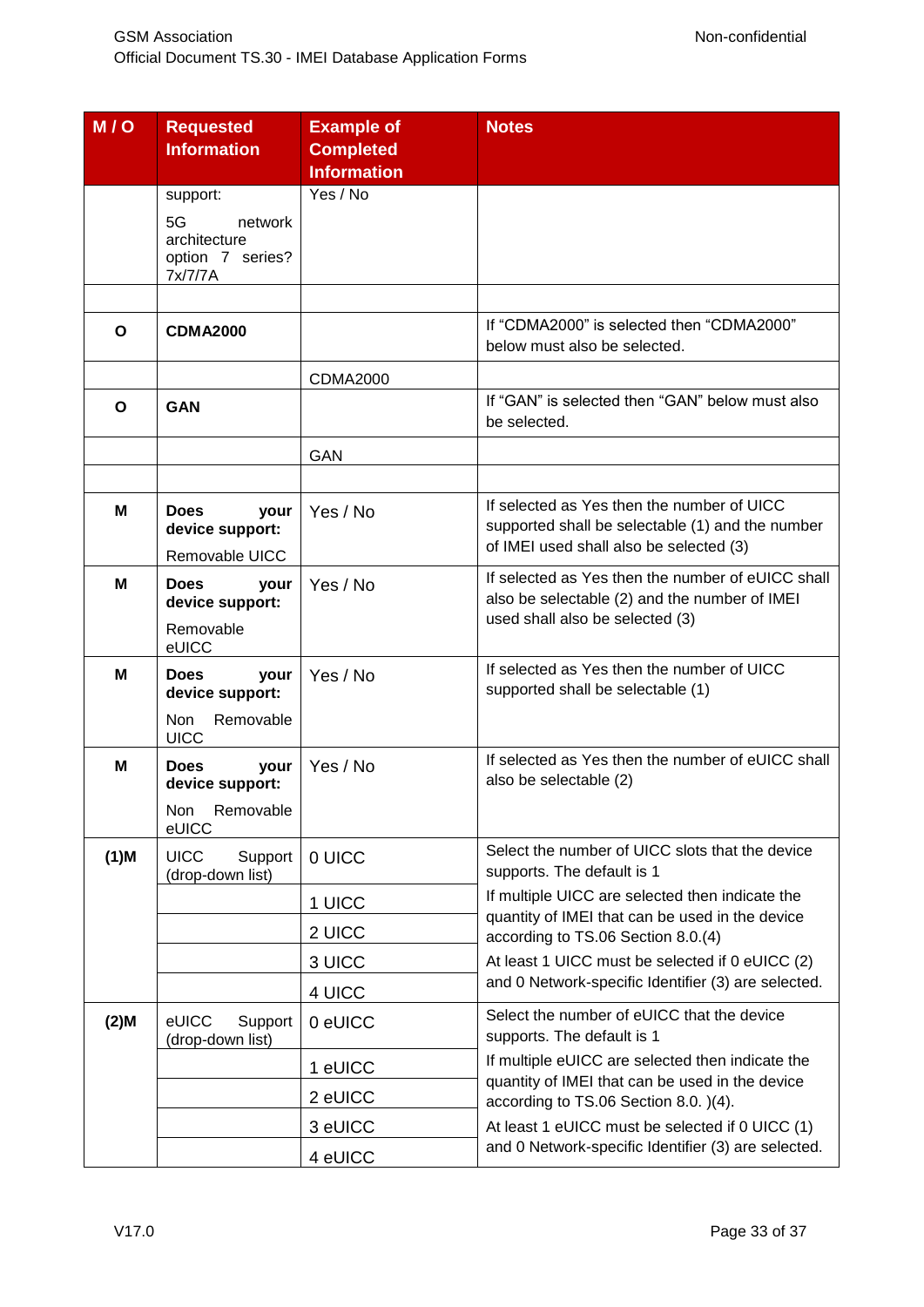| M/O          | <b>Requested</b><br><b>Information</b>                                                                                               | <b>Example of</b><br><b>Completed</b><br><b>Information</b> | <b>Notes</b>                                                                                                                                                                                                                                                                                                                                                                                                                                                                                                                                                                                                                       |
|--------------|--------------------------------------------------------------------------------------------------------------------------------------|-------------------------------------------------------------|------------------------------------------------------------------------------------------------------------------------------------------------------------------------------------------------------------------------------------------------------------------------------------------------------------------------------------------------------------------------------------------------------------------------------------------------------------------------------------------------------------------------------------------------------------------------------------------------------------------------------------|
| $(3)$ M      | Network-specific<br>Identifier                                                                                                       | 0, 1, 2, 3 or 4                                             | Select the total number of simultaneous<br>connections with Network-specific Identifier<br>supported.<br>At least 1 Network-specific Identifier must be<br>selected if 0 UICC (1) and 0 eUICC (2) are                                                                                                                                                                                                                                                                                                                                                                                                                              |
| $(4)$ M      | Total number of<br>IMEI used in the<br>device for UICC<br>and/or eUICC<br>and/or Network-<br>specific Identifier<br>(drop-down list) | $1, 2, 3$ or 4                                              | selected.                                                                                                                                                                                                                                                                                                                                                                                                                                                                                                                                                                                                                          |
|              |                                                                                                                                      |                                                             |                                                                                                                                                                                                                                                                                                                                                                                                                                                                                                                                                                                                                                    |
| $(5)$ M      | What is the total<br><b>SIM</b><br>of<br>number<br>slots<br>in<br>your<br>device?                                                    | $0, 1, 2, 3$ or 4                                           | If BOTH "Removable UICC" and "Removable<br>eUICC" are selected then the total number of SIM<br>slots supported by the device shall also be<br>selected.<br>If only "Removable UICC" OR "Removable<br>eUICC" is selected then the total number of SIM<br>slots supported by the device shall be the same<br>as the number of "Removable UICC" OR<br>"Removable eUICC" selected and this is not<br>changeable.<br>If only Non-Removable UICC and / or eUICC are<br>selected then the number of SIM slots will be<br>Zero.<br>If only Network-specific Identifier(s) is/are<br>selected then the number of SIM slots will be<br>Zero. |
| $\mathbf{o}$ | 3GPP<br>Other<br>Frequency bands<br>not listed on the<br>form (Text box)                                                             |                                                             | 3GPP Frequency bands not listed above can be<br>listed here                                                                                                                                                                                                                                                                                                                                                                                                                                                                                                                                                                        |
| M            | Does the device                                                                                                                      | Yes                                                         |                                                                                                                                                                                                                                                                                                                                                                                                                                                                                                                                                                                                                                    |
|              | support NFC?                                                                                                                         | No                                                          |                                                                                                                                                                                                                                                                                                                                                                                                                                                                                                                                                                                                                                    |
| M            | Does the device                                                                                                                      | Yes                                                         |                                                                                                                                                                                                                                                                                                                                                                                                                                                                                                                                                                                                                                    |
|              | support WLAN?                                                                                                                        | No                                                          |                                                                                                                                                                                                                                                                                                                                                                                                                                                                                                                                                                                                                                    |
| M            | Does the device<br>support<br>Bluetooth?                                                                                             | Yes<br>No                                                   |                                                                                                                                                                                                                                                                                                                                                                                                                                                                                                                                                                                                                                    |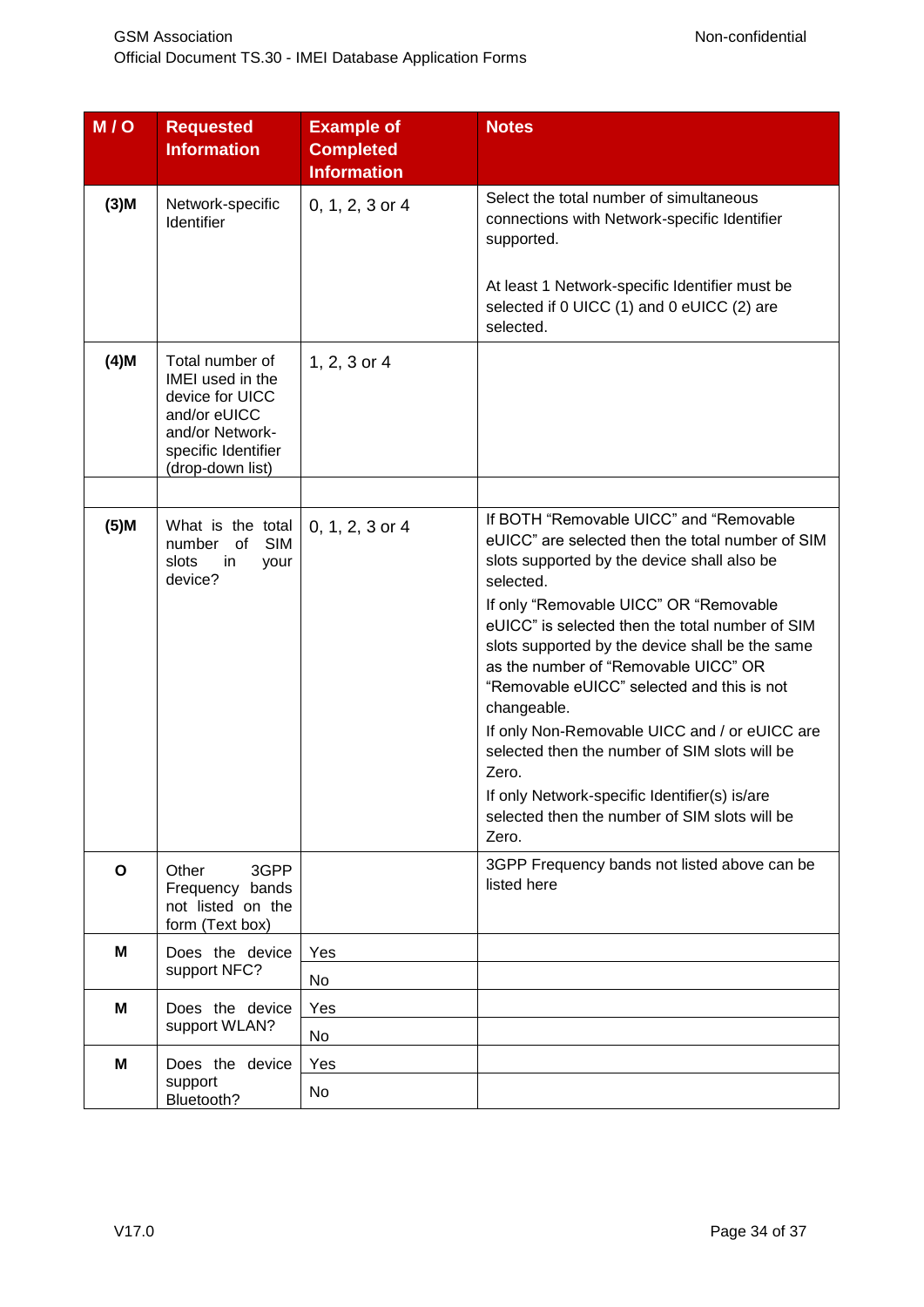# <span id="page-33-0"></span>**3.5 GSMA Reporting Body use only (for information only)**

| M/O | <b>Requested Information</b> | <b>Example of Completed</b><br><b>Information</b> | <b>Notes</b>                                                     |  |
|-----|------------------------------|---------------------------------------------------|------------------------------------------------------------------|--|
|     | <b>TAC</b>                   | 35123456                                          | This is where the RB will add<br>the TAC to the application form |  |

#### <span id="page-33-1"></span>**3.6 Supported Frequency Band Confirmation**

When the TAC application form has been completed, the applicant must confirm that the frequency bands information is correct.

The following list is automatically checked by the TAC Database depending on the information that has been completed within the Frequency Band Profile Sheet and must be confirmed by the applicant as being correct.

Frequency Bands supported by this device:

- 1. 2G GSM &/or 3G WCDMA Yes / No
- 2. 4G LTE Yes / No
- 3. 4G Carrier Aggregation (CA) Yes / No
- 4. 5G New Radio (NR) Standalone Yes / No
- 5. 5G Dual Connectivity (DC) Yes / No
- 6. LPWAN Yes / No

If the information is not correct the applicant will be directed back to the Frequency Band Profile Sheet to make corrections.

## <span id="page-33-2"></span>**3.7 Completion of the TAC Form**

| M/O | <b>Requested Information</b> |       |   |      | <b>Example of Completed</b><br><b>Information</b> | <b>Notes</b>                                                                                         |
|-----|------------------------------|-------|---|------|---------------------------------------------------|------------------------------------------------------------------------------------------------------|
| м   | Submit,<br>(Buttons)         | Reset | & | Back | Submit                                            | This will send a notification to<br>the RB that the registration<br>application has been made.       |
|     |                              |       |   |      | Reset                                             | This will clear all of the<br>information and it will need to be<br>entered again.                   |
|     |                              |       |   |      | <b>Back</b>                                       | This will take the applicant back<br>to the previous page and the<br>completed data will be cleared. |

#### <span id="page-33-3"></span>**3.7.1 Additional Explanations of the TAC form (If required)**

Text to be added if/as required.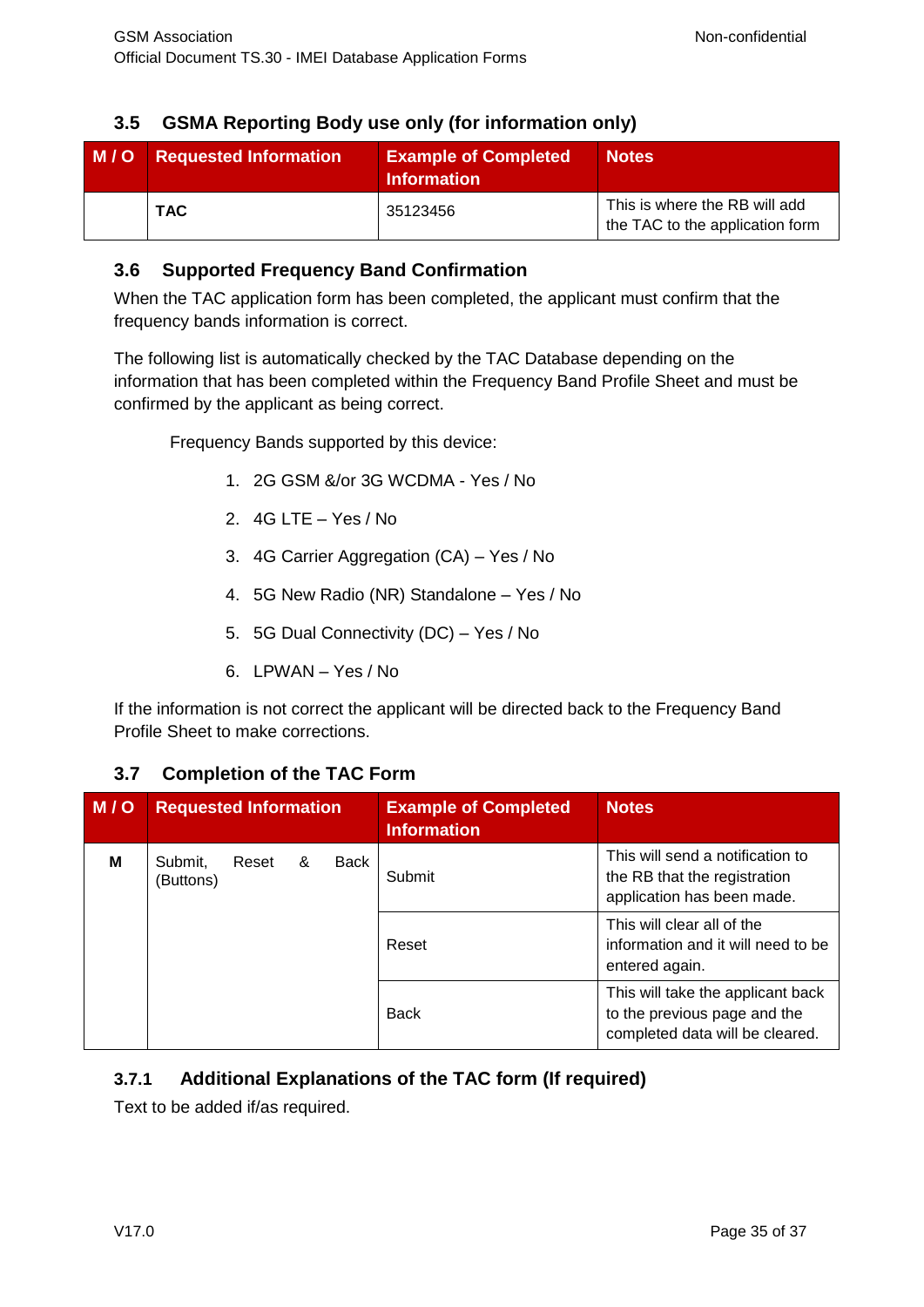## <span id="page-34-0"></span>**3.8 What happens next**

Notification of the completed TAC request form is automatically sent to the RB. The RB will verify the details that have been provided. If more information is needed the RB will contact the applicant.

When the form has been verified, the applicant will be sent an email with the TAC number(s) on a certificate along with the device details that the TAC has been allocated for.

See TS.06 for the full process details.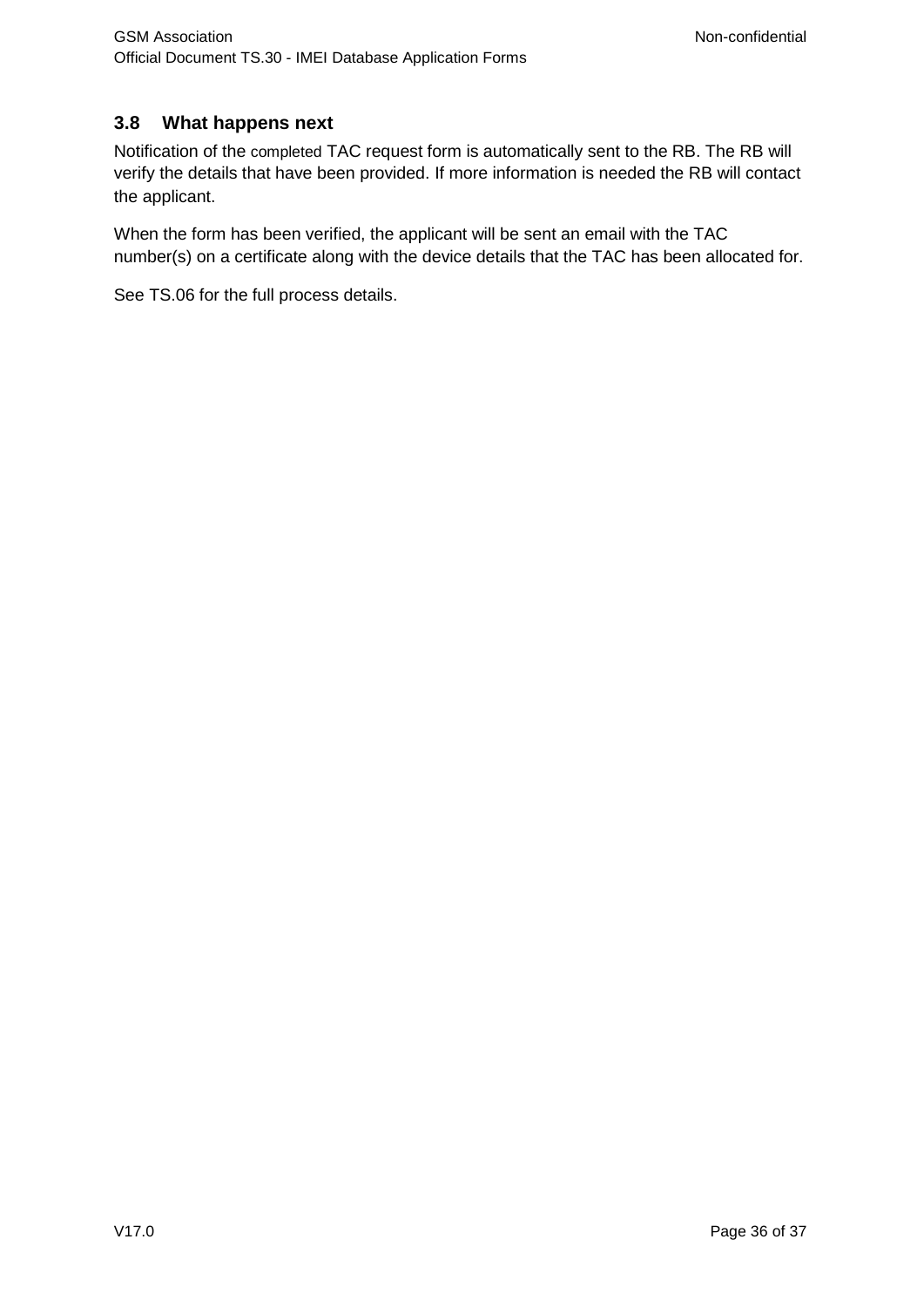# <span id="page-35-0"></span>**Annex A Document Management**

# <span id="page-35-1"></span>**A.1 Document History**

| <b>Version</b> | <b>Date</b>                           | <b>Brief Description of Change</b>                                                                                     | <b>Approval</b><br><b>Authority</b> | <b>Editor / Company</b> |
|----------------|---------------------------------------|------------------------------------------------------------------------------------------------------------------------|-------------------------------------|-------------------------|
| 1.0            | 25 <sup>th</sup><br>September<br>2014 | Submitted to DQRT and will be<br>submitted for PSMC approval                                                           | <b>PSMC</b>                         | Paul Gosden, GSMA       |
| 2.0            | Oct 2015                              | Addition CA bands added                                                                                                | <b>TSG</b>                          | Paul Gosden, GSMA       |
| 3.0            | Jan 2016                              | Updated with CR1003 approved<br>at TSG22 meeting.                                                                      | <b>TSG</b>                          | Paul Gosden, GSMA       |
| 4.0            | June 2016                             | Updated with CR1005 approved<br>at TSG25 meeting                                                                       | <b>TSG</b>                          | Paul Gosden, GSMA       |
| 5.0            | Jan 2017                              | Updated with CR1006                                                                                                    | <b>TSG</b>                          | Paul Gosden, GSMA       |
| 6.0            | Sept 2017                             | Updated with CR1007 & CR1008                                                                                           | <b>TSG</b>                          | Paul Gosden, GSMA       |
| 7.0            | Dec 2017                              | Updated with CR1010                                                                                                    | <b>TSG</b>                          | Paul Gosden, GSMA       |
| 8.0            | May 2018                              | Updated with CR1011                                                                                                    | <b>TSG</b>                          | Paul Gosden, GSMA       |
| 9.0            | <b>July 2018</b>                      | Updated with CR1012                                                                                                    | <b>TSG</b>                          | Paul Gosden, GSMA       |
| 10.0           | September<br>2018                     | Updated with CR1013                                                                                                    | <b>TSG</b>                          | Paul Gosden, GSMA       |
| 11.0           | <b>June 2019</b>                      | Updated with CR1014 & CR1015                                                                                           | <b>TSG</b>                          | Paul Gosden, GSMA       |
| 11.1           | June 2019                             | Implementation dates added to<br>items which are in TS.30 but<br>have not yet been added to the<br><b>TAC Database</b> | <b>TSG</b>                          | Paul Gosden, GSMA       |
| 12.0           | Dec 2019                              | Updated with CR1016                                                                                                    | <b>TSG#38</b>                       | Paul Gosden, GSMA       |
| 13.0           | April 2020                            | Updated with CR1017 and<br>CR1018                                                                                      | <b>TSG</b>                          | Paul Gosden, GSMA       |
| 13.1           | October<br>2020                       | Updated with CR1019                                                                                                    | <b>TSG</b>                          | Paul Gosden GSMA        |
| 14.0           | March<br>2021                         | Updated with CR1020                                                                                                    | TSG(email) /<br>ISAG#8              | Paul Gosden GSMA        |
| 15.0           | Sept 2021                             | Updated with CR1021<br>Adding a new device type "ADP"                                                                  | <b>TSG#45</b><br>ISAG#12            | Paul Gosden GSMA        |
| 16:0           | Feb 2022                              | Implementing CR1022<br>Adding requirements for device's<br>without SIM                                                 | TSG (email)<br>ISAG#17              | Paul Gosden GSMA        |
| 17.0           | May 2022                              | Implementing CR1023<br>Adding new section 3.6                                                                          | TSG (email)<br>ISAG#20              | Paul Gosden GSMA        |